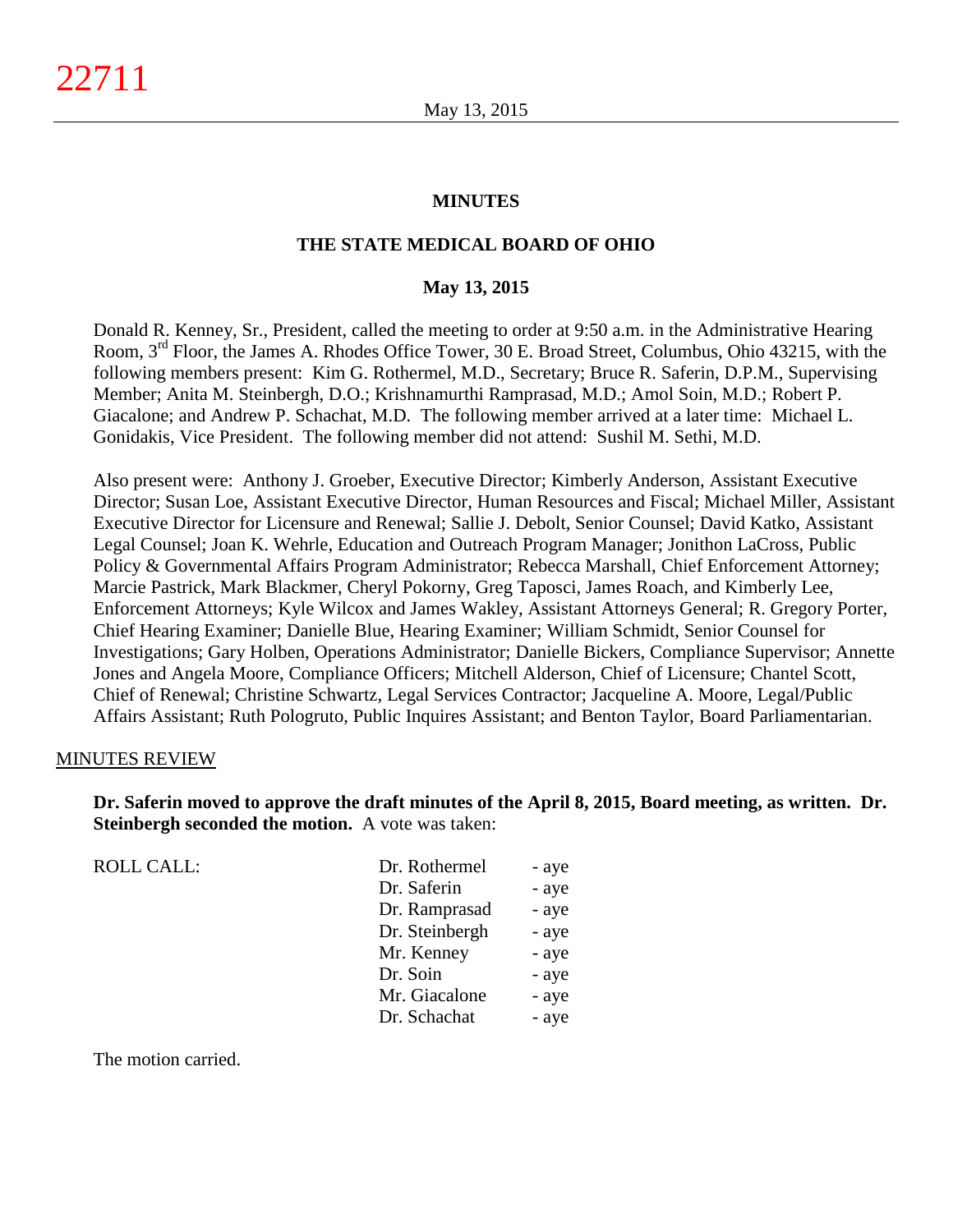#### APPLICANTS FOR LICENSURE

**Dr. Saferin moved to approve for licensure, contingent upon all requested documents being received and approved in accordance with licensure protocols, the acupuncturist applicants listed in Exhibit "A," the genetic counselor applicants listed in Exhibit "B," the massage therapist applicants listed in Exhibit "C," the physician assistant applicants listed in Exhibit "D," the physician applicants listed in Exhibit "E," and the cosmetic therapist applicants listed in Exhibit "F." Dr. Soin seconded the motion.** A vote was taken:

| <b>ROLL CALL:</b> | Dr. Rothermel  | - aye |
|-------------------|----------------|-------|
|                   | Dr. Saferin    | - aye |
|                   | Dr. Ramprasad  | - aye |
|                   | Dr. Steinbergh | - aye |
|                   | Mr. Kenney     | - aye |
|                   | Dr. Soin       | - aye |
|                   | Mr. Giacalone  | - aye |
|                   | Dr. Schachat   | - aye |

The motion carried.

#### REPORTS AND RECOMMENDATIONS

Mr. Kenney announced that the Board would now consider the Reports and Recommendations appearing on its agenda.

Mr. Kenney asked whether each member of the Board had received, read and considered the hearing records, the Findings of Fact, Conclusions of Law, Proposed Orders, and any objections filed in the matters of: Freeda J. Flynn, M.D.; Richard Anthony Greene, M.D.; Arif Husain Hakim, M.D.; Nilesh B. Jobalia, M.D.; and Poornanand Palaparty, M.D.

A roll call was taken:

ROLL CALL:

| Dr. Rothermel  | - aye |
|----------------|-------|
| Dr. Saferin    | - aye |
| Dr. Ramprasad  | - aye |
| Dr. Steinbergh | - aye |
| Mr. Kenney     | - aye |
| Dr. Soin       | - aye |
| Mr. Giacalone  | - aye |
| Dr. Schachat   | - aye |

Mr. Kenney asked whether each member of the Board understands that the disciplinary guidelines do not limit any sanction to be imposed, and that the range of sanctions available in each matter runs from dismissal to permanent revocation. A roll call was taken: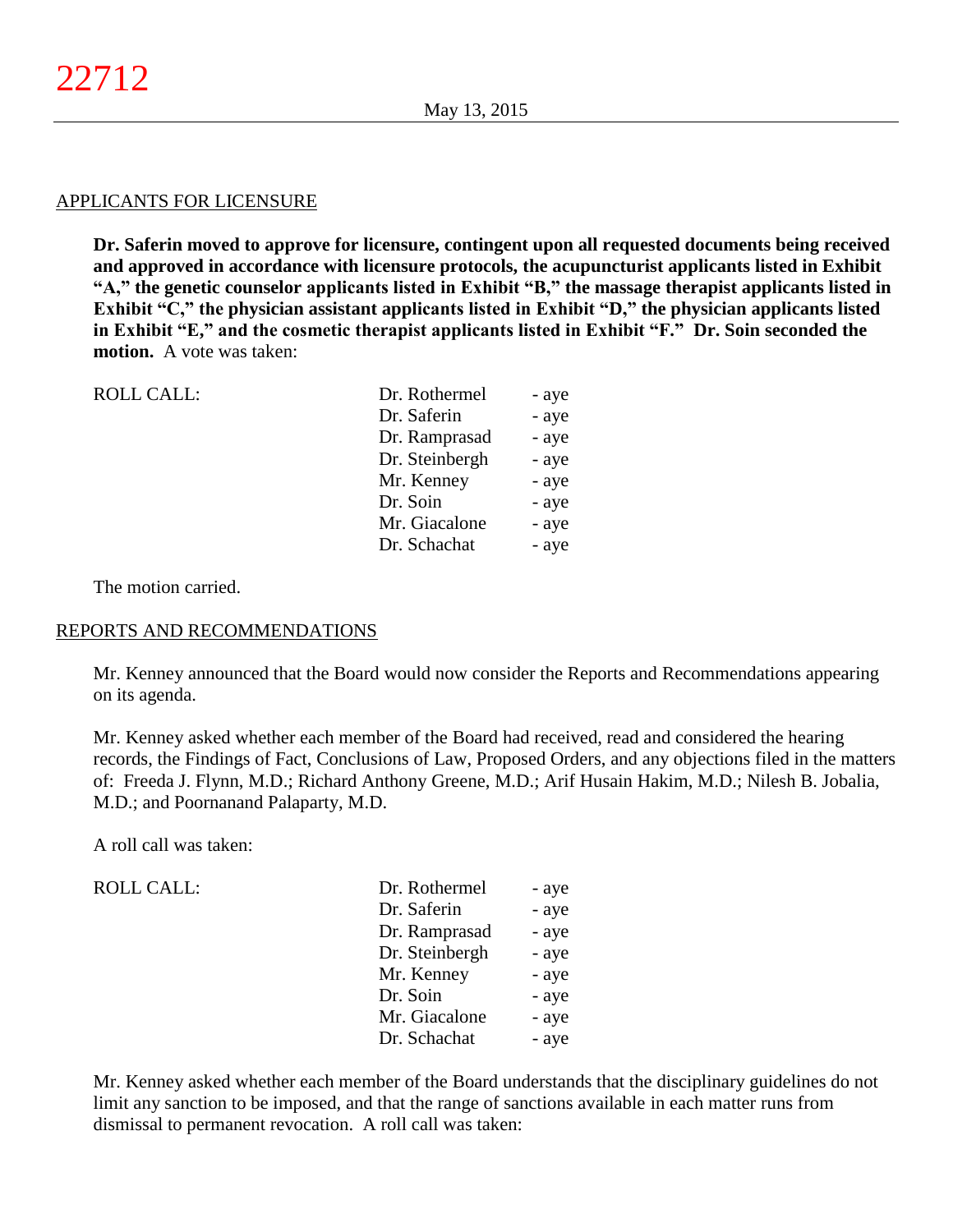## ROLL CALL:

| Dr. Rothermel  | - aye |
|----------------|-------|
| Dr. Saferin    | - aye |
| Dr. Ramprasad  | - aye |
| Dr. Steinbergh | - aye |
| Mr. Kenney     | - aye |
| Dr. Soin       | - aye |
| Mr. Giacalone  | - aye |
| Dr. Schachat   | - aye |
|                |       |

Mr. Kenney noted that, in accordance with the provision in section 4731.22(F)(2), Ohio Revised Code, specifying that no member of the Board who supervises the investigation of a case shall participate in further adjudication of the case, the Secretary and Supervising Member must abstain from further participation in the adjudication of any disciplinary matters. In the matters before the Board today, Dr. Rothermel served as Secretary and Dr. Saferin served as Supervising Member.

Mr. Kenney reminded all parties that no oral motions may be made during these proceedings.

The original Reports and Recommendations shall be maintained in the exhibits section of this Journal.

#### FREEDA J. FLYNN, M.D.

Mr. Kenney directed the Board's attention to the matter of Freeda J. Flynn, M.D. Objections were filed and were previously distributed to Board members. Ms. Blue was the Hearing Examiner.

Mr. Kenney stated that a request to address the Board has been timely filed on behalf of Dr. Flynn. Five minutes will be allowed for that address.

Dr. Flynn was represented by his attorney, Eric Plinke.

Mr. Plinke stated that this case involves mental health issues, which the Board deals with frequently, but most often in cases with a significant illness and clear deviations from the standards of care. Mr. Plinke stated that in the matter of Dr. Flynn, however, the mental health diagnosis is not clear or significant and was described by the Board's psychiatric expert, Stephen G. Noffsinger, M.D., as mild depression. Mr. Plinke added that there is also no evidence that Dr. Flynn's current medical practice is below the minimal standards of care.

Mr. Plinke stated that in cases like Dr. Flynn's the Board presents Dr. Noffsinger with a standard that is self-fulfilling and discriminatory. Based on the Board's standard, if a mental health diagnosis exists then Dr. Noffsinger must find that there is impairment. Mr. Plinke stated that the implications of such a standard are extensive in cases like Dr. Flynn's where the diagnosis is, at best, borderline. Mr. Plinke submitted that the use of Dr. Noffsinger's opinion to equate a diagnosis with impairment as a substitute for the legal requirement of proof of sub-standard care is legally improper under the Americans with Disabilities Act (ADA), Section 119 of the Ohio Revised Code, and the Board's case law.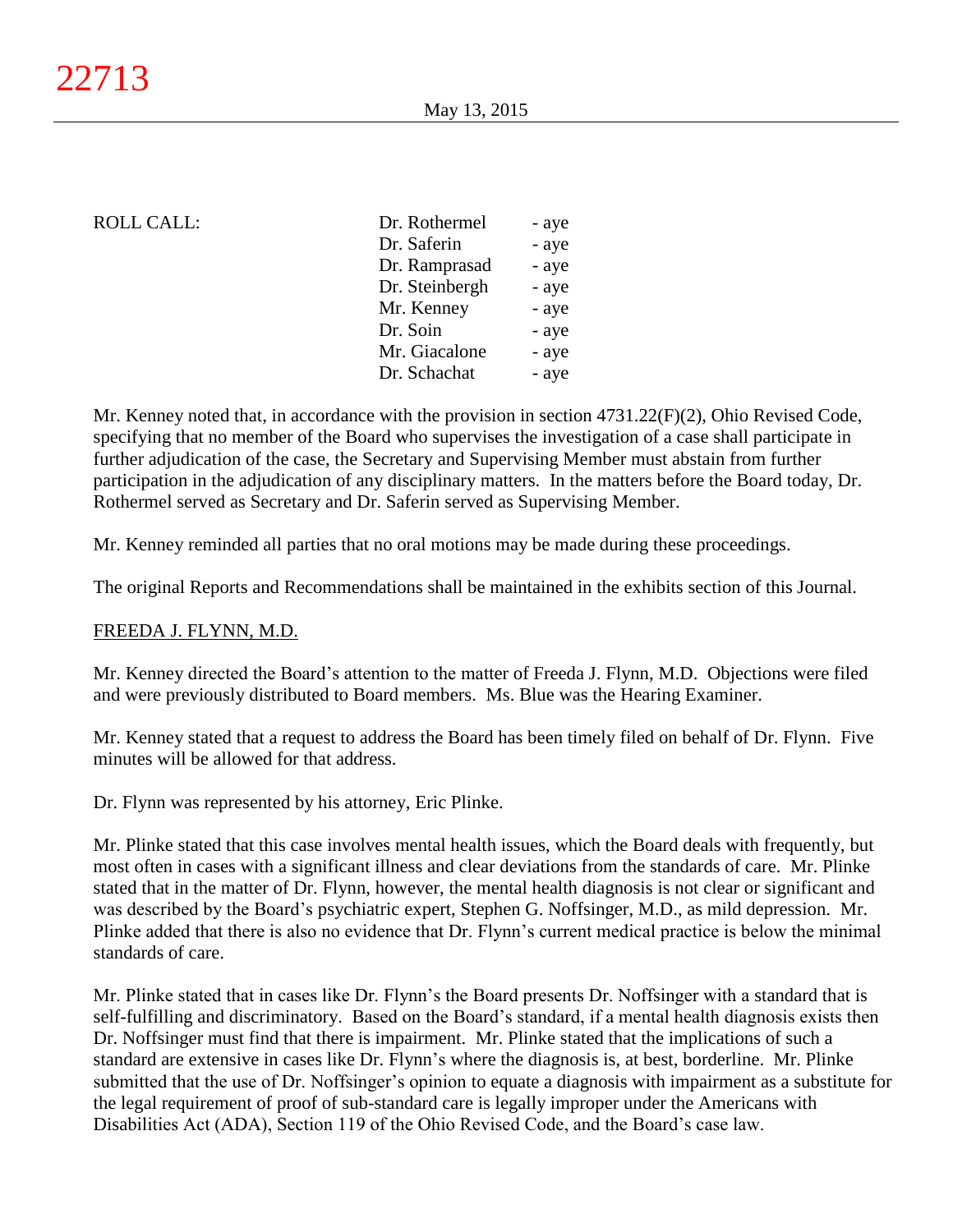Mr. Plinke stated that no evidence has been presented to show that Dr. Flynn provided sub-standard care within the last five years. Mr. Plinke acknowledged that there is an allegation, with no supporting evidence, that Dr. Flynn yelled at a patient three to four years ago; Mr. Plinke noted that the patient in question was a drug-seeker. Mr. Plinke also noted an allegation, again without supporting evidence, that Dr. Flynn called the police on a patient's son because he was being abusive.

Dr. Plinke stated that the Assistant Attorneys General have presented three items to demonstrate Dr. Flynn's current inability to practice:

- Dr. Flynn's 1993 medical license application which contains information that Dr. Flynn saw a physician when she was getting divorced and was separated from her family
- Dr. Flynn self-reported in 2002 that her medical staff privileges had been summarily suspended and subsequently reinstated due to a dispute with a nurse regarding the handling of a patient
- Some of the circumstances regarding how Dr. Flynn lost her job at Mercer Health after three months of employment

Mr. Plinke stated that the 150 to 200 pages of documents regarding Dr. Flynn's employment at Mercer Health were provided to him the day before Dr. Flynn's hearing. Prior to receiving the documents, Mr. Plinke stated that he had not been aware that the Assistant Attorney General, Mr. Wakley, intended to present any information regarding Mercer Health. At Dr. Flynn's hearing, Mr. Wakley stated, "We are not offering this to prove that these incidents happened." Mr. Plinke stated that Mr. Wakley made this statement because if Dr. Noffsinger makes a diagnosis that requires any type of follow-up, it becomes an impairment case regardless of whether there is actual proof of sub-standard care as the law requires. Mr. Plinke stated that in cases of border-line impairment such as this, the Board's actions result in a violation of the ADA and a failure to conform to Section 119, Ohio Revised Code.

Mr. Plinke stated that this matter reminds him of the similar case of Melanie Leu, M.D. When Dr. Leu addressed the Board in February 2011, the Board stated that it would review how cases involving depression are handled. Mr. Plinke suggested that the Board has not done such a review because the facts of Dr. Flynn's case predate that of Dr. Leu.

Mr. Plinke stated that the applicable law requires the Board to adopt an Order different from the Hearing Examiner's Proposed Order. Mr. Plinke stated that if suspension of Dr. Flynn's medical license was appropriate, the Board would have done so when it received Dr. Noffsinger's report last year.

Mr. Kenney asked if the Assistant Attorney General would like to respond. Mr. Wakley stated that he would like to respond.

Mr. Wakley stated that in Dr. Flynn's hearing, Dr. Noffsinger was asked the following questions:

- Is there any evidence that Dr. Flynn suffers from any mental disorder or psychopathology?
- If the answer to the first question is affirmative, is Dr. Flynn is currently capable of practicing medicine according to acceptable and prevailing standards of care?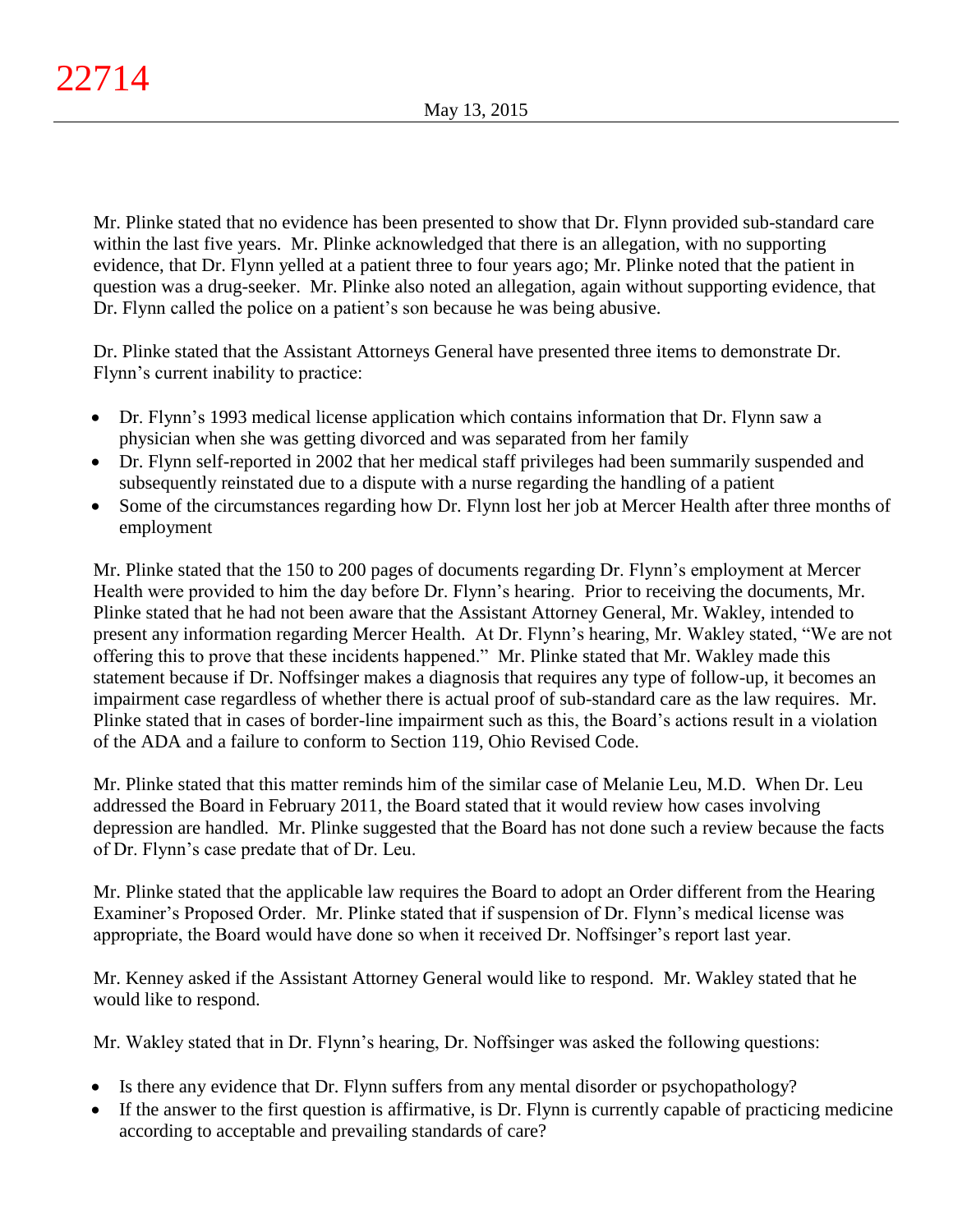Mr. Wakley stated that Dr. Noffsinger answered "yes" to both these questions. Mr. Wakley stated that after his and his staff's evaluation of Dr. Flynn, Dr. Noffsinger opined that Dr. Flynn was incapable of practicing medicine safely and that opinion formed the basis of the Board's proceeding with this case. Mr. Wakley stated that the Board is not required to have evidence of current substandard practice. Mr. Wakley stated that the Board can consider why this case has been in process for five years. However, Mr. Wakley stated that the Board acted in good faith based on the record and preceded appropriately.

Regarding the fact the Dr. Flynn's attorney received employment records the day before the hearing, Mr. Wakley noted that this case was under negotiation until the Friday before the hearing, when Dr. Flynn rejected a negotiated settlement. For these reasons, Dr. Flynn's employment records were disclosed late. Mr. Wakley noted that these documents were from Dr. Flynn's own employment record at Mercer Health. Mr. Wakley further noted that Dr. Flynn's attorney had a copy of Dr. Noffsinger's report well in advance of the hearing. Mr. Wakley stated that Dr. Flynn's written statement directly addressed the issues that occurred at Mercer health. Mr. Wakley stated that Dr. Noffsinger's opinion, while referring to the Mercer Health documents, were not based entirely or, in Mr. Wakley's opinion, substantially on those documents. Rather, Dr. Noffsinger based his opinion on his direct observations of Dr. Flynn, her behavior, and her reports during his evaluation.

Mr. Wakley stated that the State fully supports the Hearing Examiner's Report and Recommendation. Mr. Wakley added that the ADA is not implicated in this matter.

# **Dr. Steinbergh moved to approve and confirm Ms. Blue's Findings of Fact, Conclusions of Law, and Proposed Order in the matter of Freeda J. Flynn, M.D. Dr. Ramprasad seconded the motion.**

Mr. Kenney stated that he will now entertain discussion in the above matter.

Mr. Giacalone briefly reviewed Dr. Flynn's medical career. In a letter dated March 5, 2014, the Medical Board ordered Dr. Flynn to a psychiatric evaluation with Stephen G. Noffsinger, M.D., due to one or more of the following events:

- On or about January 29, 2010, Dr. Flynn's corporation gave notice that it was terminating her contract of employment due to inappropriate and disruptive behavior in the office including interactions with administration, at least two instances of improper charting that could have resulted in patient harm had her orders been followed, and failure to complete medical records in a timely and complete manner (Mr. Giacalone noted that at the time of her termination Dr. Flynn had at least 133 incomplete charts dating to October 2009).
- In or about 2012 at Dr. Flynn's current practice location, when she found that a patient had not made a certain appointment as she had instructed, Dr. Flynn slammed a clipboard on examination table, yelled at the patient using expletives, threw items, and ordered the patient to get out.
- In a January 17, 1994 letter sent to the Board when she was applying for an Ohio medical license, Dr. Flynn explained that she had changed her residency program from Duke University to Wheeling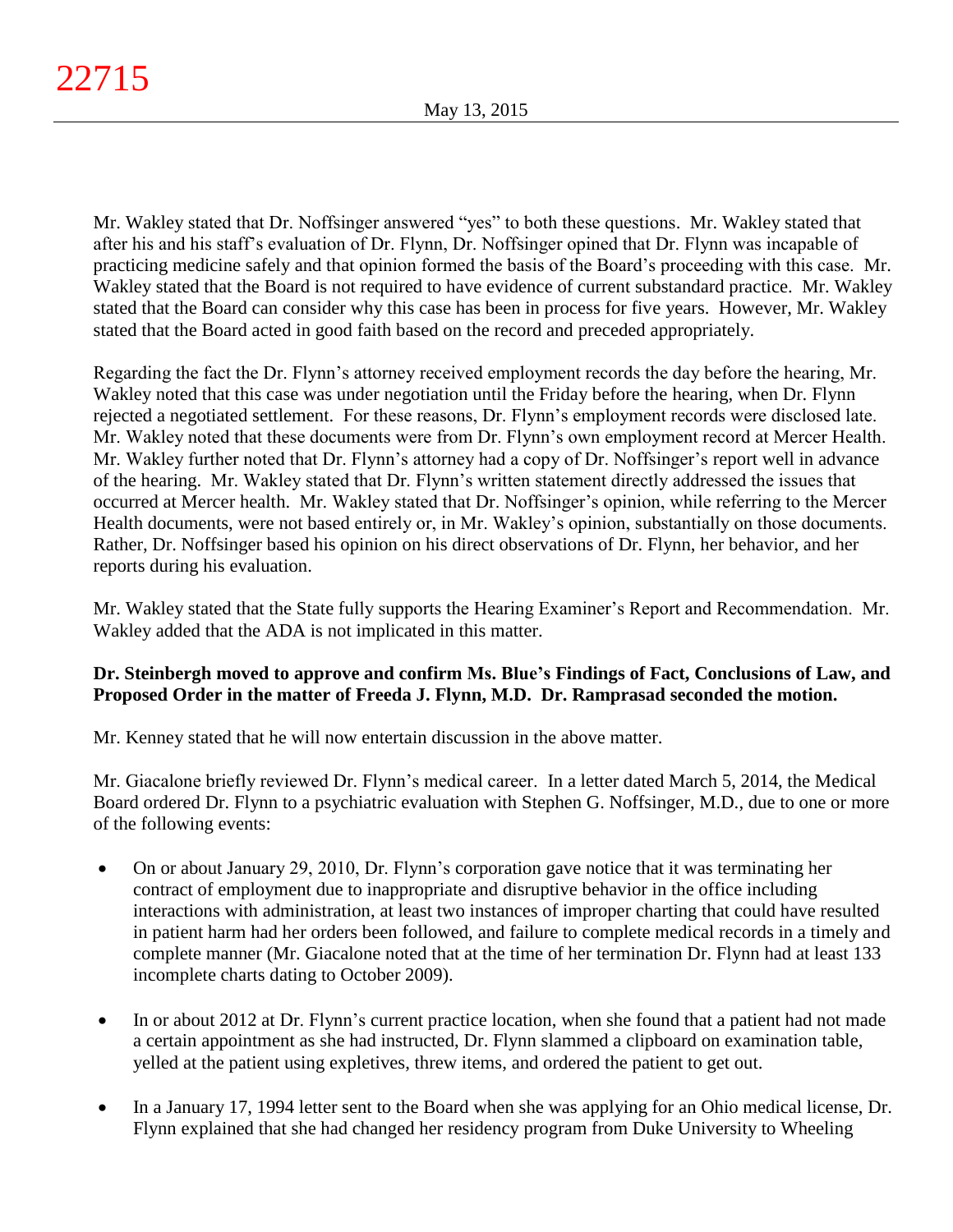Hospital because of an unexpected divorce that had caused a great deal of emotional distress and she had made a "powerful enemy" at Duke. Dr. Flynn reported that allegations had been made that she ordered test without the approval of the attending physician and made medication errors. One of Dr. Flynn's treatment providers submitted a letter to board stating that she diagnosed Dr. Flynn with Depressive Disorder, Not Otherwise Specified, and prescribed Prozac. A second provider reported that at the time she started seeing Dr. Flynn she was taking Wellbutrin but was having breakthrough symptoms including decreased mood, crying spells, feelings of low self-esteem, fatalism, anxiety, poor energy, and lack of interest. Dr. Flynn was restarted on Prozac and switched to Zoloft.

• In or about 2002, Dr. Flynn's hospital privileges at Ohio Valley Medical Center in Wheeling, West Virginia, were summarily suspended based on allegations by two nurses that her conduct was disruptive to the orderly operations of the hospital. However, Dr. Flynn's privileges were subsequently restored.

Mr. Giacalone stated that despite these events, as of 2013 the Board had information that Dr. Flynn had not been taking medications for conditions related to mental illness, psychological problems, and personality disorders.

Following his evaluation of Dr. Flynn, Dr. Noffsinger sent a letter to the Board indicating that Dr. Flynn had a mental disorder, namely Persistent Depressive Disorder, which was characterized by symptoms of chronic mild depression, mild fatigue, anxiety, difficulty tolerating stress, and mildly impaired concentration. Dr. Noffsinger further stated that this disorder results in Dr. Flynn being unable to practice medicine according to acceptable and prevailing standards of care. Dr. Noffsinger stated that Dr. Flynn's condition is amenable to treatment which would include seeing a Board-approved psychiatrist, administration of anti-depressant or anti-anxiety medications to be determined by her treating psychiatrist, a brief course of psychotherapy to be administered by a psychologist or professional counselor to assist Dr. Flynn in developing coping skills to address multiple stressors, and that her treating psychiatrist and psychotherapist report to the Board regarding her compliance with treatment and her clinical status. Dr. Noffsinger opined that Dr. Flynn should be capable of practicing medicine according to acceptable and prevailing standards of care, provided that she adheres to these treatment recommendations.

Based on the evidence and testimony, Mr. Giacalone agreed with the Hearing Examiner's Findings of Fact and Conclusions of Law.

Dr. Steinbergh stated that it is clear the Dr. Flynn suffers from Persistent Depressive Disorder, but expressed concern about whether Dr. Flynn needed to be removed from practice at this time. Dr. Steinbergh noted that in the past Dr. Flynn had successfully managed these issues by attended counseling and taking prescribed anti-depressants. However, beginning in 2002 Dr. Flynn has had multiple instances of disruptive and inappropriate behavior at different medical facilities with respect to her interaction with hospital administration, office staff, and patients. Dr. Flynn's behavior in 2009 resulted in termination of her employment. In 2012 Dr. Flynn allegedly yelled at a patient at her family practice.

Dr. Steinbergh stated that she thoroughly read Dr. Flynn's objections and found them to be sound. Dr. Steinbergh stated that if the Board had felt that Dr. Flynn was a danger to her patients when she was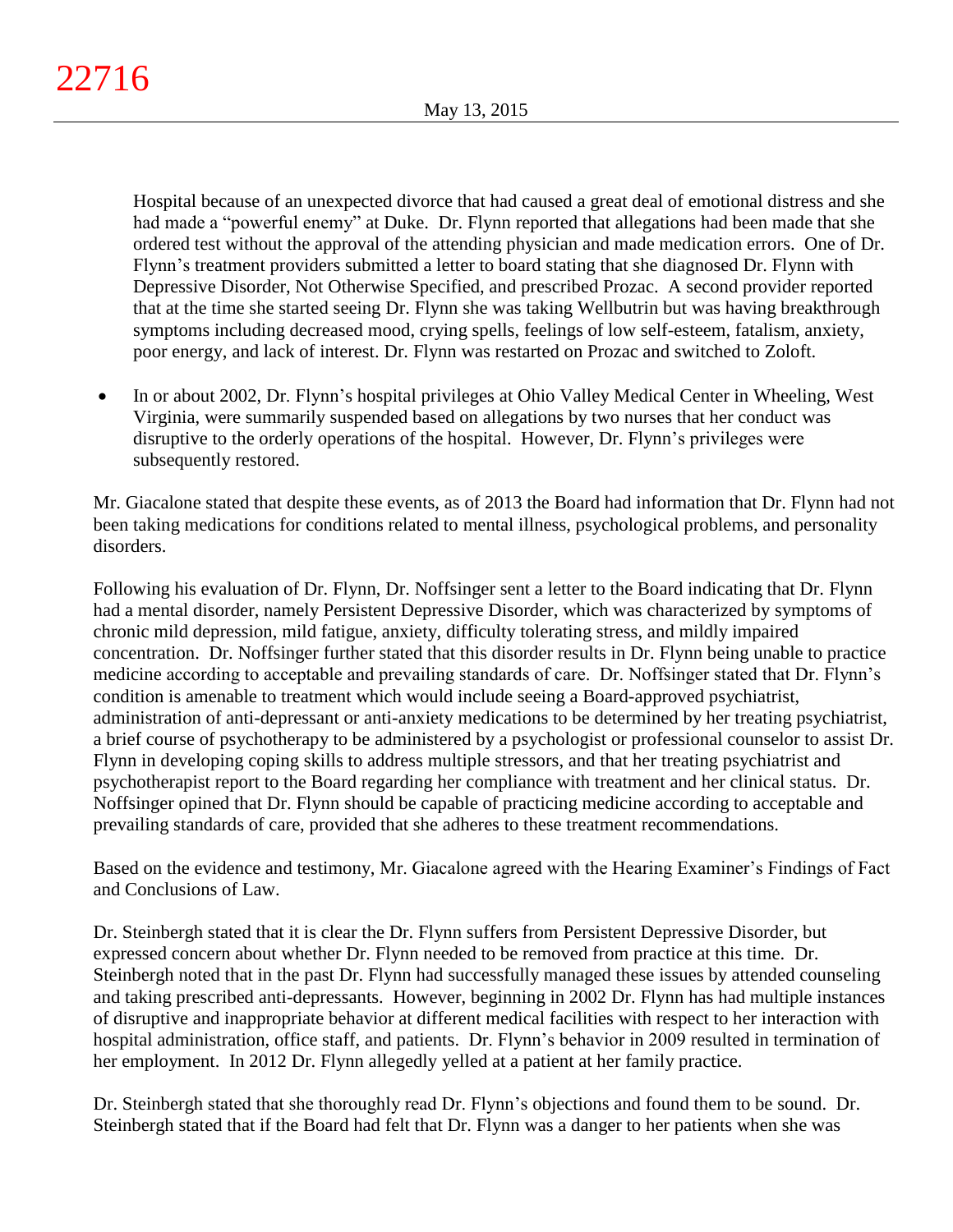ordered to a psychiatric examination, then the Board should have summarily suspended her medical license at that time. Dr. Steinbergh stated that there is enough evidence to establish that Dr. Flynn has chronic depression and that the Board has a right to ensure that her patient care is appropriate.

Based on the foregoing, Dr. Steinbergh offered an amendment to the Proposed Order. If accepted by the Board, the amended Order would place Dr. Flynn's medical license on probation for a minimum of three years. The probationary terms include the requirement to undergo psychiatric assessment and treatment by a psychiatrist of her choice, subject to approval by the Board, and the requirement to complete educational courses in disruptive physicians, professional ethics, and office management. Dr. Steinbergh stated that the amended Order would provide Dr. Flynn the opportunity to improve her mental health and behavior while continuing to practice medicine. Dr. Steinbergh added that the office management course may help Dr. Flynn manage her practice as a solo practitioner.

Dr. Steinbergh stated that if the Board-approved psychiatrist finds that Dr. Flynn is unable to safely practice medicine at this time, then the Board should do its due diligence and be obligated to appropriately suspend her license.

# **Dr. Steinbergh moved to approve the Proposed Order to read as follows:**

It is hereby ORDERED that:

- A. **PROBATION**: The certificate of Freeda J. Flynn, M.D., to practice medicine and surgery in the State of Ohio shall be subject to the following PROBATIONARY terms, conditions, and limitations for a period of at least three years:
	- 1. **Obey the Law**: Dr. Flynn shall obey all federal, state, and local laws, and all rules governing the practice of medicine and surgery in Ohio.
	- 2. **Declarations of Compliance**: Dr. Flynn shall submit quarterly declarations under penalty of Board disciplinary action and/or criminal prosecution, stating whether there has been compliance with all the conditions of this Order. The first quarterly declaration must be received in the Board's offices on or before the first day of the third month following the month in which this Order becomes effective. Subsequent quarterly declarations must be received in the Board's offices on or before the first day of every third month.
	- 3. **Personal Appearances**: Dr. Flynn shall appear in person for an interview before the full Board or its designated representative during the third month following the month in which this Order becomes effective, or as otherwise directed by the Board. Subsequent personal appearances shall occur every three months thereafter, and/or as otherwise directed by the Board. If an appearance is missed or is rescheduled for any reason, ensuing appearances shall be scheduled based on the appearance date as originally scheduled.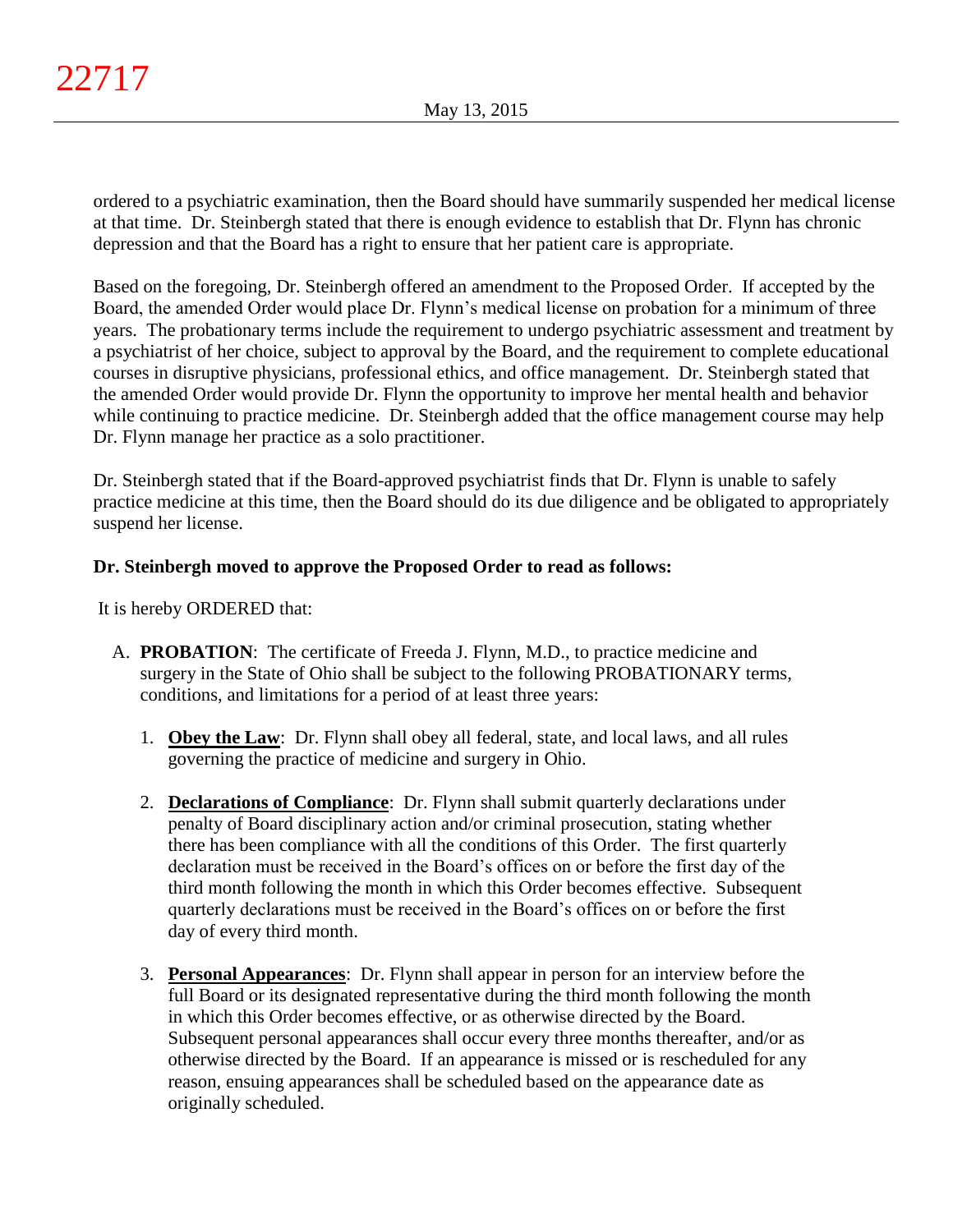4. **Psychiatric Assessment/Treatment**: Within 30 days of the effective date of this Order, or as otherwise determined by the Board, Dr. Flynn shall submit to the Board for its prior approval the name and curriculum vitae of a psychiatrist of Dr. Flynn's choice.

Upon approval by the Board, Dr. Flynn shall obtain from the approved psychiatrist an assessment of Dr. Flynn's current psychiatric status. The assessment shall take place no later than 60 days following such approval, unless otherwise determined by the Board. Prior to the initial assessment, Dr. Flynn shall furnish the approved psychiatrist copies of the Board's Order, including the Summary of the Evidence, Findings of Fact, and Conclusions of Law, and any other documentation from the hearing record which the Board may deem appropriate or helpful to the psychiatrist.

Upon completion of the initial assessment, Dr. Flynn shall cause a written report to be submitted to the Board from the approved psychiatrist. The written report shall include:

- a. A detailed report of the evaluation of Dr. Flynn's current psychiatric status and condition;
- b. A detailed plan of recommended psychiatric treatment, if any, based upon the psychiatrist's informed assessment of Dr. Flynn's current needs;
- c. A statement regarding any recommended limitations upon her practice; and
- d. Any reports upon which the treatment recommendation is based, including reports of physical examination and psychological or other testing.

Should the Board-approved psychiatrist recommend psychiatric treatment, and upon approval by the Board of the treatment plan, Dr. Flynn shall undergo and continue psychiatric treatment at the rate of visits recommended by the approved treating psychiatrist, or as otherwise directed by the Board. The sessions shall be in person and may not be conducted by telephone or other electronic means. Dr. Flynn shall comply with her psychiatric treatment plan, including taking medication(s) as prescribed for her psychiatric disorder and submitting to periodic tests of her blood and/or urine.

Dr. Flynn shall continue in psychiatric treatment until such time as the Board determines that no further treatment is necessary. To make this determination, the Board shall require reports from the approved treating psychiatrist. The psychiatric reports shall contain information describing Dr. Flynn's current treatment plan and any changes that have been made to the treatment plan since the prior report; her compliance with the treatment plan; her psychiatric status; her progress in treatment; and results of any laboratory or other studies that have been conducted since the prior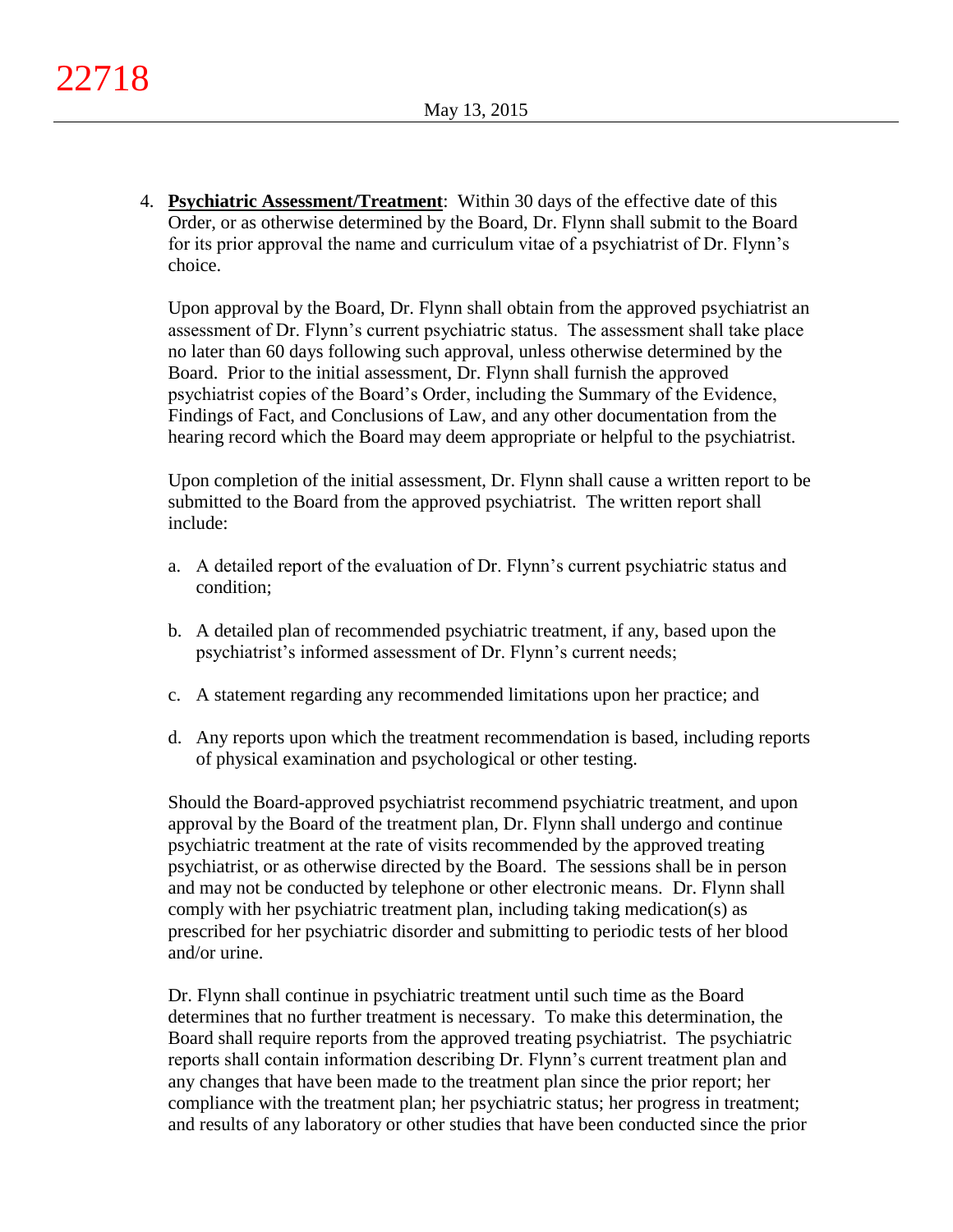report. Dr. Flynn shall ensure that the reports are forwarded to the Board on a quarterly basis and are received in the Board's offices no later than the due date for Dr. Flynn's declarations of compliance.

Dr. Flynn shall ensure that her treating psychiatrist immediately notifies the Board of Dr. Flynn's failure to comply with her psychiatric treatment plan and/or any determination that Dr. Flynn is unable to practice due to her psychiatric disorder.

In the event that the designated psychiatrist becomes unable or unwilling to serve in this capacity, Dr. Flynn shall immediately so notify the Board in writing and make arrangements acceptable to the Board for another psychiatrist as soon as practicable. Dr. Flynn shall ensure that the previously designated psychiatrist also notifies the Board directly of his or her inability to continue to serve and the reasons therefor.

The Board, in its sole discretion, may disapprove of any psychiatrist proposed to serve as Dr. Flynn's designated treating psychiatrist, or may withdraw its approval of any psychiatrist previously approved to serve as Dr. Flynn's designated treating psychiatrist, in the event that the Secretary and Supervising Member of the Board determine that any such psychiatrist has demonstrated a lack of cooperation in providing information to the Board or for any other reason.

5. **Disruptive Physician Course(s)**: Before the end of the first year of probation, or as otherwise approved by the Board, Dr. Flynn shall provide acceptable documentation of successful completion of a course or courses dealing with disruptive physicians. The exact number of hours and the specific content of the course or courses shall be subject to the prior approval of the Board or its designee. Any course(s) taken in compliance with this provision shall be in addition to the Continuing Medical Education requirements for relicensure for the Continuing Medical Education period(s) in which they are completed.

In addition, at the time Dr. Flynn submits the documentation of successful completion of the course(s) dealing with disruptive physicians, she shall also submit to the Board a written report describing the course(s), setting forth what she learned from the course(s), and identifying with specificity how she will apply what she has learned to her practice of medicine in the future.

6. **Professional Ethics Course(s)**: Before the end of the first year of probation, or as otherwise approved by the Board, Dr. Flynn shall provide acceptable documentation of successful completion of a course or courses dealing with professional ethics. The exact number of hours and the specific content of the course or courses shall be subject to the prior approval of the Board or its designee. Any course(s) taken in compliance with this provision shall be in addition to the Continuing Medical Education requirements for relicensure for the Continuing Medical Education period(s) in which they are completed.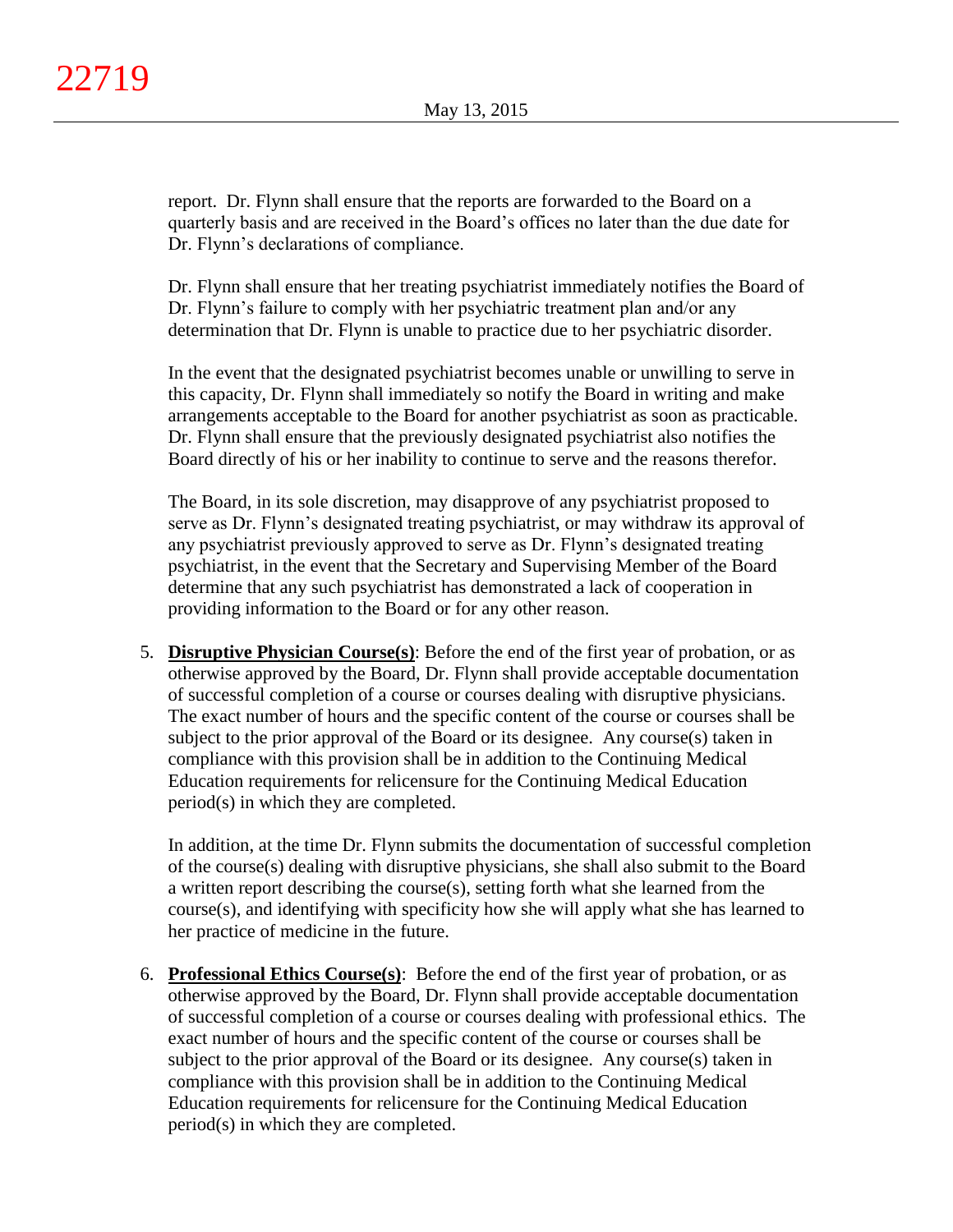In addition, at the time Dr. Flynn submits the documentation of successful completion of the course(s) dealing with professional ethics, she shall also submit to the Board a written report describing the course(s), setting forth what she learned from the course(s), and identifying with specificity how she will apply what she has learned to her practice of medicine in the future.

7. **Office Management Course(s):** Before the end of the first year of probation, or as otherwise approved by the Board, Dr. Flynn shall submit acceptable documentation of successful completion of a course or courses dealing with office management. The exact number of hours and the specific content of the course or courses shall be subject to the prior approval of the Board or its designee. Any course(s) taken in compliance with this provision shall be in addition to the Continuing Medical Education requirements for relicensure for the Continuing Medical Education period(s) in which they are completed.

In addition, at the time Dr. Flynn submits the documentation of successful completion of the course(s) dealing with office management, she shall also submit to the Board a written report describing the course(s), setting forth what she learned from the course(s), and identifying with specificity how she will apply what she has learned to her practice of medicine in the future.

8. **Releases**: Dr. Flynn shall provide authorization, through appropriate written consent forms, for disclosure of evaluative reports, summaries, and records, of whatever nature, by any and all parties that provide treatment or evaluation for Dr. Flynn's psychiatric condition and/or related conditions, or for purposes of complying with this Order, whether such treatment or evaluation occurred before or after the effective date of this Order. To the extent permitted by law, the above-mentioned evaluative reports, summaries, and records are considered medical records for purposes of Section 149.43, Ohio Revised Code, and are confidential pursuant to statute.

Dr. Flynn shall also provide the Board written consent permitting any treatment provider from whom he obtains treatment to notify the Board in the event Dr. Flynn fails to agree to or comply with any treatment contract or aftercare contract. Failure to provide such consent, or revocation of such consent, shall constitute a violation of this Order.

- 9. **Required Reporting of Change of Address:** Dr. Flynn shall notify the Board in writing of any change of residence address and/or principal practice address within 30 days of the change.
- 10. **Tolling of Probationary Period While Out of Compliance**: In the event Dr. Flynn is found by the Secretary of the Board to have failed to comply with any provision of this Order, and is so notified of that deficiency in writing, such period(s) of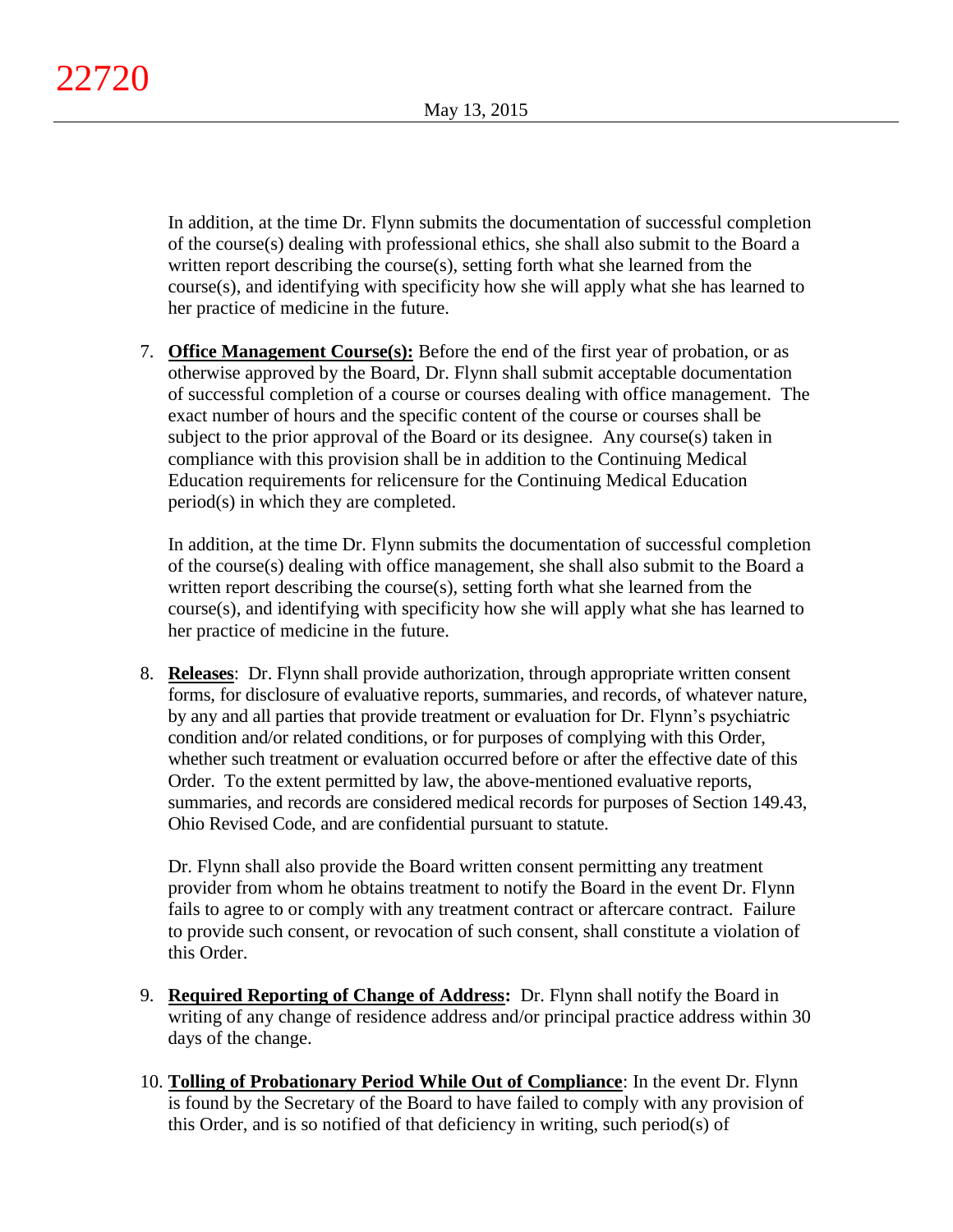noncompliance will not apply to the reduction of the probationary period under this Order.

- B. **TERMINATION OF PROBATION**: Upon successful completion of probation, as evidenced by a written release from the Board, Dr. Flynn's certificate will be fully restored.
- C. **VIOLATION OF THE TERMS OF THIS ORDER**: If Dr. Flynn violates the terms of this Order in any respect, the Board, after giving his notice and the opportunity to be heard, may institute whatever disciplinary action it deems appropriate, up to and including the permanent revocation of her certificate.

# D. **REQUIRED REPORTING WITHIN 30 DAYS OF THE EFFECTIVE DATE OF THIS ORDER:**

1. **Required Reporting to Employers and Others**: Within 30 days of the effective date of this Order, Dr. Flynn shall provide a copy of this Order to all employers or entities with which she is under contract to provide healthcare services (including but not limited to third-party payors), or is receiving training; and the Chief of Staff at each hospital or healthcare center where she has privileges or appointments. Further, Dr. Flynn shall promptly provide a copy of this Order to all employers or entities with which she contracts in the future to provide healthcare services (including but not limited to third-party payors), or applies for or receives training, and the Chief of Staff at each hospital or healthcare center where she applies for or obtains privileges or appointments.

In the event that Dr. Flynn provides any healthcare services or healthcare direction or medical oversight to any emergency medical services organization or emergency medical services provider in Ohio, within 30 days of the effective date of this Order, she shall provide a copy of this Order to the Ohio Department of Public Safety, Division of Emergency Medical Services.

These requirements shall continue until Dr. Flynn receives from the Board written notification of the successful completion of her probation.

2. **Required Reporting to Other Licensing Authorities**: Within 30 days of the effective date of this Order, Dr. Flynn shall provide a copy of this Order to the proper licensing authority of any state or jurisdiction in which she currently holds any professional license, as well as any federal agency or entity, including but not limited to the Drug Enforcement Administration, through which she currently holds any license or certificate. Also, Dr. Flynn shall provide a copy of this Order at the time of application to the proper licensing authority of any state or jurisdiction in which she applies for any professional license or reinstatement/restoration of any professional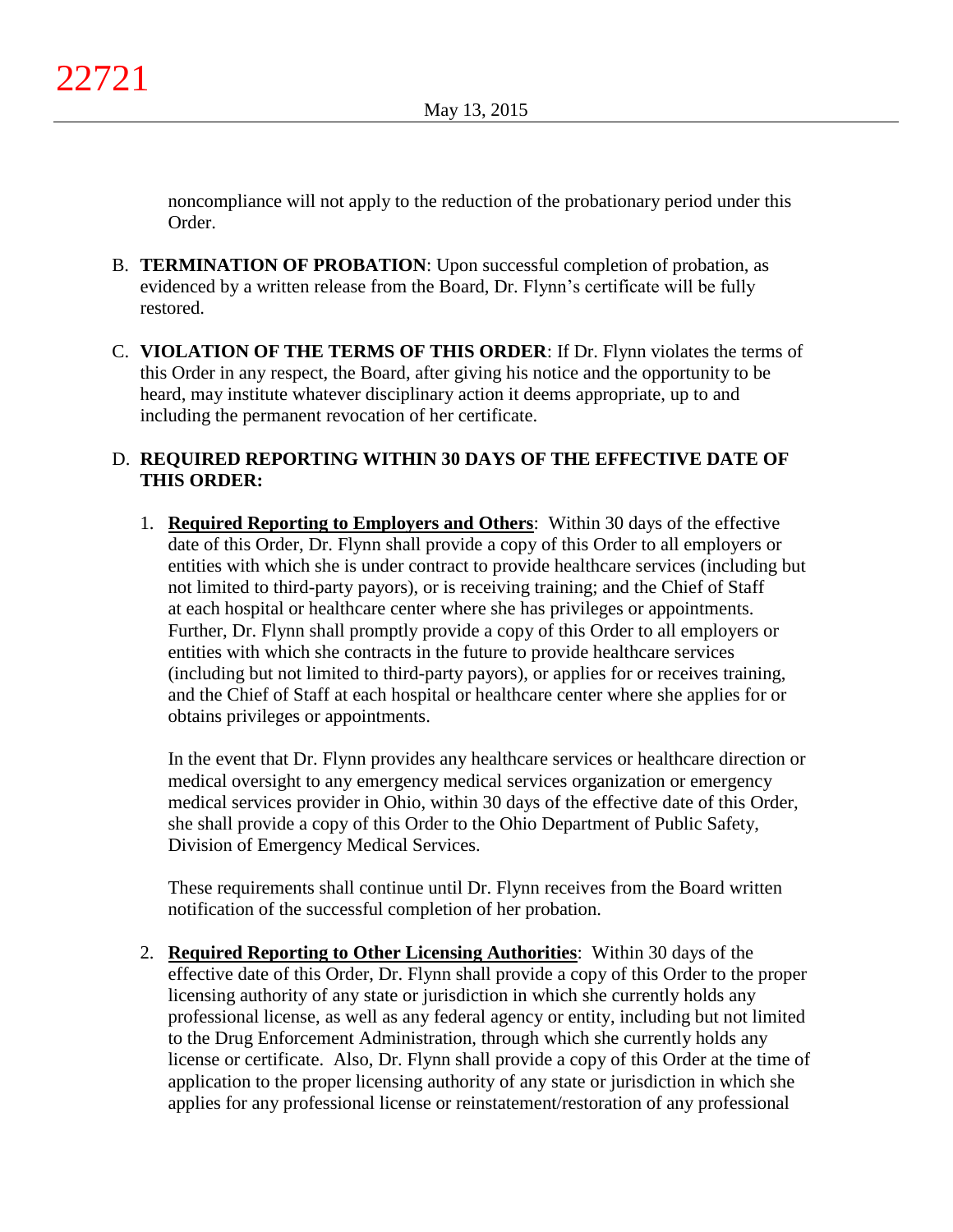license. This requirement shall continue until Dr. Flynn receives from the Board written notification of the successful completion of her probation.

3. **Required Documentation of the Reporting Required by Paragraph D**: Dr. Flynn shall provide this Board with **one** of the following documents as proof of each required notification within 30 days of the date of each such notification: (a) the return receipt of certified mail within 30 days of receiving that return receipt, (b) an acknowledgement of delivery bearing the original ink signature of the person to whom a copy of the Order was hand delivered, (c) the original facsimile-generated report confirming successful transmission of a copy of the Order to the person or entity to whom a copy of the Order was faxed, or (d) an original computer-generated printout of electronic mail communication documenting the e-mail transmission of a copy of the Order to the person or entity to whom a copy of the Order was e-mailed.

**EFFECTIVE DATE OF ORDER:** This Order shall become effective immediately upon the mailing of the notification of approval by the Board.

**Dr. Soin seconded the motion.** A vote was taken:

| <b>ROLL CALL:</b> | Dr. Rothermel  | - abstain |
|-------------------|----------------|-----------|
|                   | Dr. Saferin    | - abstain |
|                   | Dr. Ramprasad  | - aye     |
|                   | Dr. Steinbergh | - aye     |
|                   | Mr. Kenney     | - aye     |
|                   | Dr. Soin       | - aye     |
|                   | Mr. Giacalone  | - aye     |
|                   | Dr. Schachat   | - aye     |

The motion to amend carried

**Dr. Steinbergh moved to approve and confirm Ms. Blue's Findings of Fact, Conclusions of Law, and Proposed Order, as amended, in the matter of Freeda J. Flynn, M.D. Dr. Soin seconded the motion.** A vote was taken:

| ROLL CALL: | Dr. Rothermel  | - abstain |
|------------|----------------|-----------|
|            | Dr. Saferin    | - abstain |
|            | Dr. Ramprasad  | - aye     |
|            | Dr. Steinbergh | - aye     |
|            | Mr. Kenney     | - aye     |
|            | Dr. Soin       | - aye     |
|            | Mr. Giacalone  | - aye     |
|            | Dr. Schachat   | - aye     |
|            |                |           |

The motion to approve carried.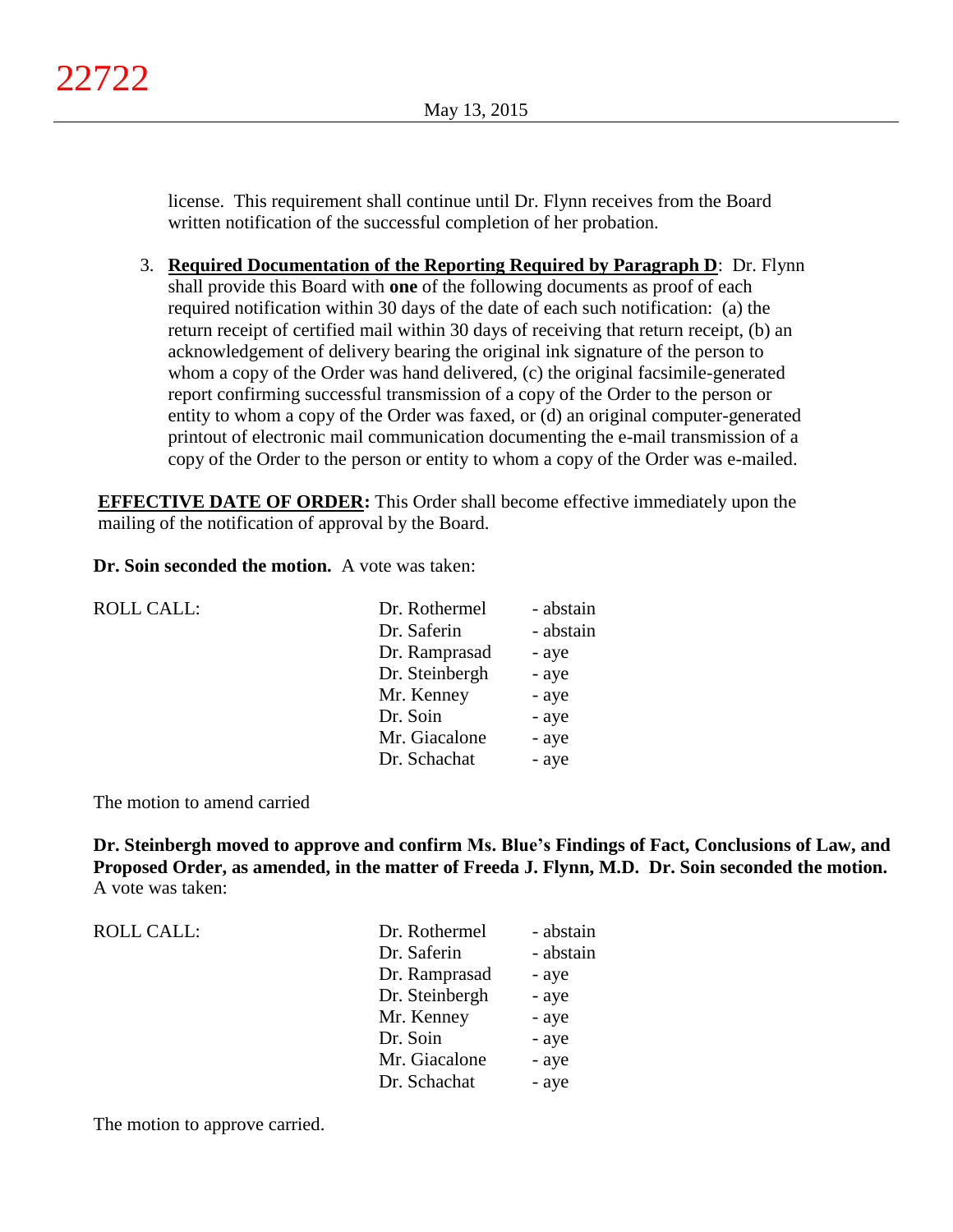# RICHARD ANTHONY GREENE, M.D.

Mr. Kenney directed the Board's attention to the matter of Richard Anthony Greene, M.D. Objections were filed to Ms. Blue's Report and Recommendation, but the objections were not filed in a timely manner. Mr. Kenney stated that the Board can decide whether or not to accept Dr. Greene's objections.

**Dr. Steinbergh moved to accept Dr. Greene's written objections. Dr. Ramprasad seconded the motion.** A vote was taken:

| <b>ROLL CALL:</b> | Dr. Rothermel  | - abstain |
|-------------------|----------------|-----------|
|                   | Dr. Saferin    | - abstain |
|                   | Dr. Ramprasad  | - aye     |
|                   | Dr. Steinbergh | - aye     |
|                   | Mr. Kenney     | - aye     |
|                   | Dr. Soin       | - aye     |
|                   | Mr. Giacalone  | - aye     |
|                   | Dr. Schachat   | - aye     |
|                   |                |           |

The motion to accept the objections carried.

# **Dr. Steinbergh moved to approve and confirm Ms. Blue's Findings of Fact, Conclusions of Law, and Proposed Order in the matter of Richard Anthony Greene, M.D. Dr. Ramprasad seconded the motion.**

Mr. Kenney stated that he would now entertain discussion in the above matter.

Dr. Schachat stated that in May 2014, the Virginia Board of Medicine indefinitely suspended Dr. Greene's license to practice medicine in that state for at least one year based on narcotics prescribing shortcomings. Dr. Schachat briefly reviewed Dr. Greene's career, including his service in the Navy Medical Corps as an anatomic pathologist. From 2010 to 2014 Dr. Greene was employed as a physician at the Day Star Medical Center in Staunton, Virginia, which he described as a day spa with some urgent care, where he saw between five and forty patients per day and was paid about \$40.00 per patient. Dr. Greene testified that many of these patients were chronic pain patients, though he had no training in pain management.

Dr. Schachat continued that the Virginia Board Order includes a number of patient care concerns regarding controlled substance prescribing. For example, Dr. Greene prescribed narcotics for a patient who was pregnant; though Dr. Greene did not know the patient was pregnant, there were indications in the medical record that she was pregnant. Dr. Schachat noted a patient for whom Dr. Green prescribed a controlled substance with no evidence of an underlying diagnosis. Dr. Greene also failed to make appropriate referrals and failed to detect patients who were doctor shopping based on pharmacy profiles. A number of Dr. Greene's patients did not have a comprehensive treatment plan.

Dr. Schachat observed Dr. Greene's testimony that he had not been used to working with non-military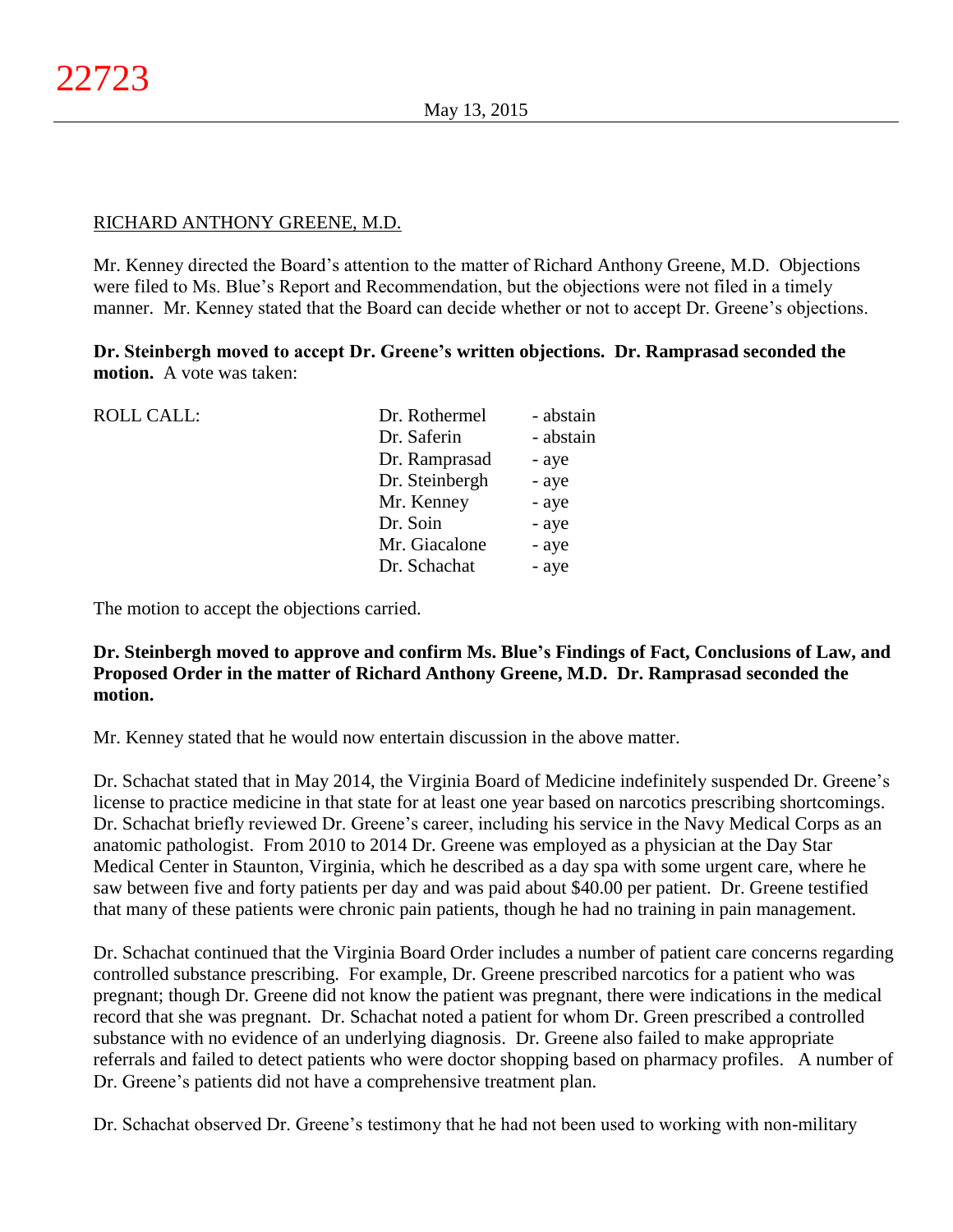patients at that time and had not been appreciative of the narcotic-seeking behavior of his patients. The Virginia Board of Medicine indefinitely suspended Dr. Greene's Virginia medical license and required him to surrender his Drug Enforcement Administration (DEA) certificate. The Maryland Board of Physicians also took an action based on the Virginia action. Dr. Schachat stated that Dr. Greene has not practiced since the Virginia action and he has complied with the Virginia Order by taking courses in substance abuse, dependence, and pain management.

Dr. Schachat stated that the Hearing Examiner felt that the mitigating factors in this case do not outweigh the seriousness of Dr. Greene's offenses in practicing at what would be considered a pill mill. The Hearing Examiner's Proposed Order is for permanent revocation of Dr. Greene's Ohio medical license. Dr. Schachat agreed that this is a very serious matter, but opined that Dr. Greene can learn to practice appropriately. Dr. Schachat suggested an alternative order to limit his Ohio medical license to non-direct patient care or as an anatomic pathologist, the field in which he was trained. Dr. Schachat also opined that Dr. Greene's ability to prescribe narcotics should be restricted.

# **Dr. Greene moved to amend the Proposed Order so that Dr. Greene's Ohio Medical License will be limited to non-direct patient care or to the practice of anatomic pathology, and restricting Dr. Greene's authority to prescribe narcotics. Dr. Ramprasad seconded the motion.**

Mr. Giacalone respectfully disagreed with Dr. Schachat, stating the Dr. Greene has shown blatant disregard for patient care. Mr. Giacalone noted that according to the Virginia Board Order, Dr. Green prescribed Dilaudid and MS Contin to Patient A, despite the fact that she had gone to 14 different prescribers in the preceding years. Patient B had multiple signs of drug-seeking behavior, including stealing oxycodone, using morphine that had been prescribed for her sister, early refill requests, prior treatment for substance abuse, a drug-related felony arrest, and signs of IV drug use. Patient C had six prescribers of controlled substances and a history of injecting crushed morphine tablets. Patient D had a history of Xanax abuse and was receiving narcotics from another prescriber. Mr. Giacalone stated that the list of similar patients in the record stretches from A to K.

Regarding Dr. Greene's service in the United States Navy, Mr. Giacalone stated that this country's service men would be remiss in having such poor prescribing habits. Mr. Giacalone also noted that there is an issue with drug abuse in the Veteran's Administration. Mr. Giacalone favored the Proposed Order of permanent revocation.

Dr. Steinbergh agreed with Dr. Schachat's comments. Dr. Steinbergh stated that under the terms of his Virginia Board Order, Dr. Greene has the burden of proving his competency and fitness to practice medicine in a safe manner before his Virginia medical license can be reinstated. Dr. Steinbergh stated that Dr. Greene certainly practiced inappropriately and will not be prescribing controlled substances again because he surrendered his DEA certificate.

Dr. Steinbergh stated that Dr. Greene intends to apply for reinstatement of his Virginia medical licenses so that he can seek employment in pathology or research. Dr. Steinbergh stated that if Dr. Greene's Ohio medical license were to be permanently revoked, it may render the reinstatement of his Virginia medical license impossible. Dr. Steinbergh opined that Dr. Greene is remediable. Dr. Steinbergh favored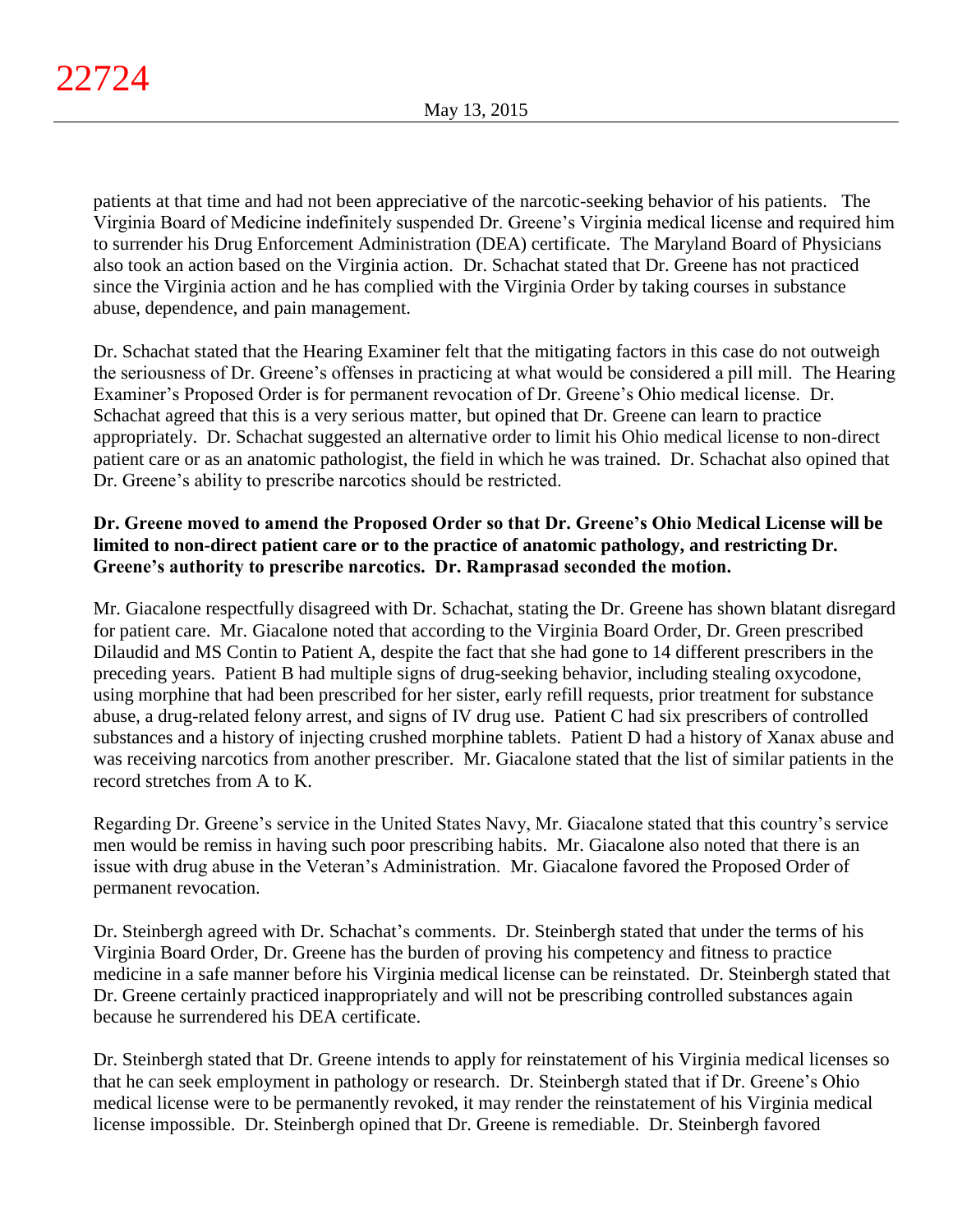suspending Dr. Greene's Ohio license indefinitely until his Virginia medical license has been fully reinstated. Dr. Steinbergh further suggested that if Dr. Greene applies for reinstatement of his Ohio medical license, it should be restricted to the practice of anatomic pathology.

Dr. Steinbergh opined that Dr. Greene will never practice in this fashion again. Dr. Steinbergh saw no reason to permanently revoke Dr. Greene's Ohio medical license because he still has an ability to provide care within his specialty.

Dr. Soin stated that he appreciates Dr. Schachat's and Dr. Steinbergh's efforts to restrict Dr. Greene from prescribing controlled substances to patients. However, Dr. Soin agreed with Mr. Giacalone that Dr. Greene's prescribing patterns were egregious by any reasonable standard. Dr. Soin stated that Dr. Greene's actions in prescribing large amounts of controlled substances resulted in societal harm, even if that harm cannot be specifically identified. Dr. Soin favored permanent revocation of Dr. Greene's Ohio medical license.

Mr. Giacalone opined that if Dr. Greene had taken these actions in Ohio, the Board would permanently revoke his license. In addition to his previous comments on Dr. Greene's patients, Mr. Giacalone stated that one patient traveled two-and-a-half hours to see Dr. Greene, another patient crushed Dilaudid and injected it into his PICC line in the hospital, and another patient's insurance company sent Dr. Greene a letter regarding the patient's potential drug abuse. Mr. Giacalone stated that Dr. Greene destroyed people's lives and he should not be rewarded based on the actions taken by the Virginia Board. Mr. Giacalone opined that the Virginia Board should have permanently revoked Dr. Greene's Virginia medical license.

Mr. Kenney stated that in regards to patient safety, Dr. Greene's actions were egregious and he should not be practicing medicine. Mr. Kenney agreed with Mr. Giacalone that Dr. Greene's Ohio medical license should be permanently revoked. Mr. Giacalone added that Dr. Greene's actions continued over a long period of time, from 2010 to 2014.

Dr. Steinbergh stated that she considers the patient care of Patient A to be the worst in this matter. Dr. Steinbergh stated that Dr. Greene assessed Patient A's pharmacy profile which indicated that she had been prescribed controlled substances by 14 different prescribers in the preceding year. Dr. Greene failed to address this evidence of doctor shopping and prescribed Dilaudid and Morphine Sulfate Extended-Release (MSER). Patient A's medical records also showed that she was taking prenatal vitamins, which should have indicated to Dr. Greene that she was pregnant. At the time that Patient A gave birth she tested positive for marijuana, opiates, amphetamines, and a medication which had not been prescribed. Dr. Steinbergh opined that Dr. Greene's lack of vigilance in monitoring Patient A's narcotics usage put her infant as risk.

A vote was taken on Dr. Schachat's motion to amend:

| Dr. Saferin    | - abstain |
|----------------|-----------|
| Dr. Ramprasad  | - nav     |
| Dr. Steinbergh | - nav     |
|                |           |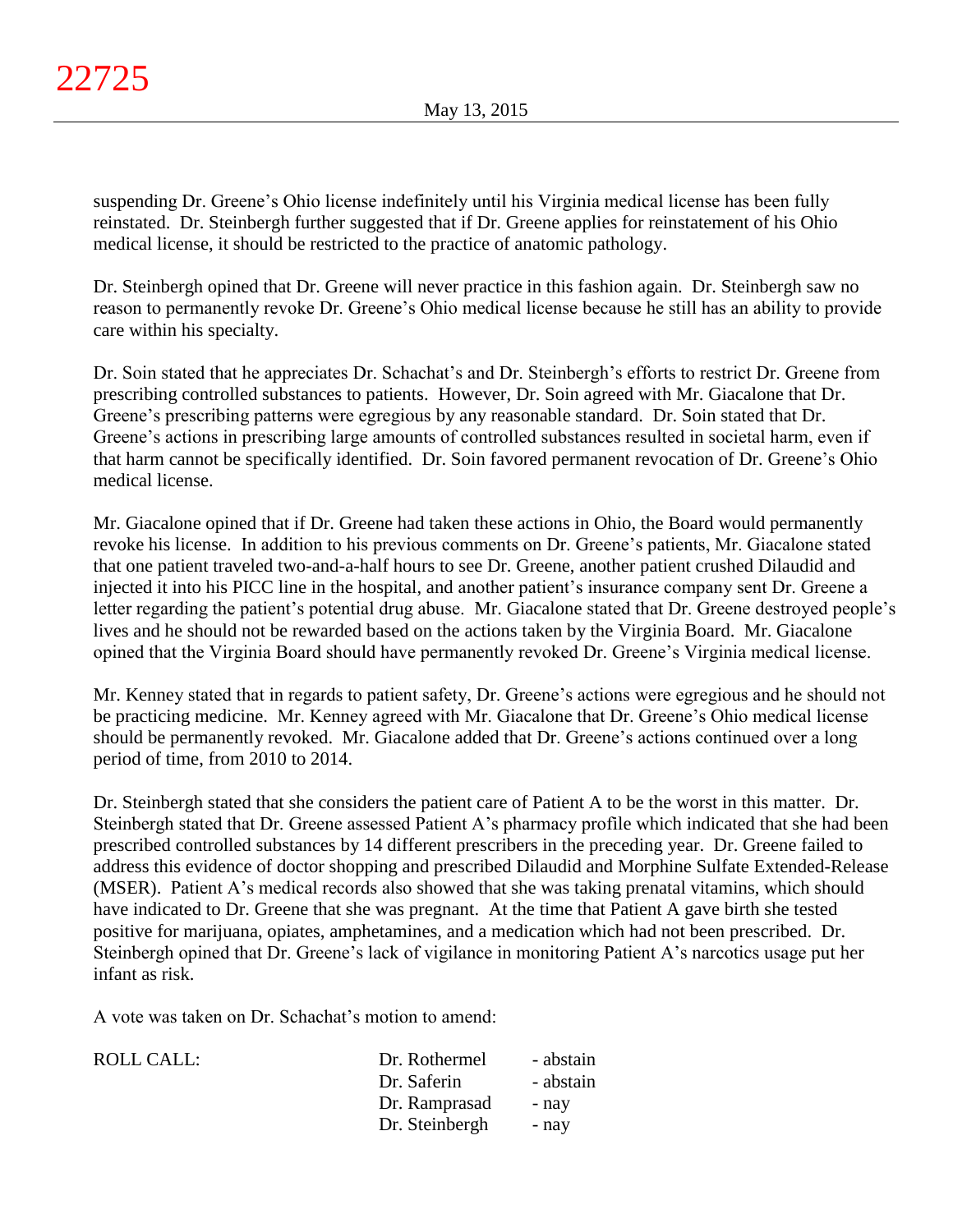| Mr. Kenney    | - nay     |
|---------------|-----------|
| Dr. Soin      | - nay     |
| Mr. Giacalone | - nay     |
| Dr. Schachat  | - abstain |

The motion to amend did not carry

A vote was taken on Dr. Steinbergh's motion to approve the Hearing Examiner's Proposed Order:

| <b>ROLL CALL:</b> | Dr. Rothermel  | - abstain |
|-------------------|----------------|-----------|
|                   | Dr. Saferin    | - abstain |
|                   | Dr. Ramprasad  | - aye     |
|                   | Dr. Steinbergh | - aye     |
|                   | Mr. Kenney     | - aye     |
|                   | Dr. Soin       | - aye     |
|                   | Mr. Giacalone  | - aye     |
|                   | Dr. Schachat   | - nay     |

Having failed to obtain six affirmative votes, the motion to approve did not pass.

**Dr. Steinbergh voted to table this matter. Dr. Ramprasad seconded the motion.** A vote was taken:

| ROLL CALL: | Dr. Rothermel  | - abstain |
|------------|----------------|-----------|
|            | Dr. Saferin    | - abstain |
|            | Dr. Ramprasad  | - aye     |
|            | Dr. Steinbergh | - aye     |
|            | Mr. Kenney     | - aye     |
|            | Dr. Soin       | - aye     |
|            | Mr. Giacalone  | - aye     |
|            | Dr. Schachat   | - aye     |

The motion to table carried.

### ARIF HUSAIN HAKIM, M.D.

Mr. Kenney directed the Board's attention to the matter of Arif Husain Hakim, M.D. Objections have been filed and were previously distributed to Board members. Ms. Blue was the Hearing Examiner.

Mr. Kenney stated that a request to address the Board has been timely filed on behalf of Dr. Hakim. Five minutes will be allowed for that address.

Dr. Hakim asked for permission to read from a prepared statement. Mr. Kenney replied that Dr. Hakim may address the Board in any way he chooses. Dr. Hakim read the following statement: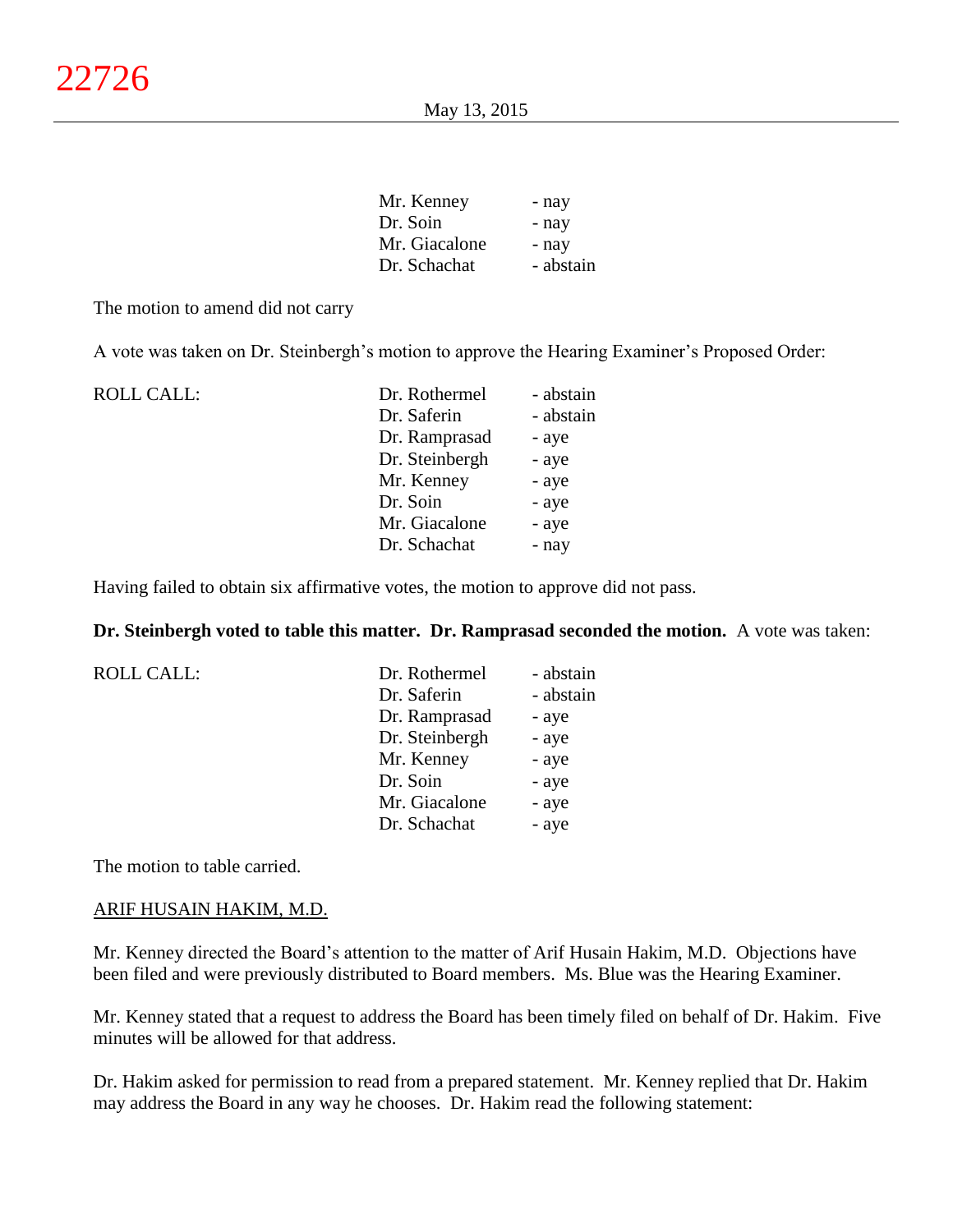The entire matter occurred in Michigan and Michigan authorities fully investigated and concluded that my mistakes were due to inexperience in this matter and unfamiliarity with the monitoring tools, and not due to ill intent. I accepted my responsibility. [The Michigan Board] imposed a fine and limited restriction on my license that allowed me to continue to practice in Michigan, even to prescribe all controlled substances in hospitals and Schedule III and below in office. Comparatively, the unaffected sister state of Ohio proposed to revoke even my inactive license. Nonetheless, the Michigan restrictions severely affected my practice as many insurances and institutions, by their bylaws, mandate unrestricted license. This matter did not involve Ohio, after all, hence it can't be the objective Board to punish me for it.

If [The Ohio Board] wants to sanction me to protect Ohio residents, then they are already fully protected. I have not practiced in Ohio for four years and gave up my license more than two years ago before any of this matter came up, and did not seek to reactivate it even when my Michigan license was at risk. I cannot activate my Ohio license by summary process without going through the full scrutiny of the Board who can then control any risk to Ohio by imposing a practice plan. A sanction at this time will not enhance protection to Ohio, but would serve only to destroy my practice and livelihood in Michigan by collateral damage and punishment for the same offense twice.

The Hearing Examiner has proposed to revoke my license for inexcusable failure to have adequate documentation of past medical history, options discussed with the patient at that time. This is totally based on allegations in the Michigan administrative complaint. These allegations were specifically in relation to controlled substances and not the general care of the patient, with the expert witness repeatedly acknowledge [sic] was above the norm. These are based on review of pre-selected [patient charts], a small fraction of my practice, and none of these were inpatients, and inpatient is 75% of my practice. Moreover, many deficiencies cited in the administrative complaint were based on uncareful [sic] review of the medical records by the expert witness and had many errors that I could easily demonstrate from the medical record. There were many mitigating factors to this contention that are detailed in my formal objection.

These allegations were never proven by testimonials or cross-examination. The Michigan Board itself did not make much of it in the compliance conference. Main issue was my failure to monitor for abuse and diversion. Had I known this would be an issue for Ohio, I would have insisted on including my objections in the Consent Agreement. How can it be fair to impose such a harsh sanction based on unscrutinized and untested allegations? The Hearing Examiner did not even ask me to explain these alleged deficiencies in record-keeping, and yet she recommended revocation on this basis.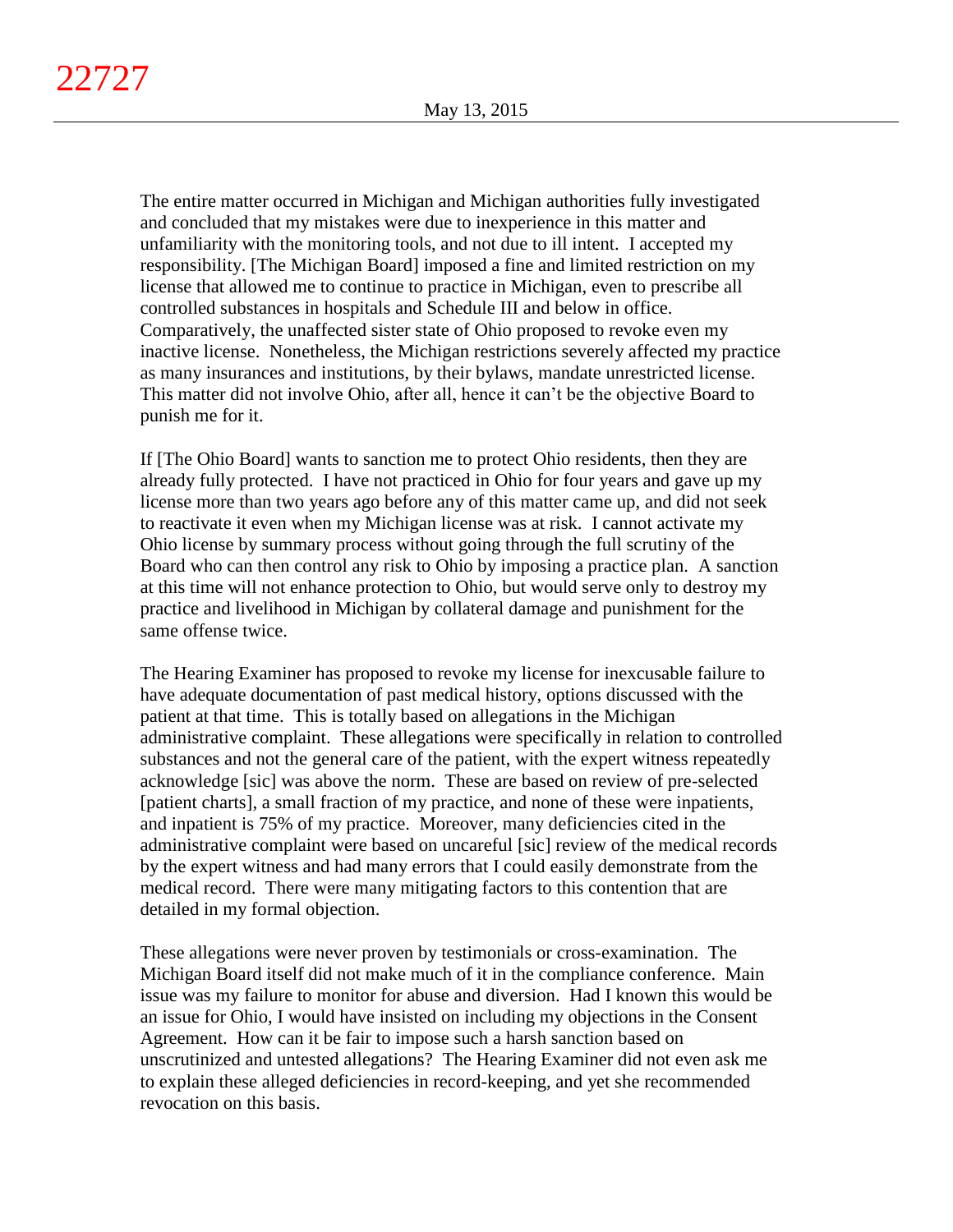The state may claim that the proposed sanction is according to the Ohio guidelines and that no lesser sanction is available in this matter, or that the Board must follow the suggested recommendation by the Attorney General. As you earlier said, the Board is not obligated to impose this sanction because in the State Medical Board of Ohio memorandum to myself [sic] it states that the guidelines do not limit any sanction that the Board may impose and that the range of sanctions available in this matter extends from dismissal to permanent revocation. The Board can digress from the guidelines and impose no sanction, or other arrangements in the interest of fairness.

Your obligation is to protect OH residents and not to punish me for offenses in another state, especially since I have already been punished severely by the fact that the proposed sanction is much harsher than what affected the [Michigan Board] itself imposed and the sanction will not even enhance Ohio residents' protection. It will only unable [sic] me to practice even in Michigan, which the state of Michigan itself did not intend or want. You are basing this disciplinary action on Michigan consent agreement, then you should also give weight to the spirit of this consent agreement, which is that I do not deserve to have my license suspended or revoked. Michigan Deputy Attorney General and Chief of Board of Medicine reached this conclusion after two hours of face-to-face compliance conference with myself [sic]. Mitigating factors are considered by all courts for all offenses, even capital cases. You please must consider them in my case as well.

Dr. Hakim thanked the Board for allowing him to make his statement.

Mr. Kenney asked if the Assistant Attorney General would like to respond. Mr. Wakley stated that he would like to respond.

Mr. Wakley stated that his recommendation at Dr. Hakim's hearing had been to mirror the conditions that had been imposed on his Michigan medical license. However, since Dr. Hakim has neither an active license nor a pending application for restoration of his expired license, the Board's legal options are permanent revocation, revocation, reprimand, or no further action. Mr. Wakley opined that reprimand and no further action are not appropriate in this case, and therefore the only appropriate option is nonpermanent revocation of Dr. Hakim's expired Ohio medical license.

# **Dr. Steinbergh moved to approve and confirm Ms. Blue's Findings of Fact, Conclusions of Law, and Proposed Order in the matter of Arif Husain Hakim, M.D. Dr. Soin seconded the motion.**

Mr. Kenney stated that he would now entertain discussion in the above matter.

Dr. Ramprasad stated that the basis of the Board's proposed action is an Order issued by the Michigan Board of Medicine on October 8, 2013. The Michigan Order was due to a pattern of prescribing controlled substances without following applicable standards of practice, including documenting patient history pertaining to pain complaints, obtaining necessary prior records, documenting indications for high-risk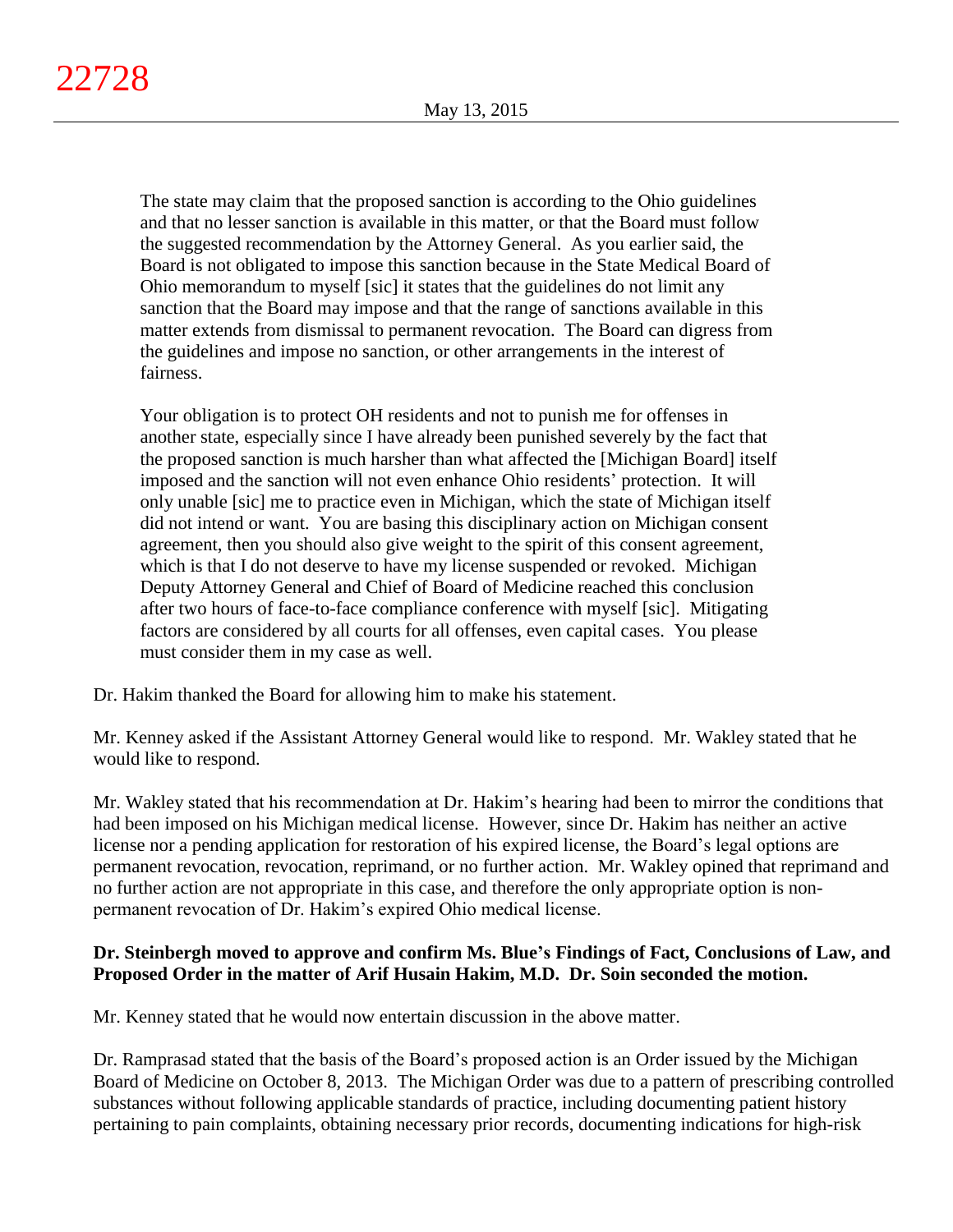medications, and trying alternative medications. Dr. Hakim also continued prescribing to patients when presented with evidence of drug abuse or diversion. The Michigan Order limited Dr. Hakim's Michigan medical license for one year such that he cannot obtain, possess, prescribe, dispense, or administer and Schedule I or Schedule II medication unless it is prescribed or administered to him by a licensed physician as a patient. Dr. Hakim was also fined \$50,000.

Dr. Ramprasad continued that Dr. Hakim had testified that as a private solo practitioner, he took on prescribing pain medications out of concern for his patients' multiple points of care. However, Dr. Hakim lacked the adequate tools or knowledge to manage his pain patients. Dr. Hakim testified that since these events he has not prescribed pain medications and has no intention of doing so in the future.

Dr. Ramprasad noted that the Proposed Order is to revoke Dr. Hakim's expired Ohio medical license. Dr. Ramprasad stated that considering the Board's limited options in this matter, he favored reprimanding Dr. Hakim's license instead of revoking it. Dr. Ramprasad opined that the Board's sanction should not be more severe than that imposed by the Michigan Board. Dr. Ramprasad suggested that if Dr. Hakim applies for restoration of his Ohio license in the future and he meets licensure standards, his license should be limited to the practice of cardiology only. Dr. Ramprasad would also favor suspending Dr. Hakim's Ohio license until all restrictions on his Michigan license are lifted.

Dr. Steinbergh stated that Dr. Hakim has been compliant with his Michigan Order, has paid a substantial fine, and has completed continuing medication education in the area of pain management. Dr. Steinbergh stated that Dr. Hakim realizes that he made a mistake by stepping away from his specialty of cardiology and opined that he will not do that again. Dr. Steinbergh commented that revocation may have implications on Dr. Hakim's ability to become licensed in other states in the future. Dr. Steinbergh further commented that Dr. Hakim has excellent credentials in cardiology and opined that to remove Dr. Hakim from practice would be a waste. Dr. Steinbergh agreed with Dr. Ramprasad that Dr. Hakim's expired Ohio license should be reprimanded and any future license should be restricted to the practice of cardiology.

Ms. Anderson stated that since there is no pending application for restoration of Dr. Hakim's expired Ohio medical license, the Board is unable to place restrictions or limitations on any future license that Dr. Hakim may hold in Ohio; if Dr. Hakim applies to restore his Ohio license, then the Board at that time may place restrictions on the license or deny the application. At this time, the Board's options for discipline are limited to reprimand, revocation, or permanent revocation.

Mr. Giacalone reviewed some of Dr. Hakim's patient care as related in the Report and Recommendation. Patient M.C. was prescribed Vicodin, Soma, and Xanax despite the fact that M.C. had multiple prescribers and had failed a urine test. Dr. Hakim prescribed Lorcet and Soma to Patient J.S. without an adequatelydocumented history of pain complaints, without checking the Michigan Automated Prescription System (MAPS), and without obtaining a urine screen. Dr. Hakim prescribed Vicodin and Soma to Patient J.O. without checking MAPS and without obtaining a urine screen. Dr. Hakim prescribed Lorcet and Soma to Patient R.P. without checking MAPS, despite a history of IV drug abuse; these prescriptions occurred before Dr. Hakim documented that Patient R.P. had terminal cancer, a diagnosis that was not substantiated in the patient chart. Dr. Hakim continued to prescribe Vicodin and Soma to Patient L.S. after he had referred the patient to an orthopedic specialist, despite the fact that there is no record that Patient L.S.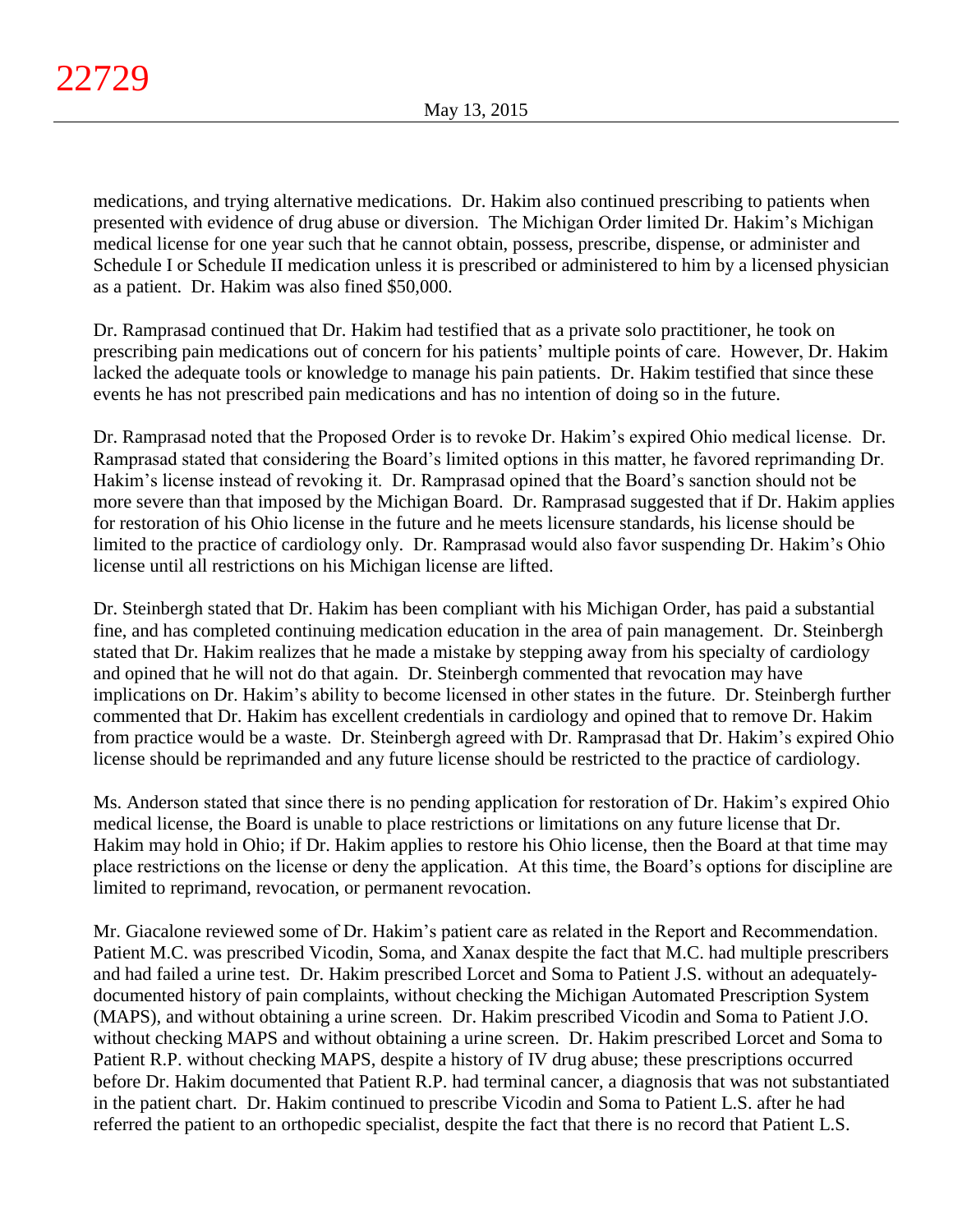actually went to the orthopedic specialist.

Mr. Giacalone noted Dr. Hakim's statement that his patients were elderly, disabled, inner-city patients who had been on controlled substances for many years and he was only continuing the prescriptions. The Michigan Board had found Dr. Hakim negligent in the care of 20% to 25% of his patients. Mr. Giacalone also noted the Hearing Examiner's statement: "However, the Hearing Examiner does not believe that this is a credible explanation for failing to document a past medical history of pain complaint, his medical rationale for selecting medications, and an assessment of the benefit/harm of various medications. Moreover, he failed to obtain prior medical records for his patients. There is no excuse for his conduct because it is fundamental to the practice of medicine."

Lastly, Mr. Giacalone opined that Dr. Hakim showed no remorse for his actions when he addressed the Board today. Rather, Mr. Giacalone felt that Dr. Hakim expressed indignation that the Ohio Board may take action in addition to the Michigan Board's action. Mr. Giacalone questioned whether Dr. Hakim should practice in Ohio given his history and the fact that one out of four of his patients had been adversely affected. Mr. Giacalone opined that a non-permanent revocation of Dr. Hakim's expired Ohio medical license is in order.

Dr. Ramprasad opined that, since the Ohio Board did not have an opportunity to investigate these matters itself, the Order should not supersede the Michigan Order. However, if the option is between a reprimand alone and a revocation, Dr. Ramprasad favored revocation because a reprimand alone does not seem right under these circumstances. Dr. Steinbergh agreed with Dr. Ramprasad that revocation is preferable to a simple reprimand in this matter. Dr. Steinbergh disagreed with Mr. Giacalone that Dr. Hakim's address to the Board today was indignant. Dr. Soin opined that Dr. Hakim's work had been sloppy and he made many mistakes. Dr. Soin stated that if Dr. Hakim does apply for restoration of his Ohio medical license in the future, he would not support that application.

A vote was taken on Dr. Steinbergh's motion to approve:

| <b>ROLL CALL:</b> | Dr. Rothermel  | - abstain |
|-------------------|----------------|-----------|
|                   |                |           |
|                   | Dr. Saferin    | - abstain |
|                   | Dr. Ramprasad  | - aye     |
|                   | Dr. Steinbergh | - aye     |
|                   | Mr. Kenney     | - aye     |
|                   | Dr. Soin       | - aye     |
|                   | Mr. Giacalone  | - aye     |
|                   | Dr. Schachat   | - aye     |
|                   |                |           |

The motion to approve carried.

# NILESH B. JOBALIA, M.D.

Mr. Kenney directed the Board's attention to the matter of Nilesh B. Jobalia, M.D. Objections have been filed and were previously distributed to Board members. Ms. Blue was the Hearing Examiner.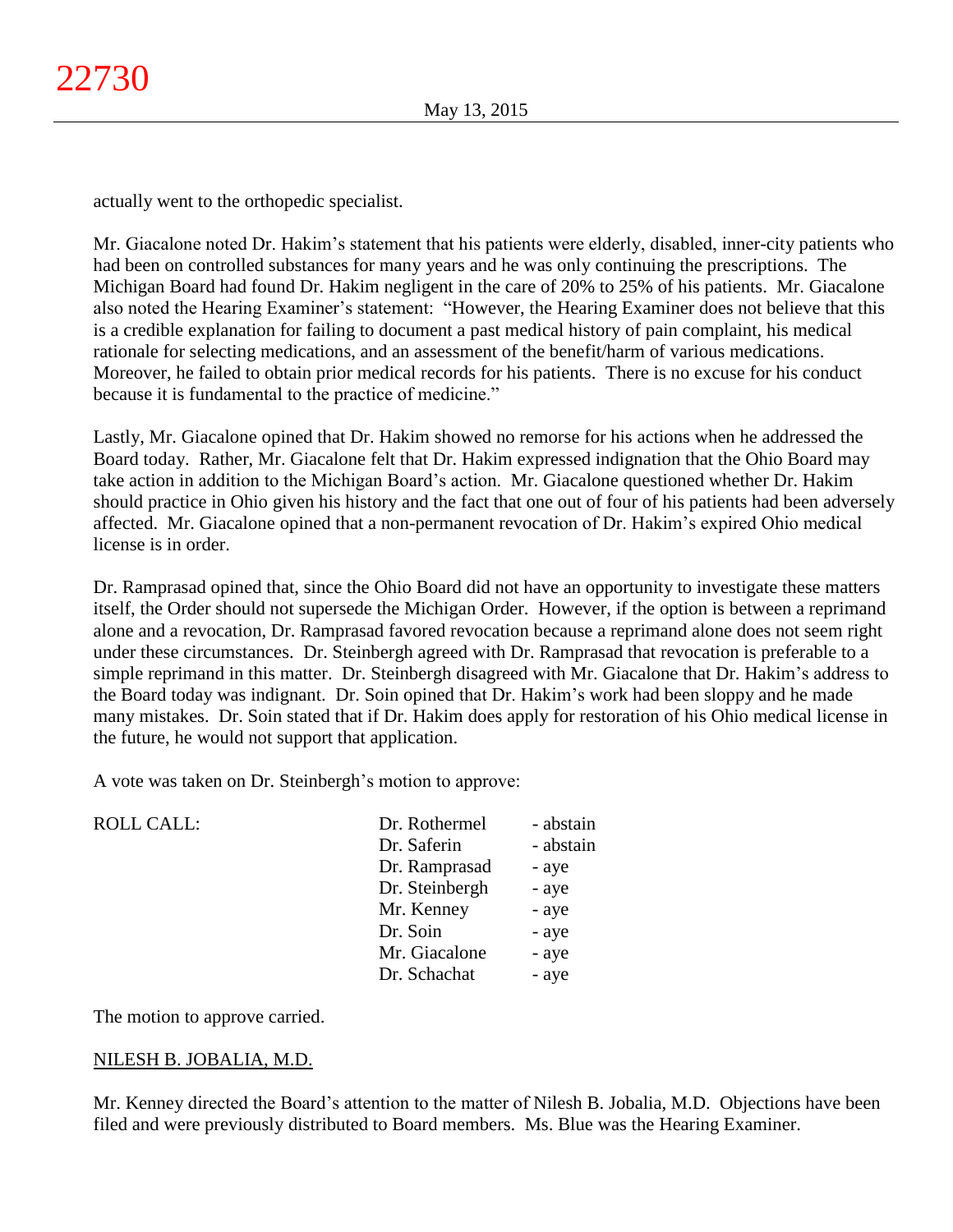Mr. Kenney stated that a request to address the Board has been timely filed on behalf of Dr. Jobalia. Five minutes will be allowed for that address.

Dr. Jobalia was represented by his attorney, Levi Tkach.

Mr. Tkach stated that this case is very different from most cases the Board sees in which a probationer has been non-compliant with a consent agreement. Mr. Tkach stated that the record shows that Dr. Jobalia worked very closely with Ms. Bickers, the Board's Compliance Supervisor, to find a replacement monitoring physician. Mr. Tkach stated that Dr. Jobalia was in full compliance with his Consent Agreement by the time of his hearing. Mr. Tkach supported the Proposed Order to extend Dr. Jobalia's probationary monitoring for an additional six months.

Dr. Jobalia stated that he had been out of compliance with his Consent Agreement because he did not have a monitoring physician for six months after his then-current monitoring physician moved to Florida. Dr. Jobalia stated that when he was made aware of this deficiency, he worked with Ms. Bickers and got a new monitoring physician approved by the Board. Dr. Jobalia stated that he takes his Consent Agreement very seriously and he will make sure he is compliant in the future.

Mr. Kenney asked if the Assistant Attorney General would like to respond. Mr. Wilcox stated that he did not wish to respond.

# **Dr. Steinbergh moved to approve and confirm Ms. Blue's Findings of Fact, Conclusions of Law, and Proposed Order in the matter of Nilesh B. Jobalia, M.D. Dr. Ramprasad seconded the motion.**

Mr. Kenney stated that he will now entertain discussion in the above matter.

Dr. Soin stated that Dr. Jobalia is before the Board today because he failed to be supervised by a monitoring physician for a period of six months, in violation of his May 2009 Consent Agreement. In addition, Dr. Jobalia submitted two Declarations of Compliance during that time in which he failed to disclose that he did not have a monitoring physician. Dr. Jobalia subsequently found a new monitoring physician and he is currently in compliance with his Consent Agreement.

Dr. Soin opined that Dr. Jobalia is very lucky to be practicing medicine today. Dr. Soin opined that if Dr. Jobalia came before the current Board for the actions that had first brought him to the Board in 2009, he would almost certainly have had his medical license permanently revoked. Dr. Soin stated that the current Board does not take prescription drug abuse, diversion of medication, and physician/patient boundary issues the same as it did in 2009. Dr. Soin stated that the Board in 2009 gave Dr. Jobalia a second chance. Dr. Soin opined that Dr. Jobalia wasted that second chance by declaring that he was in compliance with his Consent Agreement when he was not.

Dr. Soin stated that he supports the Proposed Order to extend Dr. Jobalia's probationary term by six months, but stated that this now represents a third chance given to Dr. Jobalia. Dr. Soin stated if Dr. Jobalia appears before the Board again, even for the smallest infraction, he would support permanent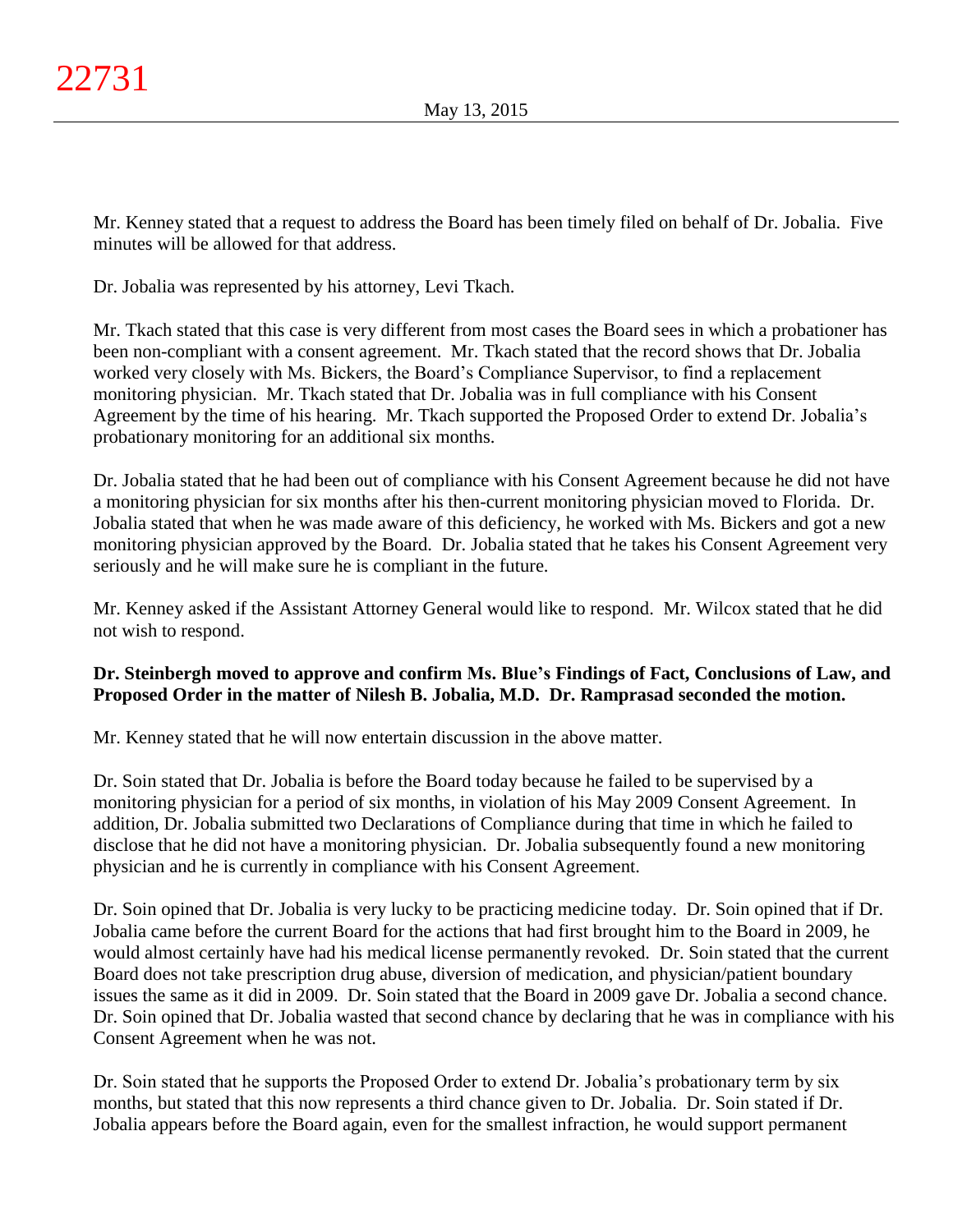revocation of Dr. Jobalia's Ohio medical license. Mr. Kenney agreed with Dr. Soin's statements. Mr. Kenney stated that he had considered proposing a greater extension of Dr. Jobalia's probation by perhaps one or two years. However, Dr. Kenney opined that such a greater extension would not serve a purpose.

Dr. Steinbergh noted that at the Board's recent retreat, it had instructed the Board staff to develop new guidelines that would suspend the licenses of non-compliant probationers, rather than simply extending their probationary period. The process of developing the new guidelines is currently ongoing. Dr. Steinbergh noted that that discussion was in relation to impaired physicians who did not comply with drug testing requirements, rather than issues involving a monitoring physician as in Dr. Jobalia's case. However, Dr. Steinbergh stated that Dr. Jobalia's non-compliance was significant and asked the Board to consider suspending Dr. Jobalia's Ohio medical license for six months. Dr. Soin stated that he would strongly favor such a suspension. Dr. Soin stated that the fact that Dr. Jobalia submitted false declarations of compliance makes him wonder what else could be happening in Dr. Jobalia's practice.

Ms. Anderson reminded the Board that in making its determination in the matter of Dr. Jobalia, it is confined to the facts that are within the hearing record today. Mr. Kenney and Dr. Soin agreed.

Mr. Giacalone stated that when Dr. Jobalia's monitoring physician moved away, the onus was on Dr. Jobalia to get a new monitoring physician and to comply with that portion of his Consent Agreement. Mr. Giacalone acknowledged that Dr. Jobalia quickly corrected this situation when it was brought to his attention. Mr. Giacalone favored extending Dr. Jobalia's probationary term for an additional 30 days beyond the 180 days added by the Proposed Order, for a total of 210 additional days

# **Mr. Giacalone moved to amend the Proposed Order so that Dr. Jobalia may not request termination of his May 2009 Consent Agreement before March 8, 2017. Dr. Soin seconded the motion.**

Mr. Kenney opined that adding an additional 30 days to the Proposed Order's extension of Dr. Jobalia's probationary period would not have a meaningful impact. Mr. Kenney stated that he favors the Proposed Order as written.

A vote was taken on Mr. Giacalone's motion to amend:

 $ROLL CALL$ :

| Dr. Rothermel  | - abstain |
|----------------|-----------|
| Dr. Saferin    | - abstain |
| Dr. Ramprasad  | - nay     |
| Dr. Steinbergh | - nay     |
| Mr. Kenney     | - nay     |
| Dr. Soin       | - aye     |
| Mr. Giacalone  | - aye     |
| Dr. Schachat   | - nay     |

The motion to amend did not carry.

A vote was taken on Dr. Steinbergh's motion to approve and confirm Ms. Blue's Findings of Fact,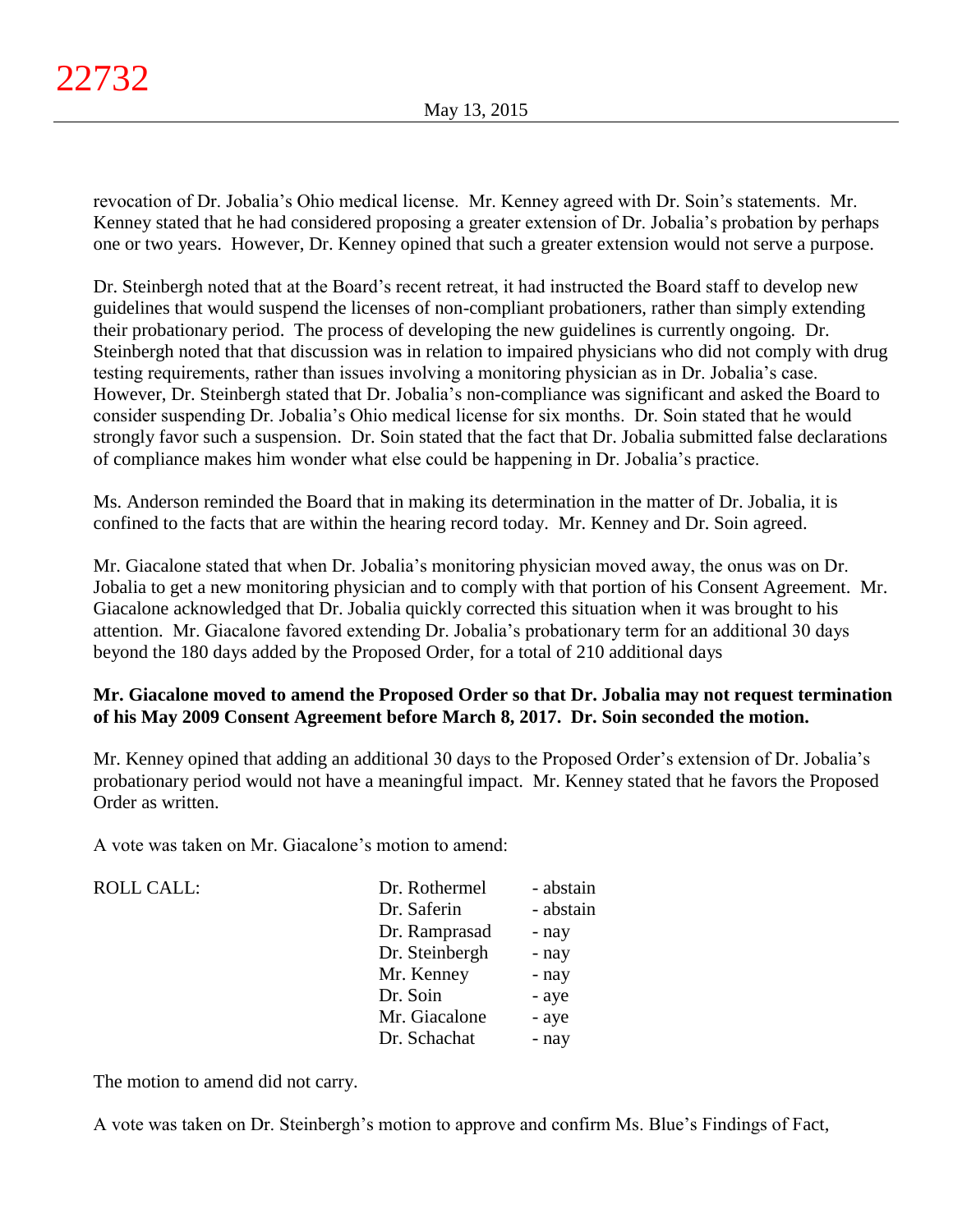Conclusions of Law, and Proposed Order:

| ROLL CALL: | Dr. Rothermel  | - abstain |
|------------|----------------|-----------|
|            | Dr. Saferin    | - abstain |
|            | Dr. Ramprasad  | - aye     |
|            | Dr. Steinbergh | - aye     |
|            | Mr. Kenney     | - aye     |
|            | Dr. Soin       | - aye     |
|            | Mr. Giacalone  | - aye     |
|            | Dr. Schachat   | - aye     |
|            |                |           |

The motion to approve carried.

The Board recessed for lunch at 11:20 a.m. and returned at 12:25 p.m. Dr. Saferin was not present when the meeting resumed.

## RICHARD ANTHONY GREENE, M.D.

**Dr. Steinbergh moved to remove the matter of Richard Anthony Greene, M.D., from the table. Dr. Ramprasad seconded the motion.** A vote was taken:

| <b>ROLL CALL:</b> | Dr. Rothermel  | - abstain |
|-------------------|----------------|-----------|
|                   | Dr. Ramprasad  | - aye     |
|                   | Dr. Steinbergh | - aye     |
|                   | Mr. Kenney     | - aye     |
|                   | Dr. Soin       | - aye     |
|                   | Mr. Giacalone  | - aye     |
|                   | Dr. Schachat   | - aye     |
|                   |                |           |

The motion to remove from the table carried.

**Dr. Steinbergh moved to approve and confirm Ms. Blue's Findings of Fact, Conclusions of Law, and Proposed Order in the matter of Richard Anthony Greene, M.D. Dr. Ramprasad seconded the motion.**

Mr. Kenney stated that he will now entertain discussion in the above matter.

Dr. Schachat stated that Dr. Greene's actions were medically inappropriate and harmful to others. Dr. Schachat stated that the question before the Board is whether Dr. Greene should never have an ability to regain his Ohio medical license, or if he should have a limited ability to obtain a limited license.

Dr. Saferin returned to the meeting at this time.

Dr. Schachat stated that he favored an action that would allow Dr. Greene to engage in other activities,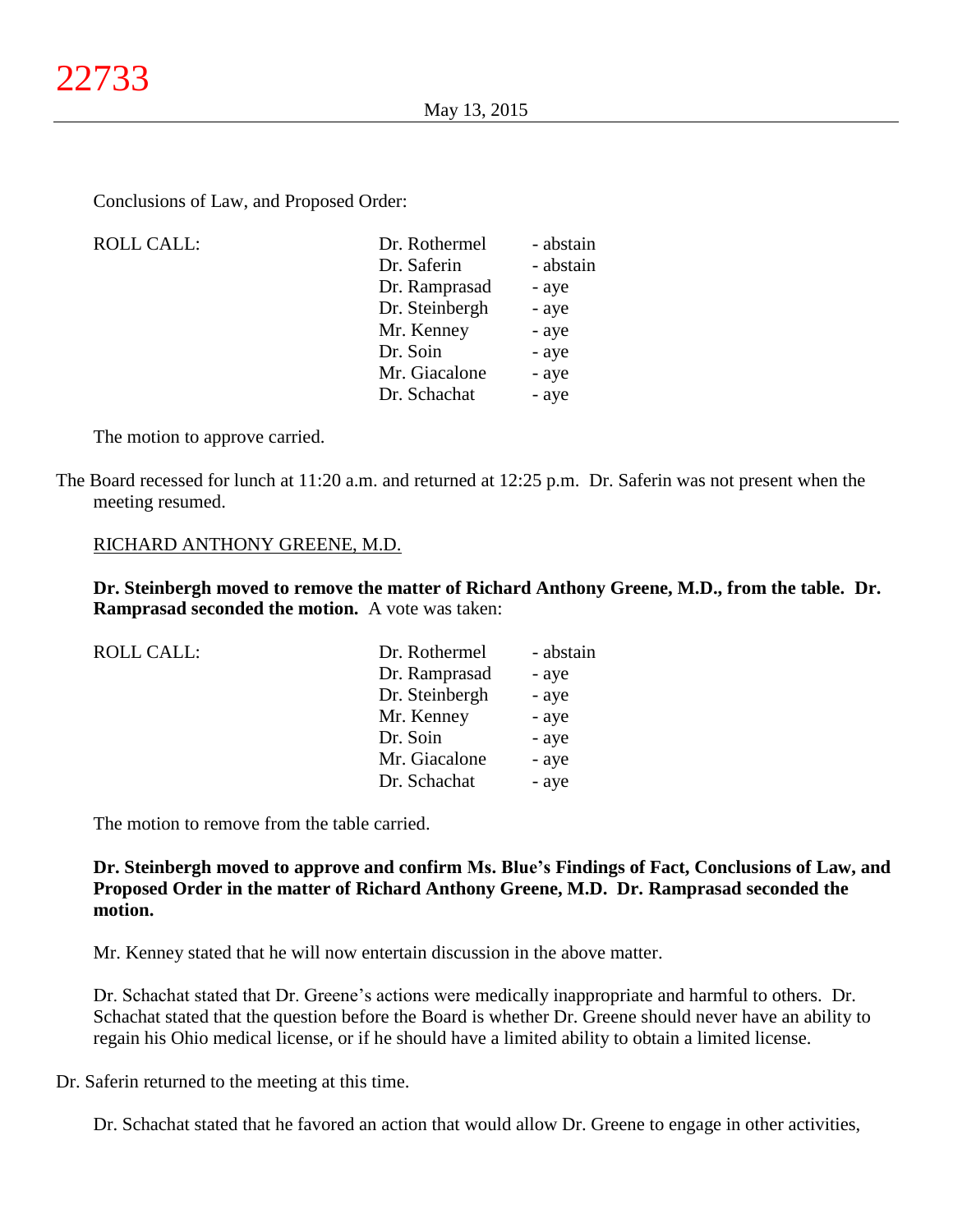such as research, which Dr. Greene has expressed an interest in pursuing. Dr. Schachat stated that some research positions require a medical license even if the person is not engaging in the clinical practice of medicine. Dr. Schachat stated that permanently revoking Dr. Greene's Ohio medical license may compromise his ability to obtain such a position or to get another medical license. Dr. Schachat expressed a desire to craft an Order that would allow Dr. Greene to engage in such activity and still protect the public in Ohio.

Responding to questions from Dr. Steinbergh, Ms. Anderson stated that Dr. Greene's Ohio medical license lapsed in January 2015 due to non-renewal. Since there is no active license on which to impose a suspension or probationary terms, Ms. Anderson stated that the actions that the Board can take are limited to reprimand, revocation, permanent revocation, or no further action.

The Board continued to discuss this matter thoroughly. Dr. Steinbergh stated that the Virginia Board will allow Dr. Greene to reapply for a Virginia medical license. Dr. Ramprasad stated that the patient care in question did not occur in Ohio and opined that the Ohio Board's actions should not supersede that of the Virginia Board, where the care took place. Dr. Ramprasad opined that if the Ohio Board permanently revoked Dr. Greene's Ohio medical license, it is akin to dictating to another state board what it should be doing. Dr. Ramprasad also noted that as a bootstrap action, the Ohio Board did not have an opportunity to fully investigation this matter. Mr. Giacalone stated that the Ohio Board is not obligated to take a lenient stance just because another medical board did so.

Dr. Soin stated that Dr. Greene's inappropriate prescribing and the harm he did to society is indicative of sloppiness and poor physician work. Dr. Soin stated that he favors permanent revocation, even if it has consequences on Dr. Greene's ability to do research. Dr. Soin opined that Dr. Greene lost his right to be a research physician by his poor practice behavior.

A vote was taken on Dr. Steinbergh's motion to approve:

| - abstain |
|-----------|
| - nay     |
| - nay     |
| - aye     |
| - aye     |
| - aye     |
| - nay     |
|           |

The motion to approve did not carry.

# **Dr. Schachat moved to approve and confirm Ms. Blue's Findings of Fact, Conclusions of Law, and Proposed Order in the matter of Richard Anthony Greene, M.D. Dr. Soin seconded the motion.**

Mr. Kenney stated that he will now entertain discussion in the above matter.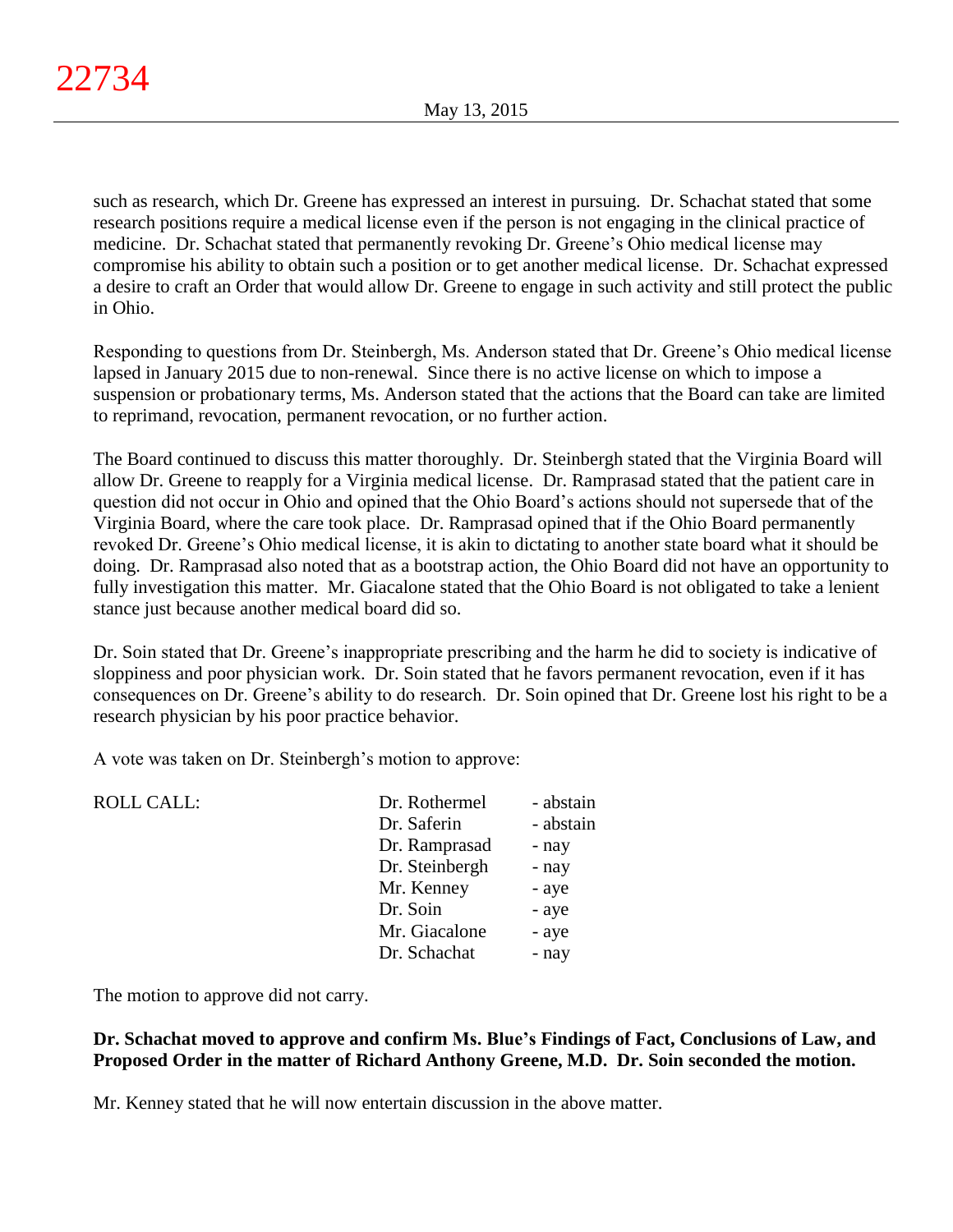# **Dr. Steinbergh moved to amend the Proposed Order to a non-permanent revocation of Dr. Greene's license to practice medicine in Ohio. Dr. Soin seconded the motion.** A vote was taken:

ROLL CALL:

| Dr. Rothermel  | - abstain |
|----------------|-----------|
| Dr. Saferin    | - abstain |
| Dr. Ramprasad  | - aye     |
| Dr. Steinbergh | - aye     |
| Mr. Kenney     | - aye     |
| Dr. Soin       | - aye     |
| Mr. Giacalone  | - aye     |
| Dr. Schachat   | - aye     |
|                |           |

The motion to amend carried.

**Dr. Steinbergh moved to approve and confirm Ms. Blue's Findings of Fact, Conclusions of Law, and Proposed Order, as amended, in the matter of Richard Anthony Greene, M.D. Dr. Soin seconded the motion.** A vote was taken:

| <b>ROLL CALL:</b> | Dr. Rothermel  | - abstain |
|-------------------|----------------|-----------|
|                   | Dr. Saferin    | - abstain |
|                   | Dr. Ramprasad  | - aye     |
|                   | Dr. Steinbergh | - aye     |
|                   | Mr. Kenney     | - aye     |
|                   | Dr. Soin       | - aye     |
|                   | Mr. Giacalone  | - aye     |
|                   | Dr. Schachat   | - aye     |
|                   |                |           |

The motion to approve carried.

#### POORNANAND PALAPARTY, M.D.

Mr. Kenney directed the Board's attention to the matter of Poornanand Palaparty, M.D. No objections have been filed. Mr. Porter was the Hearing Examiner.

Mr. Kenney stated that a request to address the Board has been timely filed on behalf of Dr. Palaparty. Five minutes will be allowed for that address.

Dr. Palaparty was represented by his attorney, Susan Scheutzow.

Ms. Scheutzow stated that Dr. Palaparty is one of the physicians who had pleaded guilty to a misdemeanor charge of misbranding drugs which had been purchased from outside the United States. As the Board had already heard the cases of the other physicians, Ms. Scheutzow did not want to reiterate those same facts today. However, Ms. Scheutzow did want to note some things that were particular to Dr. Palaparty's case.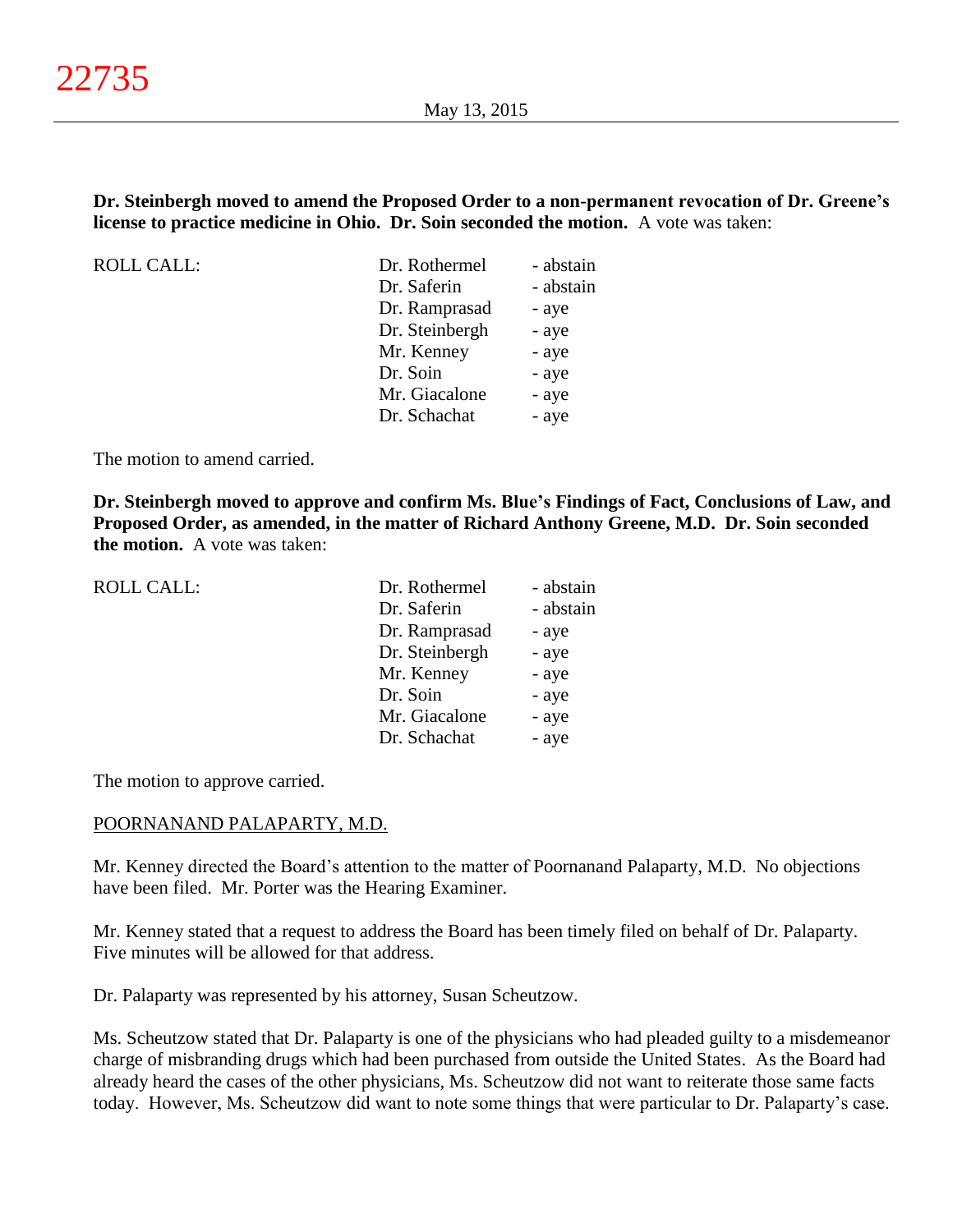Ms. Scheutzow stated that as soon as Dr. Palaparty learned of the illegality of his actions, he ceased immediately and fully cooperated with investigators. Dr. Palaparty admits that he received notices from the Food and Drug Administration (FDA) and that he read the notices. Ms. Scheutzow stated that the notices received by Dr. Palaparty said either "No further action is required on your part" or "This notice does not in any manner accuse you of violating the law." Rather than seek an attorney for advice, Dr. Palaparty had his office contact the company. In response, the company said that the notices were routine and sent Dr. Palaparty a new shipment of medications. Dr. Palaparty acknowledges that he should have consulted an attorney about the FDA notices.

Ms. Scheutzow continued that following these events, Dr. Palaparty realized that he did not want to run a practice and only wanted to practice medicine. Dr. Palaparty took employment with St. Vincent Charity Hospital and intends to maintain this employment until his retires. Ms. Scheutzow stated that St. Vincent Charity Hospital now manages Dr. Palaparty's practice, including ordering oncology drugs. Ms. Scheutzow noted that David Perse, M.D., the President of St. Vincent Charity Hospital, wants Dr. Palaparty to continue practicing medicine.

Ms. Scheutzow stated that any suspension of Dr. Palaparty's Ohio medical license would be a hardship, even if the suspension is stayed. Ms. Scheutzow stated that Dr. Palaparty has already appealed all the denials from insurance companies and gotten himself reinstated with them; a suspension would trigger that process with the insurance companies again. Ms. Scheutzow respectfully requested that the Board issue a reprimand in this matter.

Dr. Palaparty stated that he sincerely apologizes for his actions. As noted by Ms. Scheutzow, Dr. Palaparty did not seek legal counsel when we received the FDA notices. Dr. Palaparty stated that since these events, he has served one-year of probation and paid restitution. Dr. Palaparty stated that he has taken a course in bioethics and has come to understand the boundaries between professionalism and ethics. Dr. Palaparty stated that he will not purchase medications in the future and he only wants to take care of his patients and continue teaching residents and medical students.

Mr. Kenney asked if the Assistant Attorney General would like to respond. Mr. Wakley stated that he would like to respond.

Mr. Wakley stated that Dr. Palaparty's case is unique because he admits that he received the FDA retainer notices. Mr. Wakley stated that each of the FDA notices stating that his shipment of drugs was detained at the border should have indicated to Dr. Palaparty that something was wrong. Mr. Wakley stated that the FDA notices stated that what Dr. Palaparty ordered did not appear to be legal; this should have prompted more than just a call to the company to get a new shipment.

Mr. Wakley opined that in light of Dr. Palaparty's honesty, his sanction should be less than what had been imposed on Dr. Massouh, but should still warrant a suspension. Mr. Wakley suggested that a 30-day suspension of Dr. Palaparty's medical license, not stayed, would be appropriate.

**Dr. Steinbergh moved to approve and confirm Mr. Porter's Findings of Fact, Conclusions of Law, and Proposed Order in the matter of Poornanand Palaparty, M.D. Dr. Soin seconded the motion.**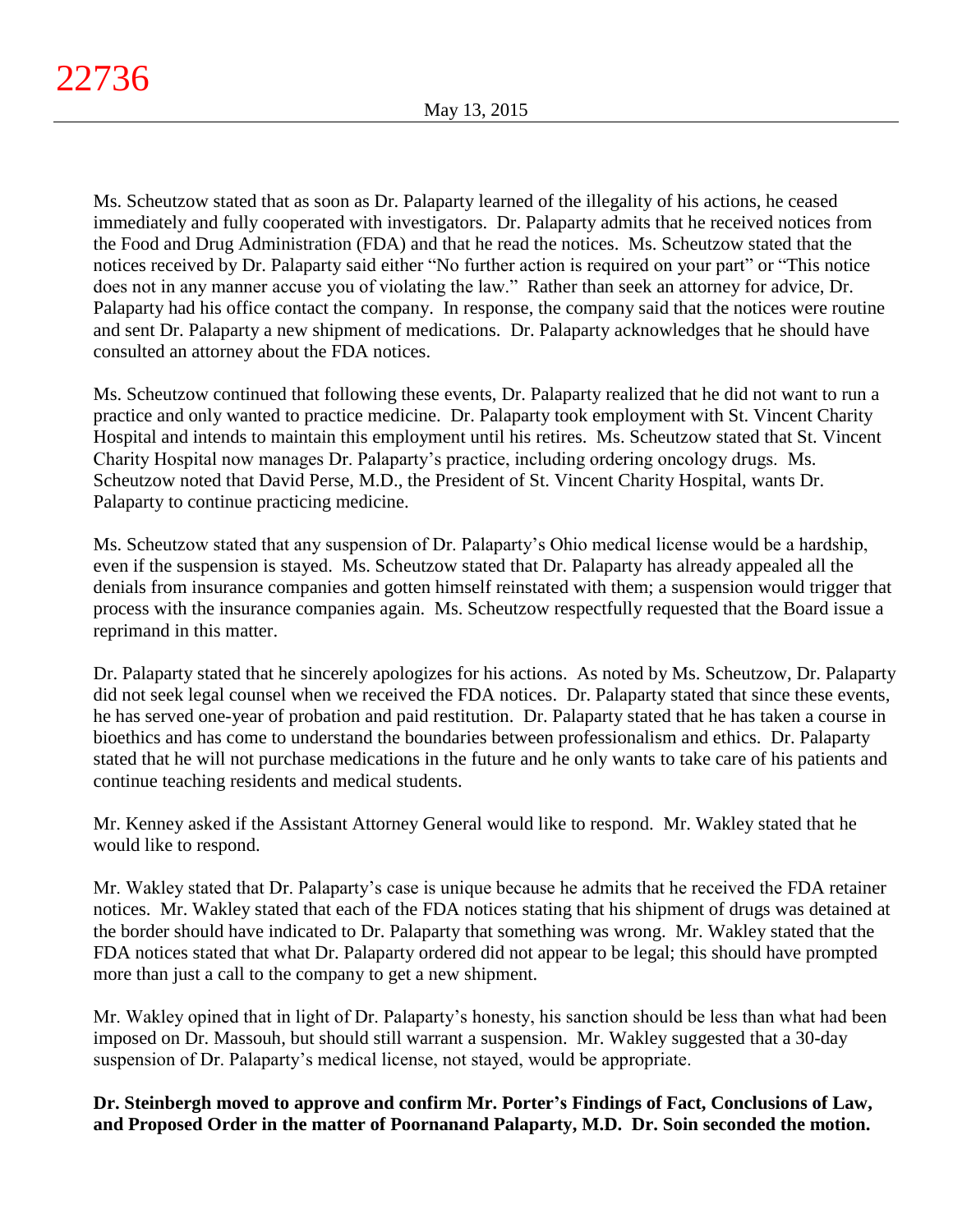Mr. Kenney stated that he would now entertain discussion in the above matter.

Dr. Steinbergh briefly reviewed Dr. Palaparty's career.

Mr. Gonidakis entered the meeting at this time.

Dr. Steinbergh stated that on August 13, 2013, Dr. Palaparty was charged in U.S. District Court with purchasing and receiving oncology drugs from a foreign-based drug distributor located in Canada between 2004 and 2009. These drugs originated outside the United States and were never approved by the FDA. The drugs were misbranded for lacking adequate directions for use. In September 2013, Dr. Palaparty entered into a plea agreement and pleaded guilty to one count of misbranding, a Class A misdemeanor. Dr. Palaparty was sentenced to one year of probation and was ordered to pay restitution to Medicare and Medicaid in the amount of \$128,160. Dr. Palaparty testified that he pleaded guilty because he knows that "ignorance of the law is not an excuse." Dr. Steinbergh stated that Dr. Palaparty has served his probation and had paid restitution in full. As a result of the misdemeanor conviction, Dr. Palaparty's privileges in hospitals were suspended and he was dropped from private insurance plans, as well as Medicare and Medicaid. Dr. Palaparty testified that he has since regained his hospital privileges and has been reinstated to Medicare, Medicaid, and most private insurance plans.

Dr. Steinbergh continued that, according to his testimony, Dr. Palaparty had not known that the medications he had been receiving were not FDA-approved until FDA agents visited his office in 2009. Dr. Palaparty testified that when he asked the FDA agents what he should do with the remainder of his medications, he was told that he could use them but to not order any more. Dr. Palaparty is now employed by Cuyahoga Physician Network and he no longer orders prescription drugs. In September 2014, Dr. Palaparty proactively attended the *Intensive Course in Medical Ethics, Boundaries, and Professionalism*, which the Proposed Order will require if it is accepted by the Board.

Dr. Steinbergh stated that she agreed with the Findings of Fact and Conclusions of Law in the Proposed Order. Dr. Steinbergh also agreed with the Hearing Examiner's Rationale for the Proposed Order, except that Dr. Steinbergh felt that Dr. Palaparty has already paid the price for his actions. Specifically, Dr. Steinbergh stated that Dr. Palaparty had been suspended from Medicare, Medicaid, and private insurances, lost his privileges at hospitals, and paid a significant restitution. Dr. Steinbergh stated that because there is no evidence of patient harm in this case and because Dr. Palaparty has already taken the educational course the Proposed Order would require, she favored a reprimand in this matter.

# **Dr. Steinbergh moved to amend the Proposed Order to a reprimand of Dr. Palaparty. Dr. Schachat seconded the motion.**

Mr. Kenney asked whether Mr. Gonidakis had received, read and considered the hearing records, the Findings of Fact, Conclusions of Law, Proposed Orders, and any objections filed in the matter of Poornanand Palaparty, M.D. Mr. Gonidakis answered affirmatively. Mr. Kenney asked whether Mr. Gonidakis understands that the disciplinary guidelines do not limit any sanction to be imposed, and that the range of sanctions available in each matter runs from dismissal to permanent revocation. Mr. Gonidakis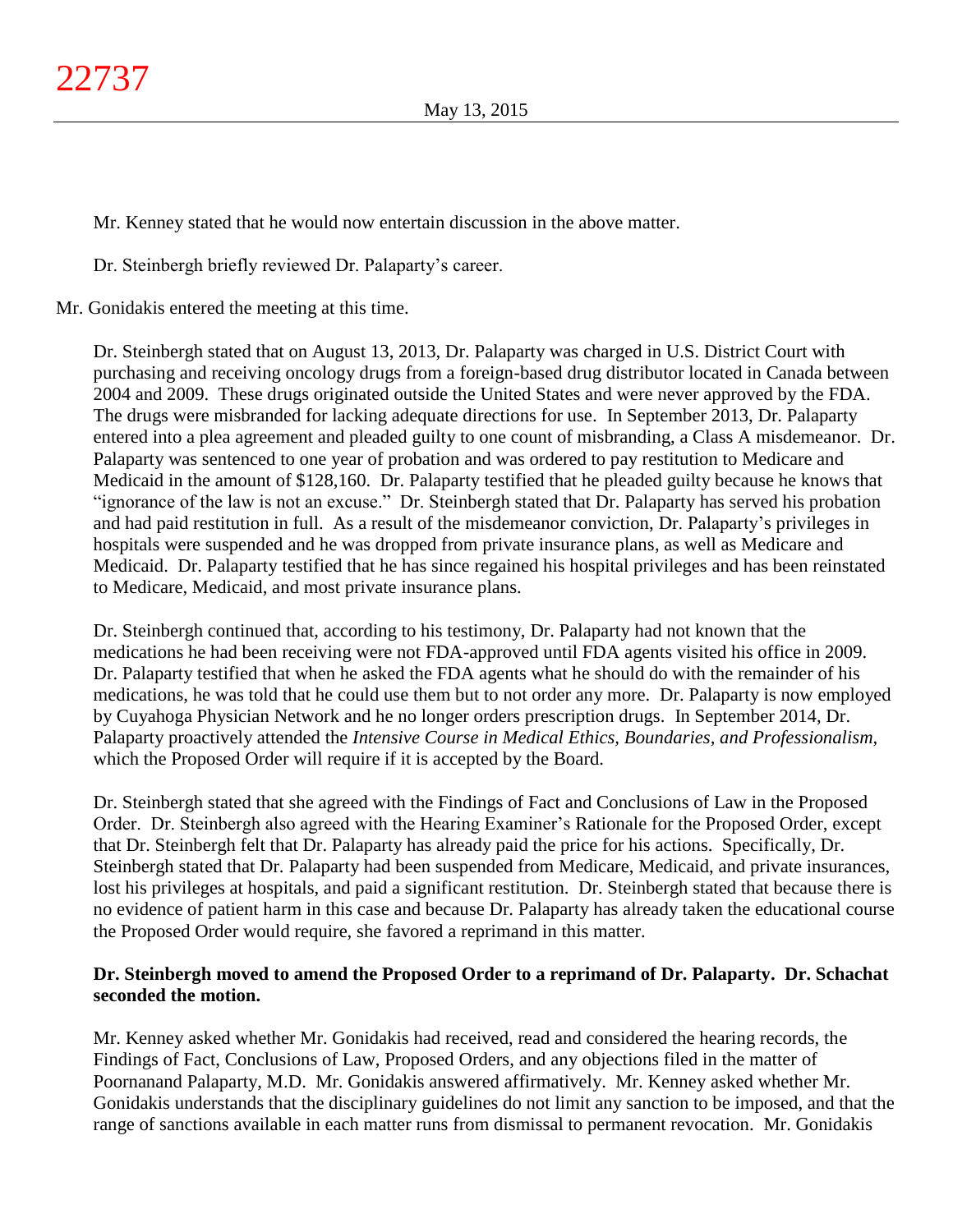answered affirmatively.

Mr. Giacalone compared the matter of Dr. Palaparty to that of Dr. Massouh, who was recently suspended by the Board for 60 days based on similar circumstances. Mr. Giacalone stated that the FDA notices received by Dr. Palaparty and Dr. Massouh were almost identical and specifically stated that their respective products were misbranded and were detained at the border. Mr. Giacalone stated that Dr. Palaparty received much more of the misbranded product because he began receiving it two years earlier than Dr. Massouh. Mr. Giacalone stated that Dr. Massouh had testified that he never saw the FDA notice until his criminal trial, whereas Dr. Palaparty stated that he received the notices and read them.

Mr. Giacalone noted Dr. Palaparty's testimony that FDA agents had told him he could use the remainder of his misbranded medications as long as he did not order more. Mr. Giacalone opined that an FDA agent would never tell someone they could use a misbranded or adulterated product whose origin and distribution channel was unknown and which could have been counterfeit medication.

Mr. Giacalone asked how Dr. Palaparty could receive a reprimand when Dr. Massouh, whose case was in some respects less egregious than Dr. Palaparty's, received a 60-day suspension. Dr. Steinbergh stated that she finds reprimand acceptable in the case of Dr. Palaparty for the reasons outlined by his attorney and by the Hearing Examiner, namely that he has already paid a steep penalty for his actions. Dr. Ramprasad added that Dr. Massouh had lied about never receiving the FDA notices, whereas Dr. Palaparty admitted to receiving the notices. Dr. Ramprasad stated that there are many reasons why a physician, who may not be a good businessman, would believe that medications from Canada were the same as medications from the United States. Dr. Ramprasad stated that the FDA notices received by Dr. Palaparty did not specifically say that what he was doing was illegal, only that the medications had been impounded.

Dr. Soin opined that a reprimand would be too lenient in the matter of Dr. Palaparty. Dr. Soin appreciated Dr. Palaparty's attitude and his taking ownership of the situation, but he still did something egregiously wrong for critically ill patients. Dr. Soin opined that Dr. Palaparty's case and those similar to it resulted from a desire to profit. Dr. Soin noted that in all these cases the physician owned their practice and therefore they benefited financially by purchasing cheaper medications that had not been approved by the FDA. Dr. Soin opined that if a physician choses to run their own practice, it is their responsibility to ensure that they are purchasing medications legally. Dr. Soin favored the Proposed Order of a stayed 30 day suspension with probationary terms.

Mr. Giacalone stated that the laws requiring FDA approval are designed to protect patients from, among other things, unsafe or misrepresented foods and drugs. Mr. Giacalone stated that the FDA approval process ensures that medications are what they purport to be and that the supply chain is proper. Mr. Giacalone noted that the FDA notice received by Dr. Palaparty indicates that the medications he ordered appear to be an unapproved new drug. Dr. Steinbergh stated that Mr. Giacalone, as a pharmacist, has a much better understanding of the drug approval process than most physicians do.

Dr. Steinbergh stated that the purpose of the Medical Board is to protect the public. Dr. Steinbergh stated that in this case the public has already been protected by the courts and by the actions of Dr. Palaparty, who has removed himself from the business of ordering medications. Dr. Steinbergh stated that besides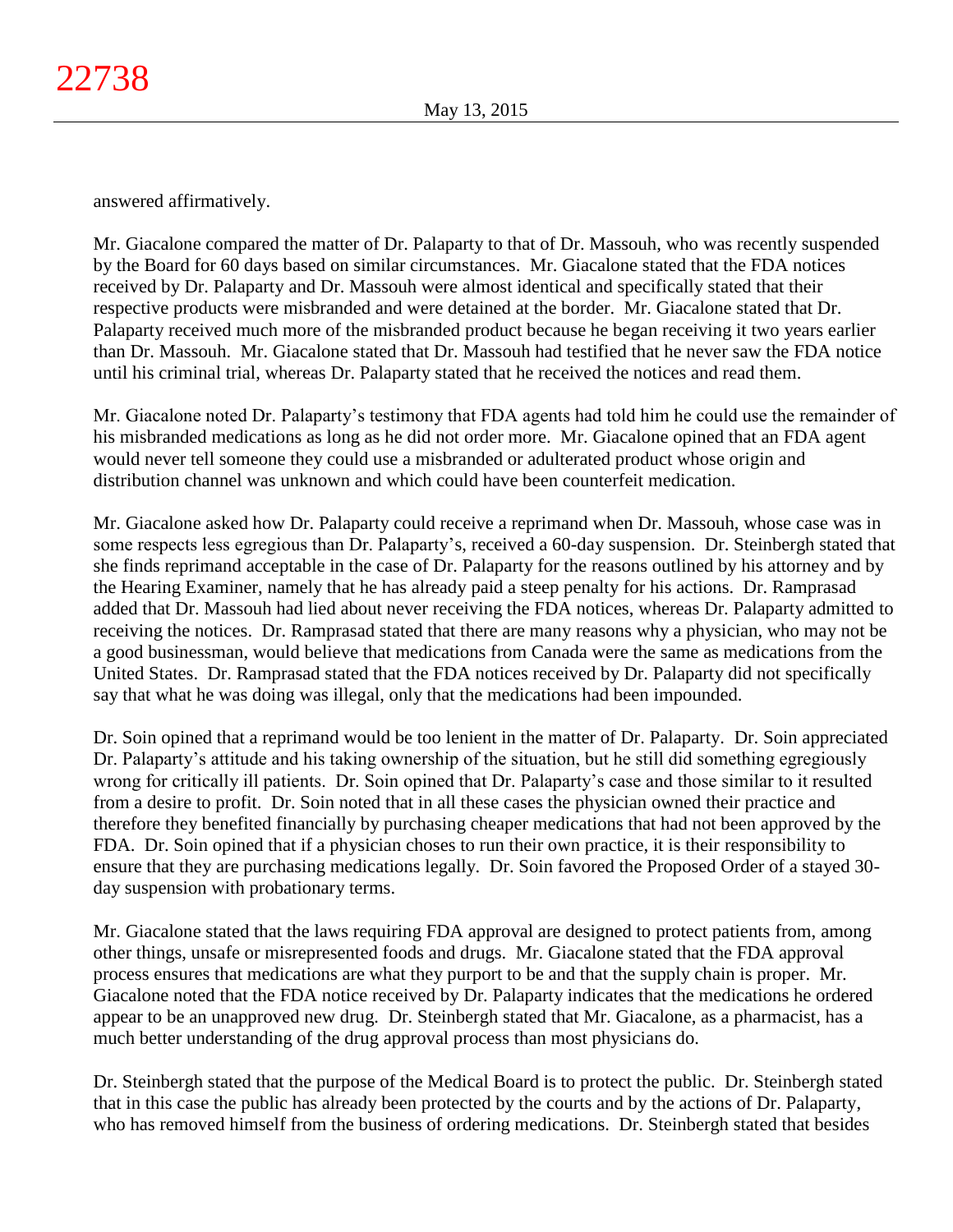this mistake, all indications are that Dr. Palaparty is a fine physician. Dr. Steinbergh did not see the purpose of a suspension of Dr. Palaparty's medical license.

A vote was taken on Dr. Steinbergh's motion to amend:

| <b>ROLL CALL:</b> | Dr. Rothermel  | - abstain |
|-------------------|----------------|-----------|
|                   | Dr. Saferin    | - abstain |
|                   | Dr. Ramprasad  | - aye     |
|                   | Dr. Steinbergh | - aye     |
|                   | Mr. Kenney     | - aye     |
|                   | Dr. Soin       | - nay     |
|                   | Mr. Gonidakis  | - nay     |
|                   | Mr. Giacalone  | - nay     |
|                   | Dr. Schachat   | - aye     |

The motion to amend carried.

**Dr. Steinbergh moved to approve and confirm Mr. Porter's Findings of Fact, Conclusions of Law, and Proposed Order, as amended, in the matter of Poornanand Palaparty, M.D. Dr. Ramprasad seconded the motion.** A vote was taken:

| <b>ROLL CALL:</b> | Dr. Rothermel  | - abstain |
|-------------------|----------------|-----------|
|                   | Dr. Saferin    | - abstain |
|                   | Dr. Ramprasad  | - aye     |
|                   | Dr. Steinbergh | - aye     |
|                   | Mr. Kenney     | - aye     |
|                   | Dr. Soin       | - nay     |
|                   | Mr. Gonidakis  | - nay     |
|                   | Mr. Giacalone  | - nay     |
|                   | Dr. Schachat   | - aye     |
|                   |                |           |

The motion to approve, lacking six affirmative votes, did not carry.

**Dr. Steinbergh moved to table the matter of Dr. Palaparty. Mr. Giacalone seconded the motion.** A vote was taken:

ROLL CALL:  $\qquad \qquad \blacksquare$ 

| Dr. Rothermel  | - abstain |
|----------------|-----------|
| Dr. Saferin    | - abstain |
| Dr. Ramprasad  | - aye     |
| Dr. Steinbergh | - aye     |
| Mr. Kenney     | - aye     |
| Dr. Soin       | - aye     |
| Mr. Gonidakis  | - aye     |
| Mr. Giacalone  | - aye     |
|                |           |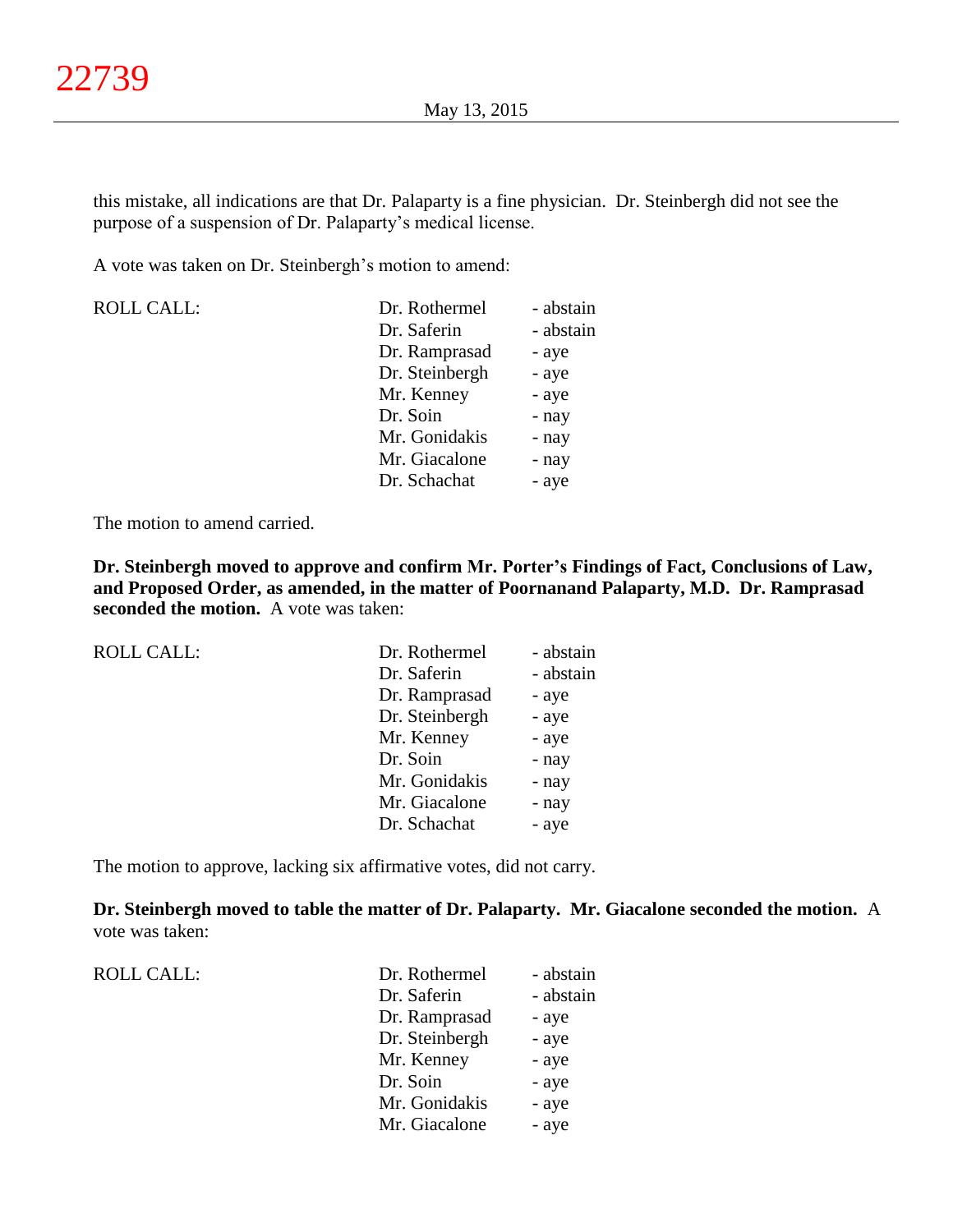Dr. Schachat - aye

The motion to table carried.

#### ADDITIONAL APPLICANT FOR LICENSURE

**Dr. Steinbergh moved to approve for licensure, contingent upon all requested documents being received and approved in accordance with licensure protocols, the physician applicant listed in Exhibit "F." Dr. Saferin seconded the motion.** A vote was taken:

| <b>ROLL CALL:</b> | Dr. Rothermel  | - aye |
|-------------------|----------------|-------|
|                   | Dr. Saferin    | - aye |
|                   | Dr. Ramprasad  | - aye |
|                   | Dr. Steinbergh | - aye |
|                   | Mr. Kenney     | - aye |
|                   | Dr. Soin       | - aye |
|                   | Mr. Gonidakis  | - aye |
|                   | Mr. Giacalone  | - aye |
|                   | Dr. Schachat   | - aye |
|                   |                |       |

The motion carried.

ROLL CALL:

#### FINDINGS, ORDERS, AND JOURNAL ENTRIES

Mr. Kenney stated that in the following matters, the Board issued Notices of Opportunity for Hearing, and documentation of Service was received for each. There were no requests for hearing filed, and more than 30 days have elapsed since the mailing of the notices. The matters are therefore before the Board for final disposition. These matters are non-disciplinary, and therefore all Board members may vote.

#### MICHELLE GAIL PAVEL, M.T.

**Dr. Steinbergh moved to find that the allegations set forth in the March 3, 2015 Notice of Opportunity for Hearing have been proven to be true by a preponderance of the evidence, and that the Board enter an Order, effective immediately upon mailing, granting Ms. Pavel's application for restoration, provided that she takes and passes the Massage and Bodywork Licensing Examination within six months of March 3, 2015. Dr. Saferin seconded the motion.** A vote was taken:

| Dr. Rothermel  | - aye |
|----------------|-------|
| Dr. Saferin    | - aye |
| Dr. Ramprasad  | - aye |
| Dr. Steinbergh | - aye |
| Mr. Kenney     | - aye |
| Dr. Soin       | - aye |
| Mr. Gonidakis  | - aye |
|                |       |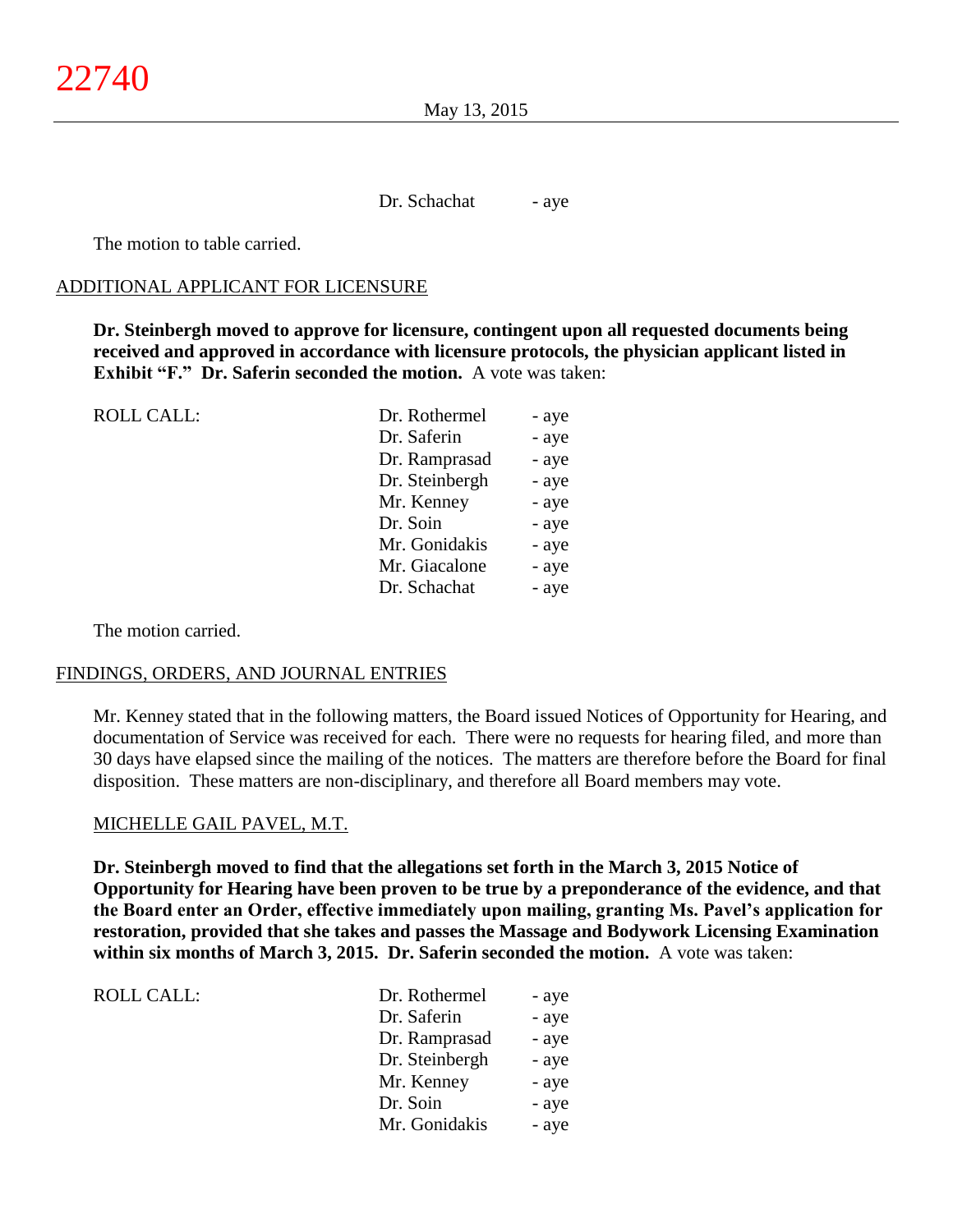| Mr. Giacalone | - aye |
|---------------|-------|
| Dr. Schachat  | - aye |

The motion carried.

#### JAY RONALD ROWES, M.D.

**Dr. Saferin moved to find that the allegations set forth in the March 3, 2015 Notice of Opportunity for Hearing have been proven to be true by a preponderance of the evidence, and that the Board enter an Order, effective immediately upon mailing, granting Dr. Rowes' application for licensure; limiting such license to the practice of administrative, non-clinical medicine and participation in a Board-approved preceptorship; and to remove the limitation upon Dr. Rowes' submission of documentation from the preceptor that he has successfully completed the preceptorship, and documentation that he has successfully recertified his American Board of Ophthalmology certification. Dr. Steinbergh seconded the motion.** A vote was taken:

| Dr. Rothermel  | - aye |
|----------------|-------|
| Dr. Saferin    | - aye |
| Dr. Ramprasad  | - aye |
| Dr. Steinbergh | - aye |
| Mr. Kenney     | - aye |
| Dr. Soin       | - aye |
| Mr. Gonidakis  | - aye |
| Mr. Giacalone  | - aye |
| Dr. Schachat   | - aye |
|                |       |

The motion carried.

#### EXECUTIVE SESSION

**Dr. Steinbergh moved to go into Executive Session to confer with the Medical Board's attorneys on matters of pending or imminent court action, and for the purpose of deliberating on proposed consent agreements in the exercise of the Medical Board's quasi-judicial capacity. Dr. Soin seconded the motion.** A vote was taken:

| Dr. Rothermel  | - aye |
|----------------|-------|
| Dr. Saferin    | - aye |
| Dr. Ramprasad  | - aye |
| Dr. Steinbergh | - aye |
| Mr. Kenney     | - aye |
| Dr. Soin       | - aye |
| Mr. Gonidakis  | - aye |
| Mr. Giacalone  | - aye |
| Dr. Schachat   | - aye |
|                |       |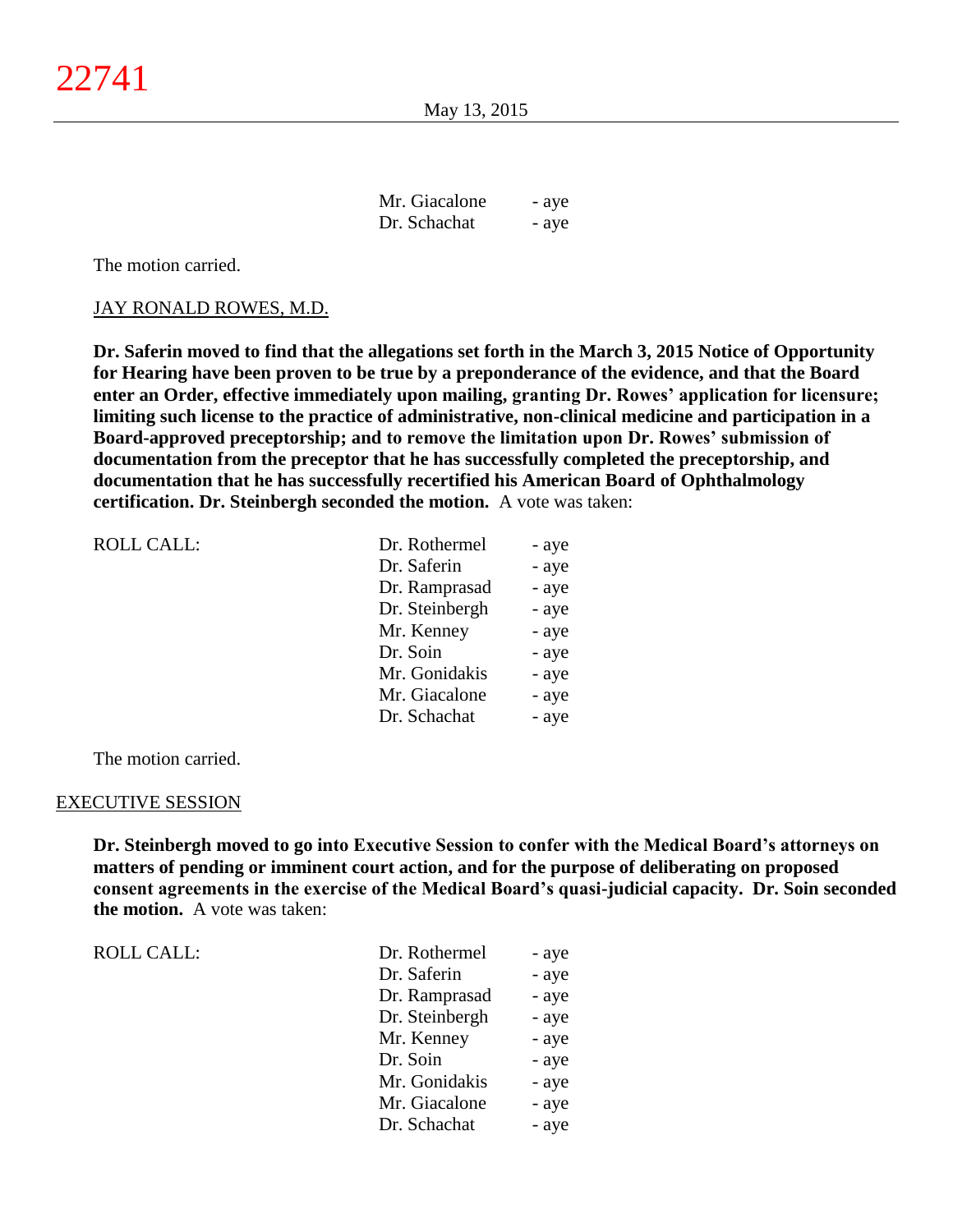The motion carried.

Pursuant to Section 121.22(G)(3), Ohio Revised Code, the Board went into executive session with Mr. Groeber, Ms. Anderson, Mr. Miller, Ms. Loe, Ms. Debolt, Mr. Schmidt, Mr. Katko, Ms. Marshall, the Enforcement Attorneys, the Assistant Attorneys General, Ms. Bickers, Ms. Jones, Ms. Schwartz, and Mr. Taylor in attendance.

The Board returned to public session.

# RATIFICATION OF SETTLEMENT AGREEMENTS

# DAVID O'CONNELL, M.D. – STEP II CONSENT AGREEMENT

**Dr. Steinbergh moved to ratify the Proposed Step II Consent Agreement with Dr. O'Connell. Dr. Ramprasad seconded the motion.** A vote was taken:

| <b>ROLL CALL:</b> | Dr. Rothermel  | - abstain |
|-------------------|----------------|-----------|
|                   | Dr. Saferin    | - abstain |
|                   | Dr. Ramprasad  | - aye     |
|                   | Dr. Steinbergh | - aye     |
|                   | Mr. Kenney     | - aye     |
|                   | Dr. Soin       | - aye     |
|                   | Mr. Gonidakis  | - aye     |
|                   | Mr. Giacalone  | - aye     |
|                   | Dr. Schachat   | - aye     |

The motion to ratify carried.

# JENNIFER CAROLE CAMPBELL, M.D. – STEP II CONSENT AGREEMENT

**Dr. Steinbergh moved to ratify the Proposed Step II Consent Agreement with Dr. Campbell. Dr. Ramprasad seconded the motion.** A vote was taken:

ROLL CALL:

| Dr. Rothermel  | - abstain |
|----------------|-----------|
| Dr. Saferin    | - abstain |
| Dr. Ramprasad  | - aye     |
| Dr. Steinbergh | - aye     |
| Mr. Kenney     | - aye     |
| Dr. Soin       | - aye     |
| Mr. Gonidakis  | - aye     |
| Mr. Giacalone  | - aye     |
| Dr. Schachat   | - aye     |
|                |           |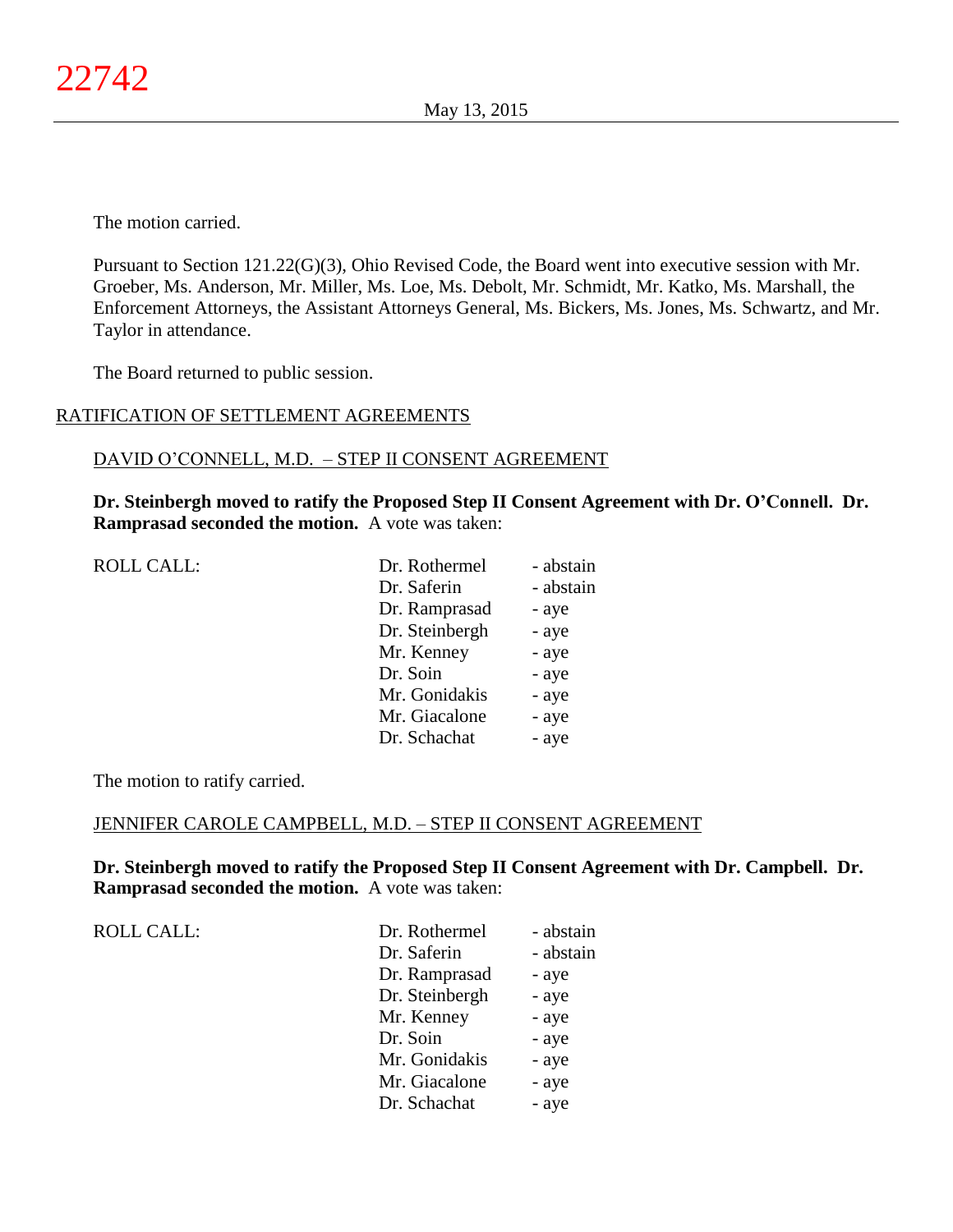The motion to ratify carried.

# JEROME DAVID HOMISH, D.O. – PERMANENT SURRENDER OF CERTIFICATE TO PRACTICE OSTEOPATHIC MEDICINE AND SURGERY

# **Dr. Steinbergh moved to ratify the Proposed Permanent Surrender with Dr. Homish. Dr. Ramprasad seconded the motion.** A vote was taken:

| <b>ROLL CALL:</b> | Dr. Rothermel  | - abstain |
|-------------------|----------------|-----------|
|                   | Dr. Saferin    | - abstain |
|                   | Dr. Ramprasad  | - aye     |
|                   | Dr. Steinbergh | - aye     |
|                   | Mr. Kenney     | - aye     |
|                   | Dr. Soin       | - aye     |
|                   | Mr. Gonidakis  | - aye     |
|                   | Mr. Giacalone  | - aye     |
|                   | Dr. Schachat   | - aye     |
|                   |                |           |

The motion to ratify carried.

# LAWRENCE DAVID MASON, M.D. – PERMANENT SURRENDER OF CERTIFICATE TO PRACTICE MEDICINE AND SURGERY AND PERMANENT WITHDRAWAL OF APPLICATION FOR LICENSURE RESTORATION

**Dr. Steinbergh moved to ratify the Proposed Permanent Surrender and Permanent Withdrawal with Dr. Mason. Dr. Ramprasad seconded the motion.** A vote was taken:

| <b>ROLL CALL:</b> | Dr. Rothermel  | - abstain |
|-------------------|----------------|-----------|
|                   | Dr. Saferin    | - abstain |
|                   | Dr. Ramprasad  | - aye     |
|                   | Dr. Steinbergh | - aye     |
|                   | Mr. Kenney     | - aye     |
|                   | Dr. Soin       | - aye     |
|                   | Mr. Gonidakis  | - aye     |
|                   | Mr. Giacalone  | - aye     |
|                   | Dr. Schachat   | - aye     |
|                   |                |           |

The motion to ratify carried.

# RANDALL GREGORY WHITLOCK, JR, P.A. – ADDENDUM TO PRIOR STEP II CONSENT AGREEMENT

**Dr. Steinbergh moved to ratify the Proposed Addendum to the prior Step II Consent Agreement with Mr. Whitlock. Dr. Ramprasad seconded the motion.** A vote was taken: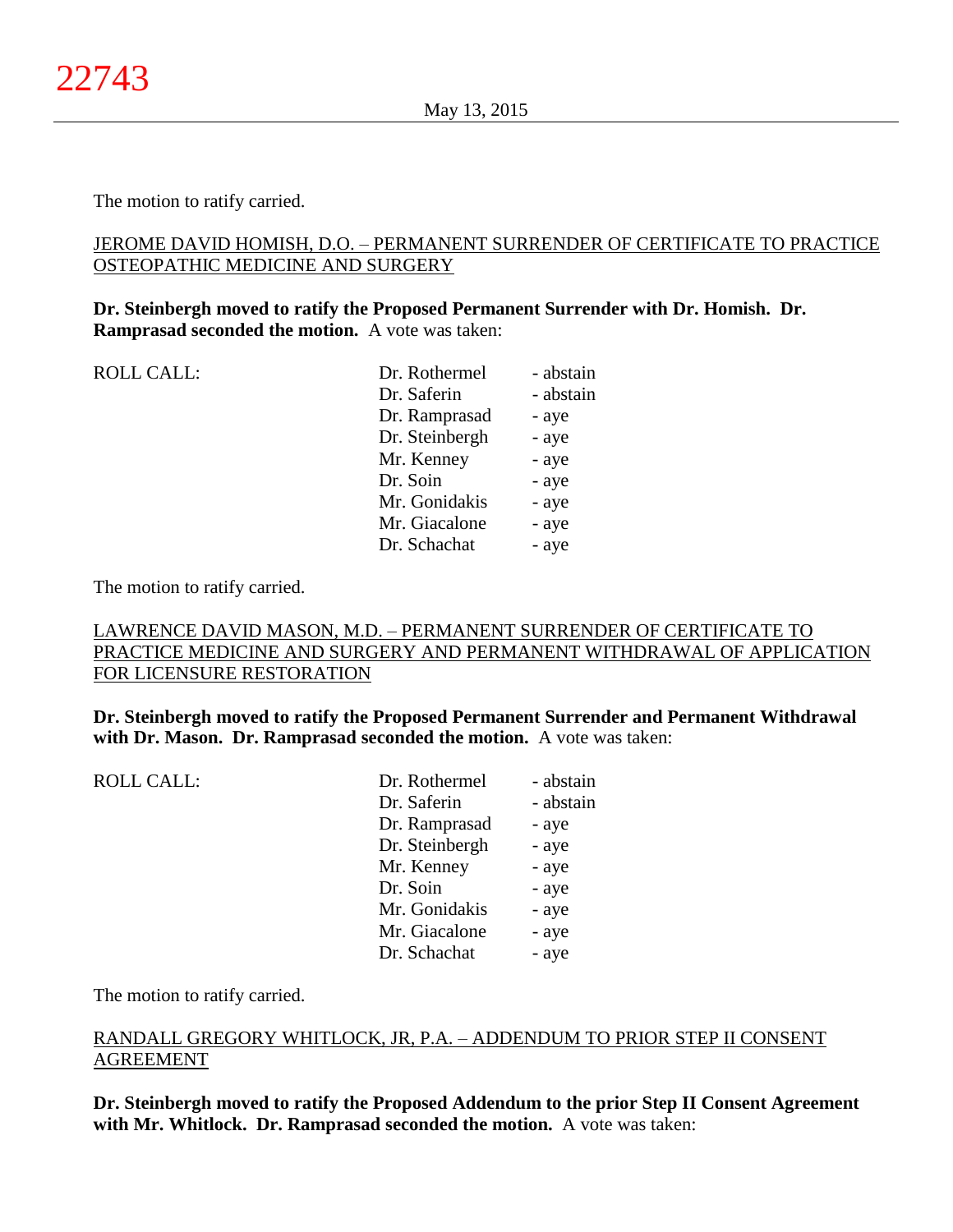| <b>ROLL CALL:</b> | Dr. Rothermel  | - abstain |
|-------------------|----------------|-----------|
|                   | Dr. Saferin    | - abstain |
|                   | Dr. Ramprasad  | - aye     |
|                   | Dr. Steinbergh | - aye     |
|                   | Mr. Kenney     | - aye     |
|                   | Dr. Soin       | - aye     |
|                   | Mr. Gonidakis  | - aye     |
|                   | Mr. Giacalone  | - aye     |
|                   | Dr. Schachat   | - aye     |
|                   |                |           |

The motion to ratify carried.

# RICHARD S. SKOBLAR, M.D. – PERMANENT SURRENDER OF CERTIFICATE TO PRACTICE MEDICINE AND SURGERY

**Dr. Steinbergh moved to ratify the Proposed Step I Consent Agreement with Dr. Skoblar. Dr. Ramprasad seconded the motion.** A vote was taken:

| <b>ROLL CALL:</b> | Dr. Rothermel  | - abstain |
|-------------------|----------------|-----------|
|                   | Dr. Saferin    | - abstain |
|                   | Dr. Ramprasad  | - aye     |
|                   | Dr. Steinbergh | - aye     |
|                   | Mr. Kenney     | - aye     |
|                   | Dr. Soin       | - aye     |
|                   | Mr. Gonidakis  | - aye     |
|                   | Mr. Giacalone  | - aye     |
|                   | Dr. Schachat   | - aye     |
|                   |                |           |

The motion to ratify carried.

## SUMAN C. VELLANKI, M.D. – STEP I CONSENT AGREEMENT

**Dr. Steinbergh moved to ratify the Proposed Step I Consent Agreement with Dr. Vellanki. Dr. Soin seconded the motion.** A vote was taken:

ROLL CALL:  $\qquad \qquad \Box$ 

| Dr. Rothermel  | - abstain |
|----------------|-----------|
| Dr. Saferin    | - abstain |
| Dr. Ramprasad  | - aye     |
| Dr. Steinbergh | - aye     |
| Mr. Kenney     | - aye     |
| Dr. Soin       | - aye     |
| Mr. Gonidakis  | - aye     |
| Mr. Giacalone  | - aye     |
|                |           |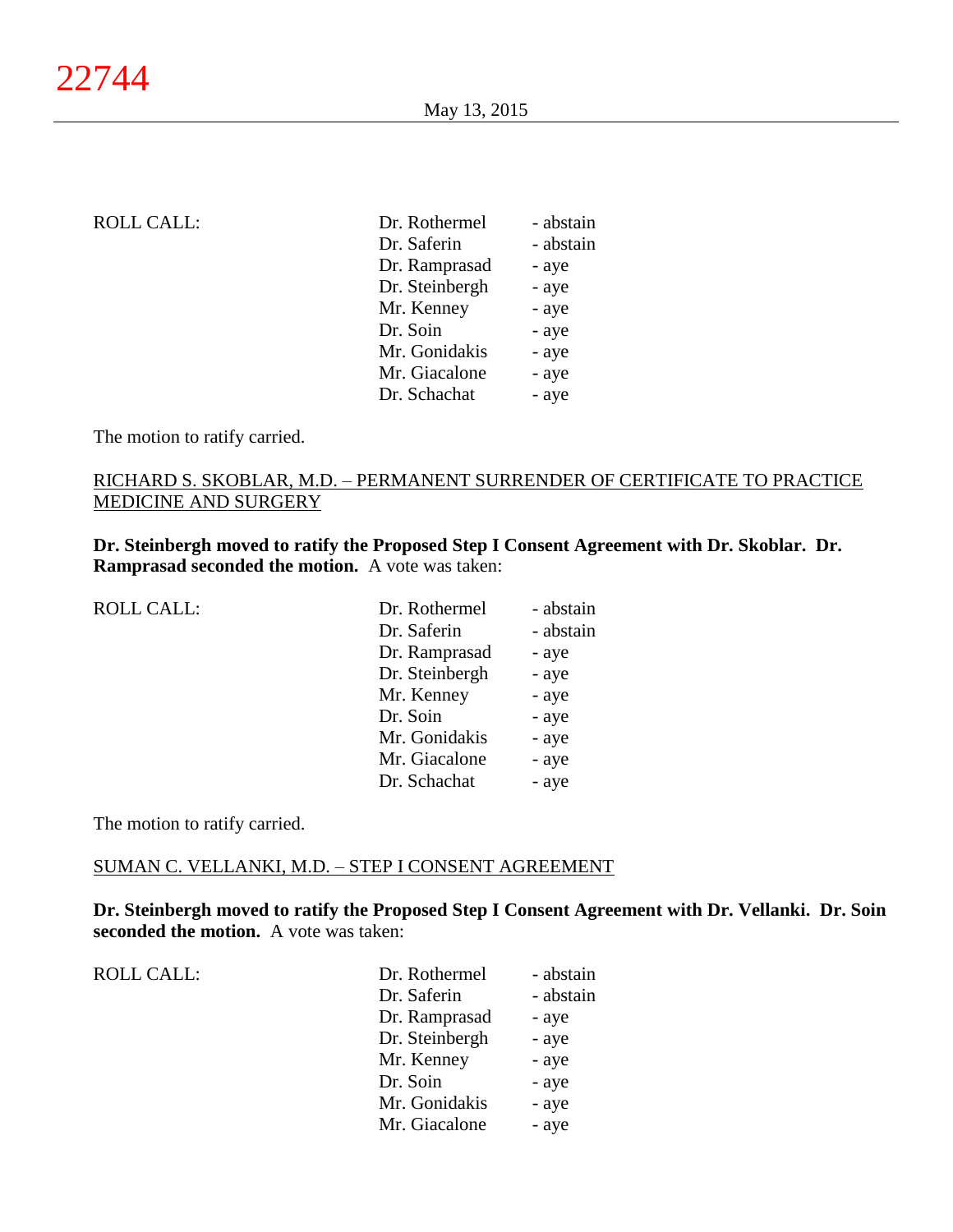May 13, 2015

Dr. Schachat - aye

The motion to ratify carried.

## AMANDA S. CONN, M.T. – CONSENT AGREEMENT

**Dr. Steinbergh moved to ratify the Proposed Consent Agreement with Ms. Conn. Dr. Soin seconded the motion.** A vote was taken:

| - abstain |
|-----------|
|           |
| - abstain |
| - aye     |
| - aye     |
| - aye     |
| - aye     |
| - aye     |
| - aye     |
| - aye     |
|           |

The motion to ratify carried.

## DAVID JAY FISHMAN, M.D. – CONSENT AGREEMENT

**Dr. Steinbergh moved to ratify the Proposed Consent Agreement with Dr. Fishman. Dr. Soin seconded the motion.** A vote was taken:

| <b>ROLL CALL:</b> | Dr. Rothermel  | - abstain |
|-------------------|----------------|-----------|
|                   | Dr. Saferin    | - abstain |
|                   | Dr. Ramprasad  | - aye     |
|                   | Dr. Steinbergh | - aye     |
|                   | Mr. Kenney     | - aye     |
|                   | Dr. Soin       | - aye     |
|                   | Mr. Gonidakis  | - aye     |
|                   | Mr. Giacalone  | - aye     |
|                   | Dr. Schachat   | - aye     |

The motion to ratify carried.

#### ADAM MAIER, D.O. – CONSENT AGREEMENT

**Dr. Steinbergh moved to ratify the Proposed Consent Agreement with Dr. Maier. Dr. Ramprasad seconded the motion.** A vote was taken: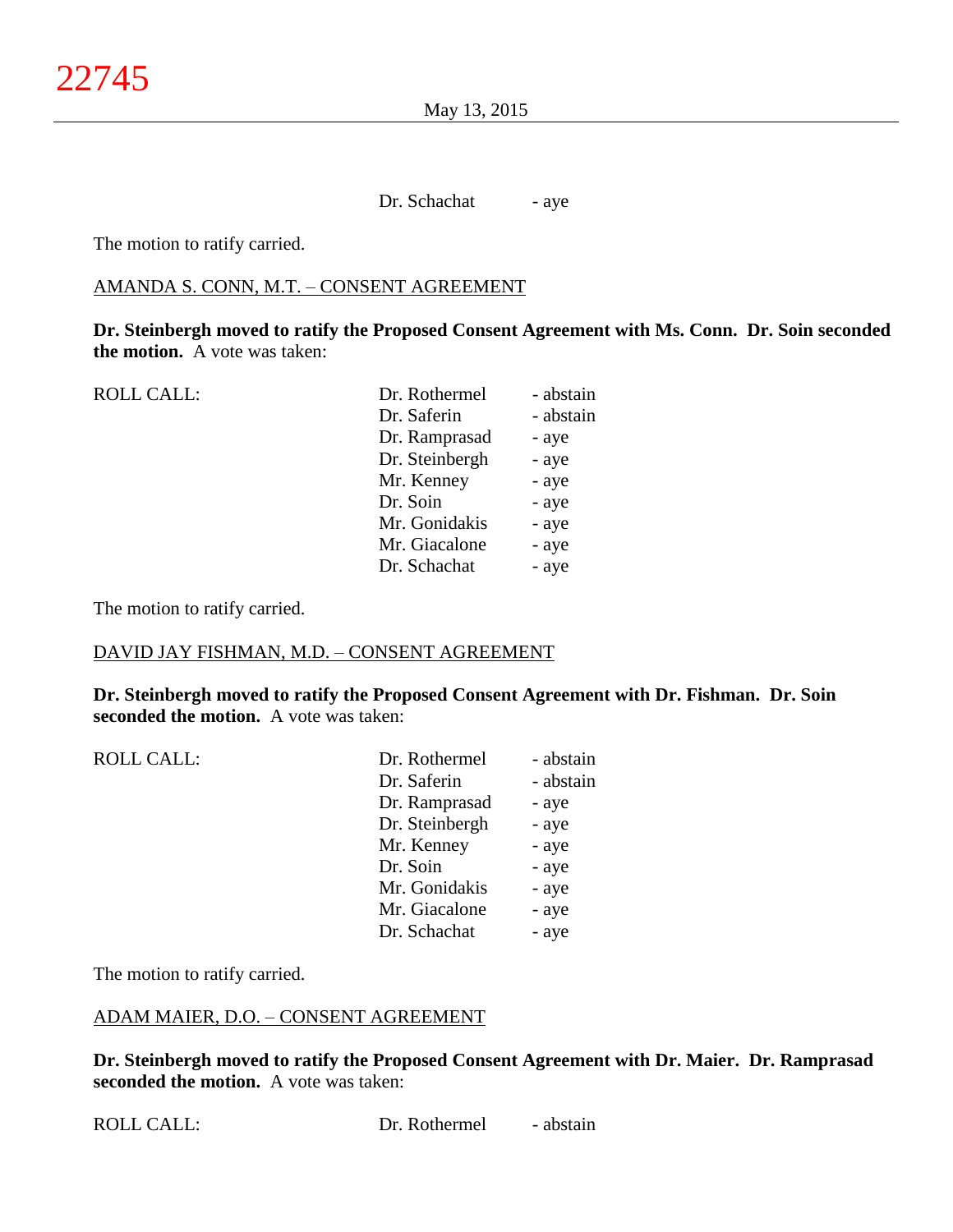| Dr. Saferin    | - abstain |
|----------------|-----------|
| Dr. Ramprasad  | - aye     |
| Dr. Steinbergh | - aye     |
| Mr. Kenney     | - aye     |
| Dr. Soin       | - aye     |
| Mr. Gonidakis  | - aye     |
| Mr. Giacalone  | - aye     |
| Dr. Schachat   | - aye     |

The motion to ratify carried.

## JESSE MICHAEL EWALD, M.D. – STEP I CONSENT AGREEMENT

**Dr. Steinbergh moved to ratify the Proposed Step I Consent Agreement with Dr. Ewald. Dr. Ramprasad seconded the motion.** A vote was taken:

| <b>ROLL CALL:</b> |  |
|-------------------|--|
|-------------------|--|

| <b>ROLL CALL:</b> | Dr. Rothermel  | - abstain |
|-------------------|----------------|-----------|
|                   | Dr. Saferin    | - abstain |
|                   | Dr. Ramprasad  | - aye     |
|                   | Dr. Steinbergh | - aye     |
|                   | Mr. Kenney     | - aye     |
|                   | Dr. Soin       | - aye     |
|                   | Mr. Gonidakis  | - aye     |
|                   | Mr. Giacalone  | - aye     |
|                   | Dr. Schachat   | - aye     |
|                   |                |           |

The motion to ratify carried.

## CITATIONS AND ORDERS OF SUMMARY SUSPENSION, IMMEDIATE SUSPENSION, AND AUTOMATIC SUSPENSION

#### FONDA LYNN BLACKER – CITATION LETTER

At this time the Board read and considered the proposed Citation Letter in the above matter, a copy of which shall be maintained in the exhibits section of this Journal.

**Dr. Steinbergh moved to send the Citation Letter to Ms. Blacker. Dr. Soin seconded the motion.** A vote was taken:

| <b>ROLL CALL:</b> | Dr. Rothermel  | - abstain |
|-------------------|----------------|-----------|
|                   | Dr. Saferin    | - abstain |
|                   | Dr. Ramprasad  | - aye     |
|                   | Dr. Steinbergh | - aye     |
|                   | Mr. Kenney     | - aye     |
|                   |                |           |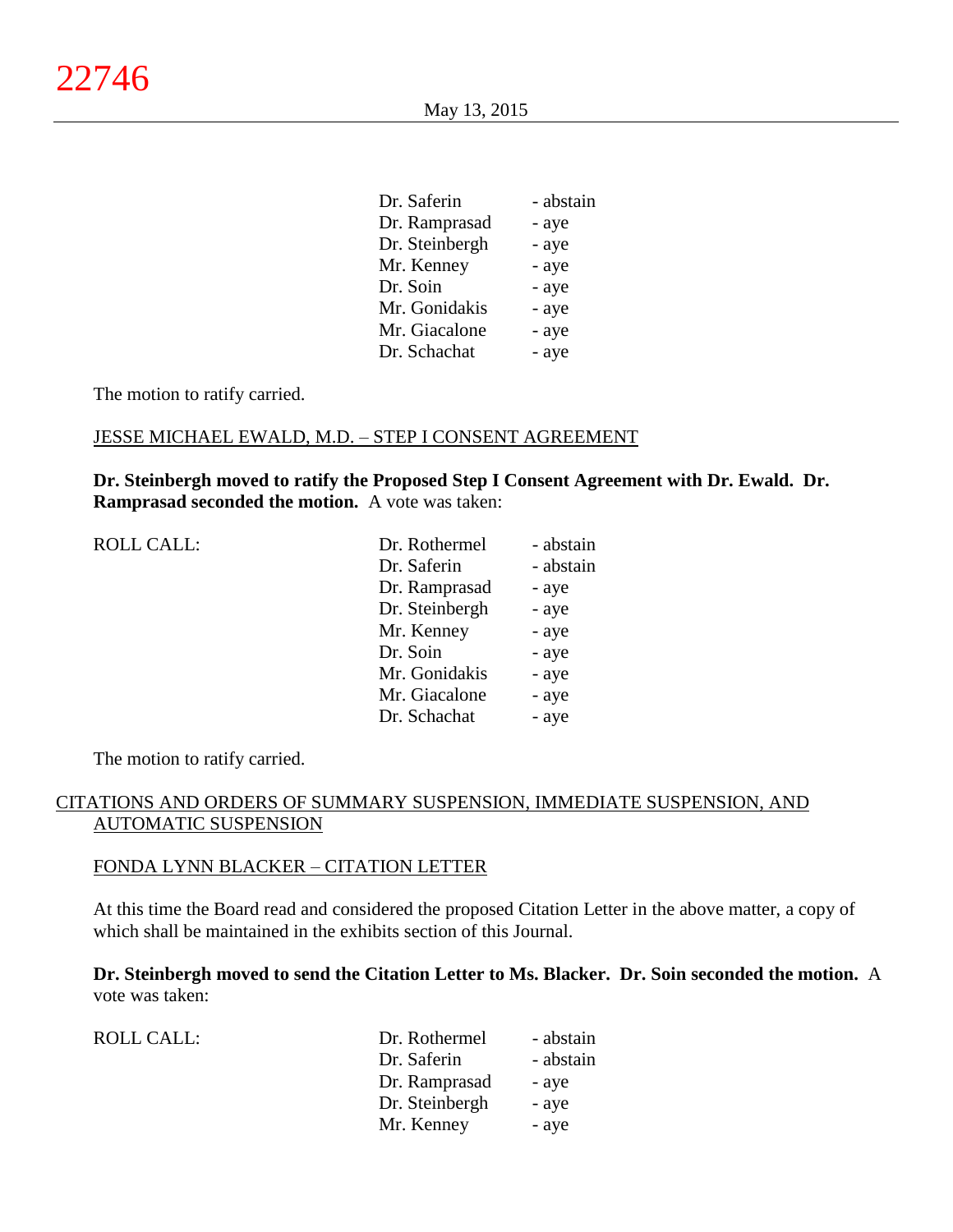| - aye |
|-------|
| - aye |
| - aye |
| - aye |
|       |

The motion to send carried.

# JOSEPH CLAUDE CARVER, M.D. – CITATION LETTER

At this time the Board read and considered the proposed Citation Letter in the above matter, a copy of which shall be maintained in the exhibits section of this Journal.

**Dr. Steinbergh moved to send the Citation Letter to Dr. Carver. Dr. Soin seconded the motion.** A vote was taken:

| <b>ROLL CALL:</b> | Dr. Rothermel  | - abstain |
|-------------------|----------------|-----------|
|                   | Dr. Saferin    | - abstain |
|                   | Dr. Ramprasad  | - aye     |
|                   | Dr. Steinbergh | - aye     |
|                   | Mr. Kenney     | - aye     |
|                   | Dr. Soin       | - aye     |
|                   | Mr. Gonidakis  | - aye     |
|                   | Mr. Giacalone  | - aye     |
|                   | Dr. Schachat   | - aye     |
|                   |                |           |

The motion to send carried.

## ANITA CHRISTINE DEPLANTY – CITATION LETTER

At this time the Board read and considered the proposed Citation Letter in the above matter, a copy of which shall be maintained in the exhibits section of this Journal.

**Dr. Steinbergh moved to send the Citation Letter to Ms. Deplanty. Dr. Soin seconded the motion.** A vote was taken:

| <b>ROLL CALL:</b> | Dr. Rothermel  | - abstain |
|-------------------|----------------|-----------|
|                   | Dr. Saferin    | - abstain |
|                   | Dr. Ramprasad  | - aye     |
|                   | Dr. Steinbergh | - aye     |
|                   | Mr. Kenney     | - aye     |
|                   | Dr. Soin       | - aye     |
|                   | Mr. Gonidakis  | - aye     |
|                   | Mr. Giacalone  | - aye     |
|                   | Dr. Schachat   | - aye     |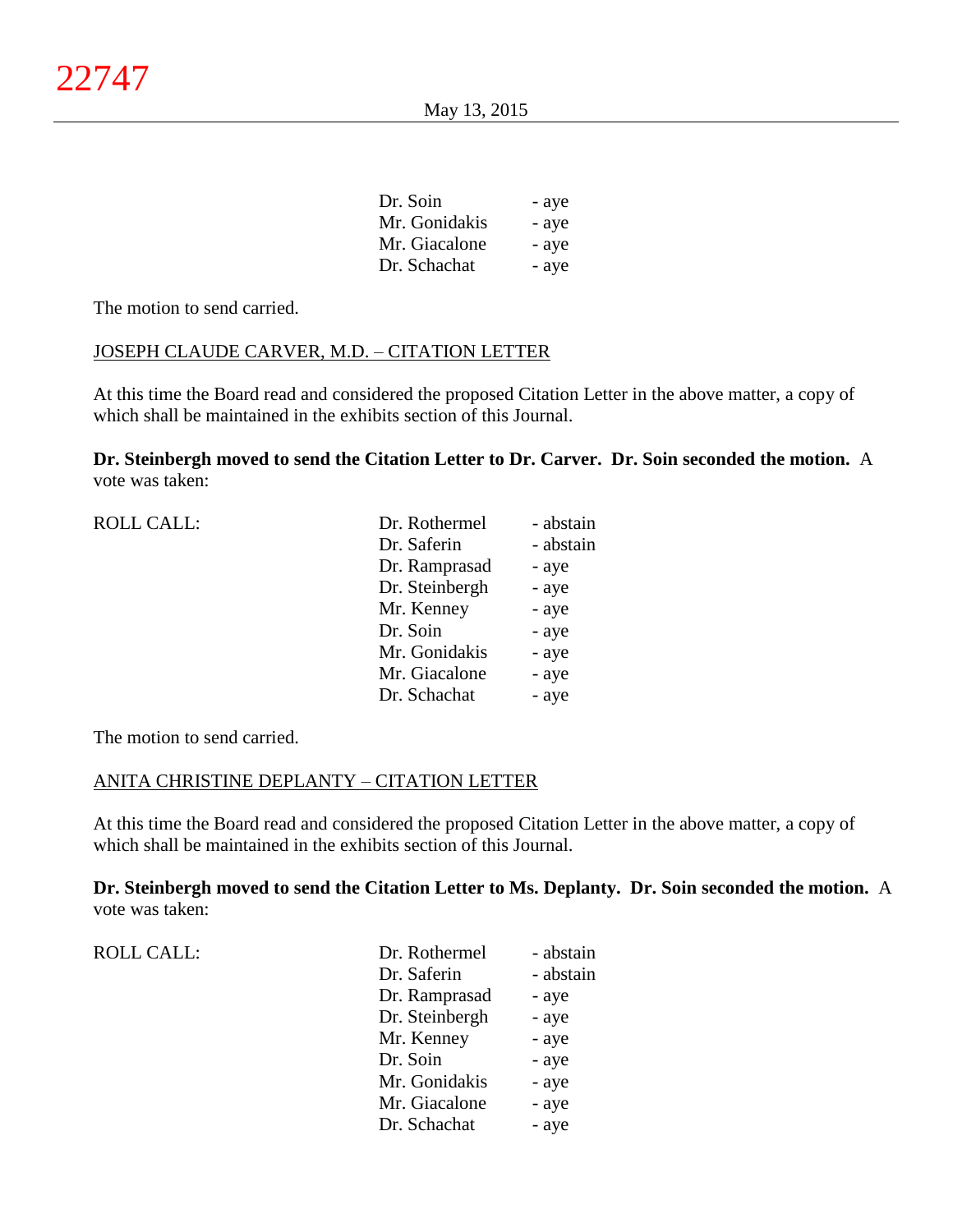The motion to send carried.

# BERNARD DESILVA, M.D. – CITATION LETTER

At this time the Board read and considered the proposed Citation Letter in the above matter, a copy of which shall be maintained in the exhibits section of this Journal.

**Dr. Steinbergh moved to send the Citation Letter to Dr. DeSilva. Dr. Soin seconded the motion.** A vote was taken:

| <b>ROLL CALL:</b> | Dr. Rothermel  | - abstain |
|-------------------|----------------|-----------|
|                   | Dr. Saferin    | - abstain |
|                   | Dr. Ramprasad  | - aye     |
|                   | Dr. Steinbergh | - aye     |
|                   | Mr. Kenney     | - aye     |
|                   | Dr. Soin       | - aye     |
|                   | Mr. Gonidakis  | - aye     |
|                   | Mr. Giacalone  | - aye     |
|                   | Dr. Schachat   | - aye     |
|                   |                |           |

The motion to send carried.

# DEBORAH S. LUBITZ, M.D. – CITATION LETTER

At this time the Board read and considered the proposed Citation Letter in the above matter, a copy of which shall be maintained in the exhibits section of this Journal.

**Dr. Steinbergh moved to send the Citation Letter to Dr. Lubitz. Dr. Soin seconded the motion.** A vote was taken:

| <b>ROLL CALL:</b> | Dr. Rothermel  | - abstain |
|-------------------|----------------|-----------|
|                   | Dr. Saferin    | - abstain |
|                   | Dr. Ramprasad  | - aye     |
|                   | Dr. Steinbergh | - aye     |
|                   | Mr. Kenney     | - aye     |
|                   | Dr. Soin       | - aye     |
|                   | Mr. Gonidakis  | - aye     |
|                   | Mr. Giacalone  | - aye     |
|                   | Dr. Schachat   | - aye     |
|                   |                |           |

The motion to send carried.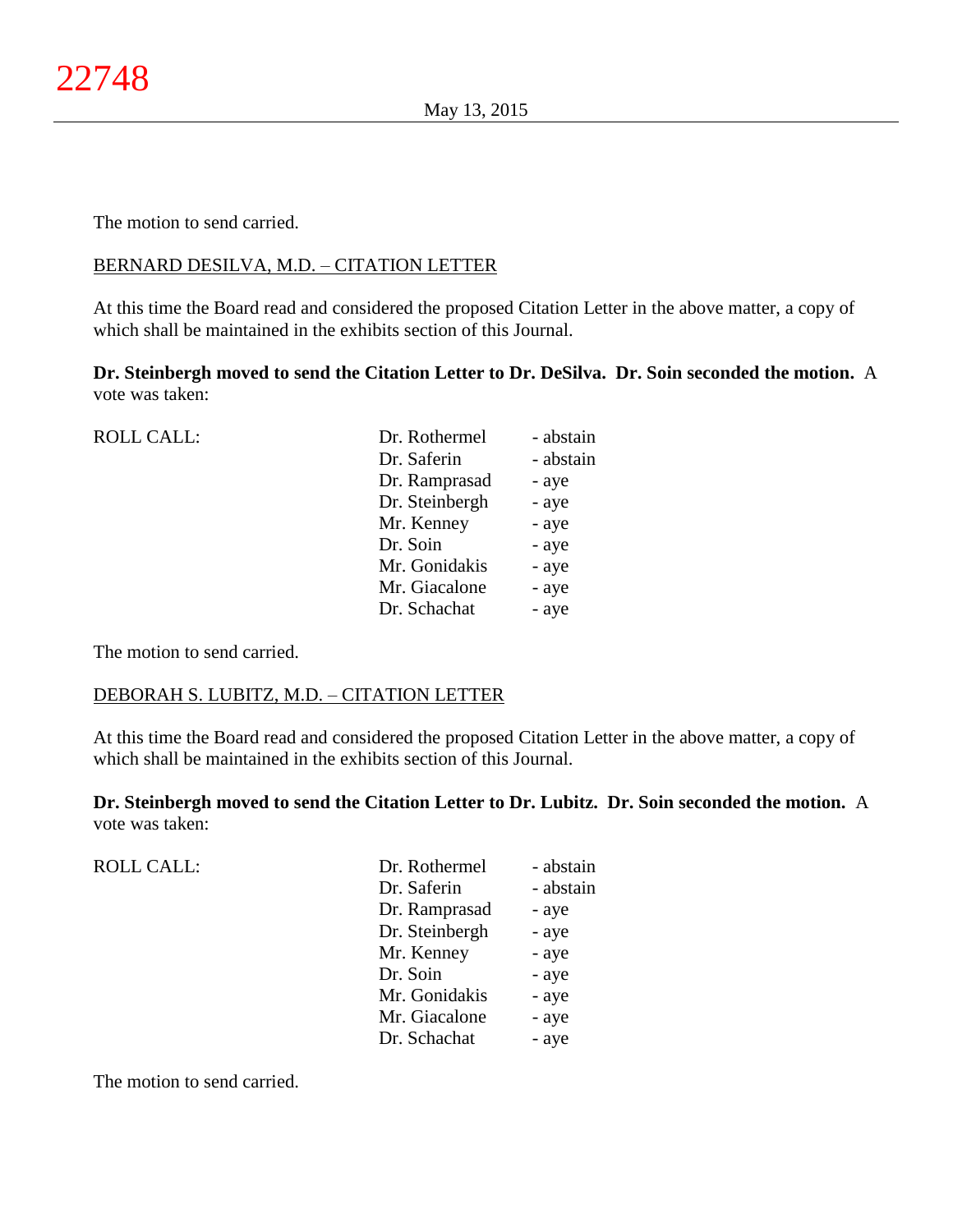# JAMES THOMAS LUTZ, M.D. – CITATION LETTER

At this time the Board read and considered the proposed Citation Letter in the above matter, a copy of which shall be maintained in the exhibits section of this Journal.

**Dr. Steinbergh moved to send the Citation Letter to Dr. Lutz. Dr. Soin seconded the motion.** A vote was taken:

| <b>ROLL CALL:</b> | Dr. Rothermel  | - abstain |
|-------------------|----------------|-----------|
|                   | Dr. Saferin    | - abstain |
|                   | Dr. Ramprasad  | - aye     |
|                   | Dr. Steinbergh | - aye     |
|                   | Mr. Kenney     | - aye     |
|                   | Dr. Soin       | - aye     |
|                   | Mr. Gonidakis  | - aye     |
|                   | Mr. Giacalone  | - aye     |
|                   | Dr. Schachat   | - aye     |
|                   |                |           |

The motion to send carried.

#### WALEED NASR MANSOUR, M.D. – CITATION LETTER

At this time the Board read and considered the proposed Citation Letter in the above matter, a copy of which shall be maintained in the exhibits section of this Journal.

**Dr. Steinbergh moved to send the Citation Letter to Dr. Mansour. Dr. Soin seconded the motion.** A vote was taken:

| Dr. Rothermel  | - abstain |
|----------------|-----------|
| Dr. Saferin    | - abstain |
| Dr. Ramprasad  | - aye     |
| Dr. Steinbergh | - aye     |
| Mr. Kenney     | - aye     |
| Dr. Soin       | - aye     |
| Mr. Gonidakis  | - aye     |
| Mr. Giacalone  | - aye     |
| Dr. Schachat   | - aye     |
|                |           |

The motion to send carried.

# JUDITH ANN MARIOTTI-BOYER – CITATION LETTER

At this time the Board read and considered the proposed Citation Letter in the above matter, a copy of which shall be maintained in the exhibits section of this Journal.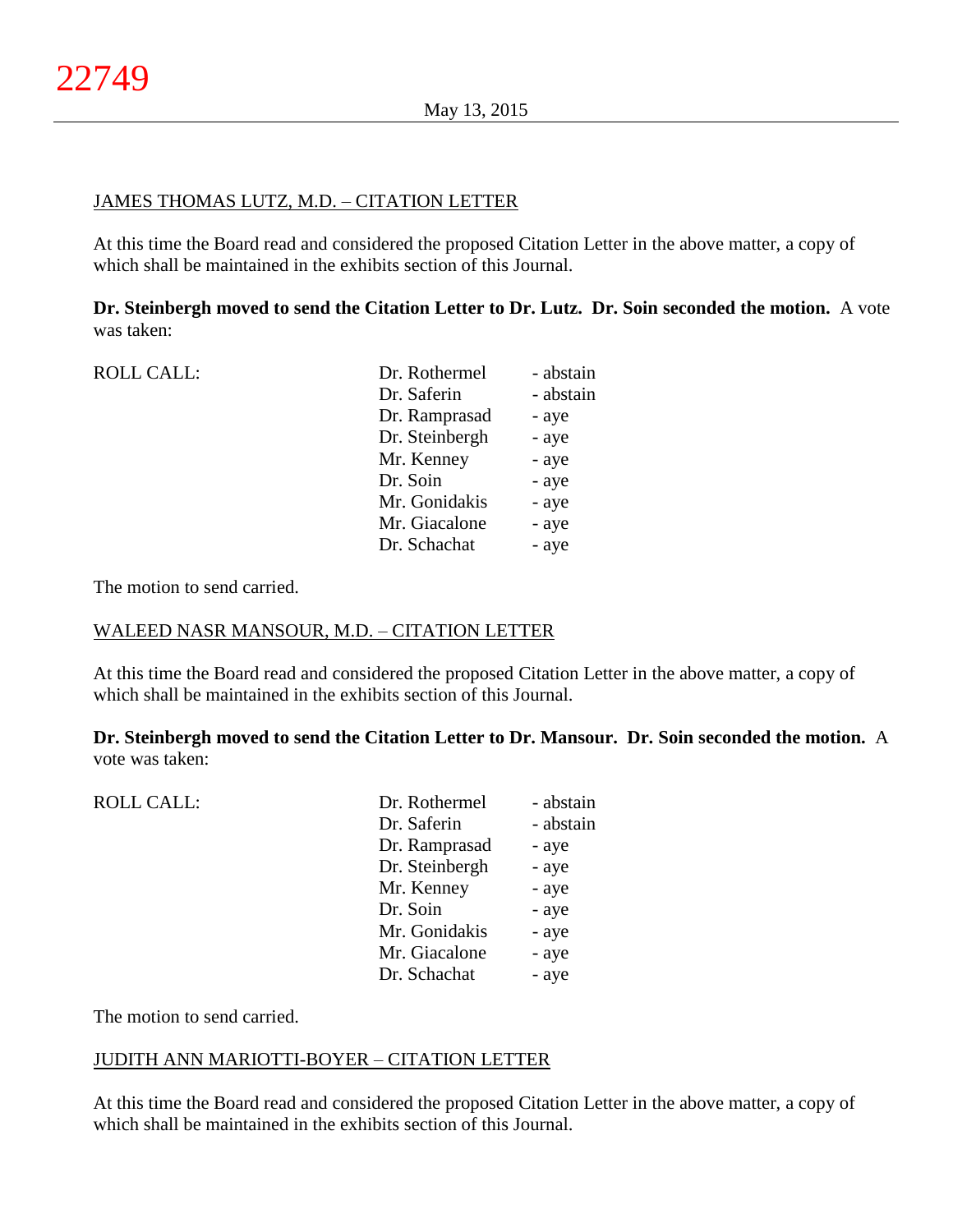**Dr. Steinbergh moved to send the Citation Letter to Ms. Mariotti-Boyer. Dr. Soin seconded the motion.** A vote was taken:

| <b>ROLL CALL:</b> | Dr. Rothermel  | - abstain |
|-------------------|----------------|-----------|
|                   | Dr. Saferin    | - abstain |
|                   | Dr. Ramprasad  | - aye     |
|                   | Dr. Steinbergh | - aye     |
|                   | Mr. Kenney     | - aye     |
|                   | Dr. Soin       | - aye     |
|                   | Mr. Gonidakis  | - aye     |
|                   | Mr. Giacalone  | - aye     |
|                   | Dr. Schachat   | - aye     |
|                   |                |           |

The motion to send carried.

## ARMAND LOUIS MINOTTI, D.O. – CITATION LETTER

At this time the Board read and considered the proposed Citation Letter in the above matter, a copy of which shall be maintained in the exhibits section of this Journal.

**Dr. Steinbergh moved to send the Citation Letter to Dr. Minotti. Dr. Soin seconded the motion.** A vote was taken:

| <b>ROLL CALL:</b> | Dr. Rothermel  | - abstain |
|-------------------|----------------|-----------|
|                   | Dr. Saferin    | - abstain |
|                   | Dr. Ramprasad  | - aye     |
|                   | Dr. Steinbergh | - aye     |
|                   | Mr. Kenney     | - aye     |
|                   | Dr. Soin       | - aye     |
|                   | Mr. Gonidakis  | - aye     |
|                   | Mr. Giacalone  | - aye     |
|                   | Dr. Schachat   | - aye     |
|                   |                |           |

The motion to send carried.

#### TERRANCE DASHAWN ROQUEMORE – CITATION LETTER

At this time the Board read and considered the proposed Citation Letter in the above matter, a copy of which shall be maintained in the exhibits section of this Journal.

**Dr. Steinbergh moved to send the Citation Letter to Mr. Roquemore. Dr. Soin seconded the motion.** A vote was taken: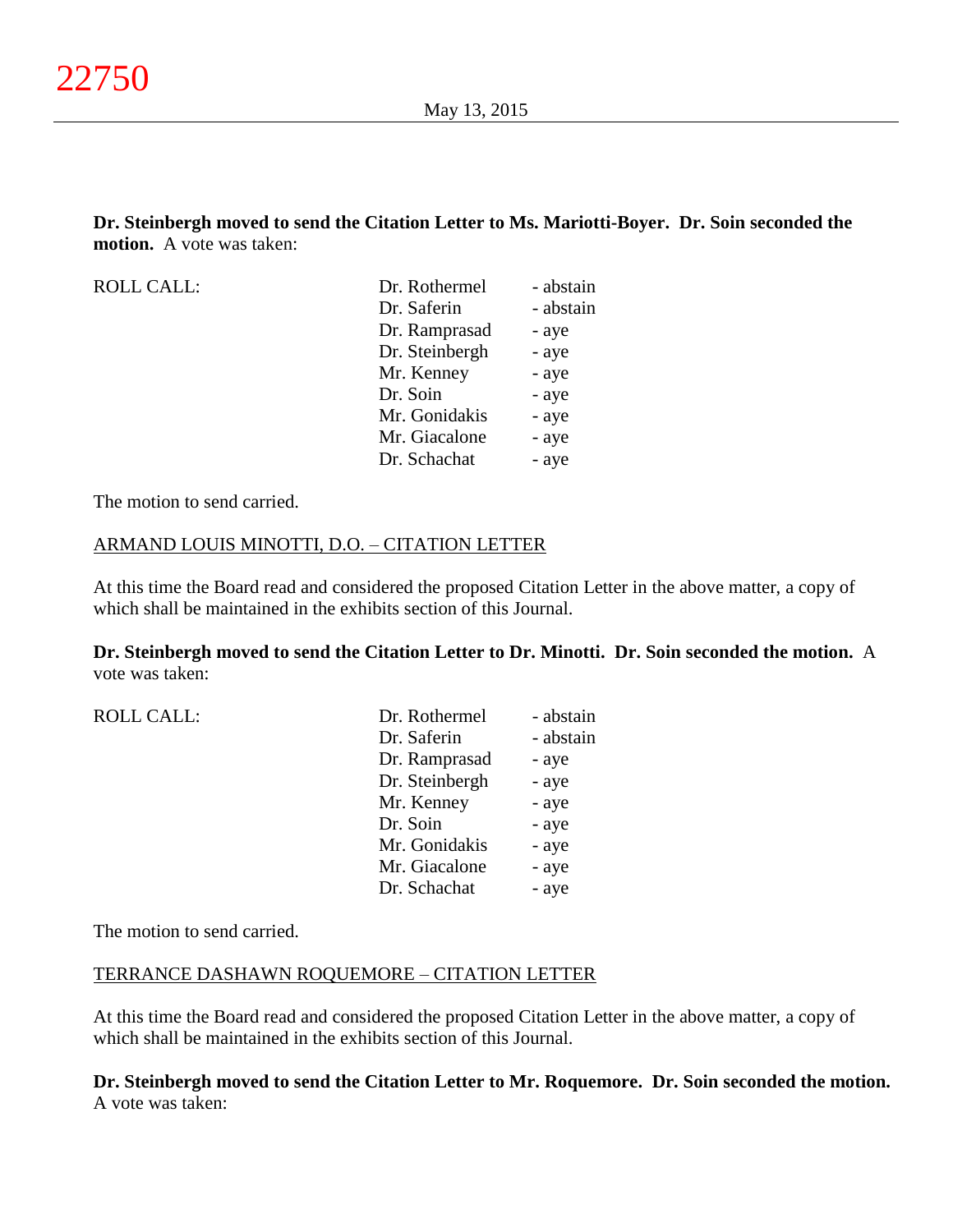| ROLL CALL: |
|------------|
|------------|

| <b>ROLL CALL:</b> | Dr. Rothermel  | - abstain |
|-------------------|----------------|-----------|
|                   | Dr. Saferin    | - abstain |
|                   | Dr. Ramprasad  | - aye     |
|                   | Dr. Steinbergh | - aye     |
|                   | Mr. Kenney     | - aye     |
|                   | Dr. Soin       | - aye     |
|                   | Mr. Gonidakis  | - aye     |
|                   | Mr. Giacalone  | - aye     |
|                   | Dr. Schachat   | - aye     |

The motion to send carried.

# CHRISTOPHER A. STEGAWSKI, M.D. – CITATION LETTER

At this time the Board read and considered the proposed Citation Letter in the above matter, a copy of which shall be maintained in the exhibits section of this Journal.

**Dr. Steinbergh moved to send the Citation Letter to Dr. Stegawski. Dr. Soin seconded the motion.** A vote was taken:

| <b>ROLL CALL:</b> | Dr. Rothermel  | - abstain |
|-------------------|----------------|-----------|
|                   | Dr. Saferin    | - abstain |
|                   | Dr. Ramprasad  | - aye     |
|                   | Dr. Steinbergh | - aye     |
|                   | Mr. Kenney     | - aye     |
|                   | Dr. Soin       | - aye     |
|                   | Mr. Gonidakis  | - aye     |
|                   | Mr. Giacalone  | - aye     |
|                   | Dr. Schachat   | - aye     |

The motion to send carried.

#### PATRICIA JOANNE WARDROP, L.M.T. – CITATION LETTER

At this time the Board read and considered the proposed Citation Letter in the above matter, a copy of which shall be maintained in the exhibits section of this Journal.

**Dr. Steinbergh moved to send the Citation Letter to Ms. Wardrop. Dr. Soin seconded the motion.** A vote was taken:

| ROLL CALL: | Dr. Rothermel  | - abstain |
|------------|----------------|-----------|
|            | Dr. Saferin    | - abstain |
|            | Dr. Ramprasad  | - aye     |
|            | Dr. Steinbergh | - aye     |
|            |                |           |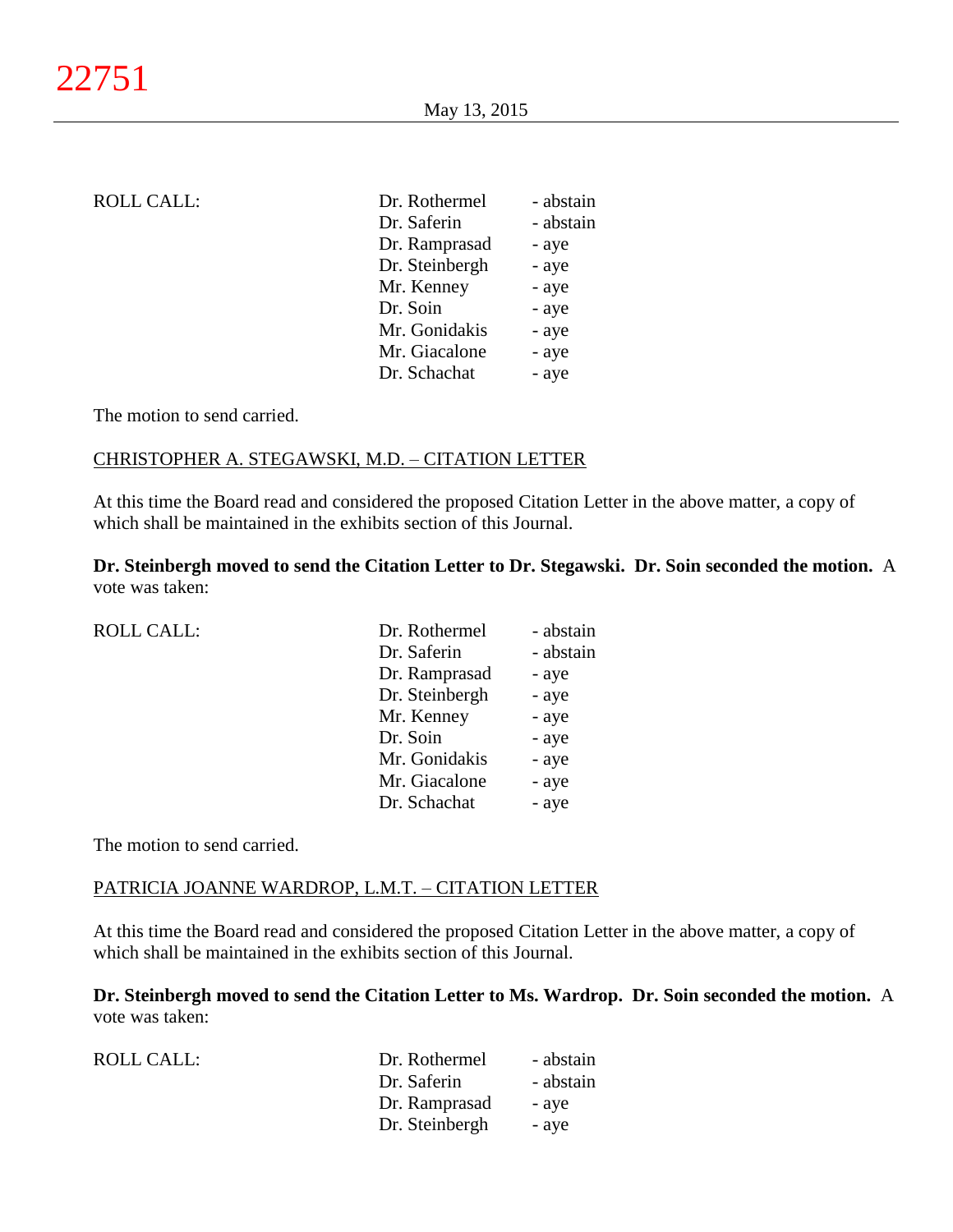| Mr. Kenney    | - aye |
|---------------|-------|
| Dr. Soin      | - aye |
| Mr. Gonidakis | - aye |
| Mr. Giacalone | - aye |
| Dr. Schachat  | - aye |

The motion to send carried.

## PAUL W. WILSON, D.O. – CITATION LETTER

At this time the Board read and considered the proposed Citation Letter in the above matter, a copy of which shall be maintained in the exhibits section of this Journal.

**Dr. Steinbergh moved to send the Citation Letter to Dr. Wilson. Dr. Ramprasad seconded the motion.** A vote was taken:

| <b>ROLL CALL:</b> | Dr. Rothermel  | - abstain |
|-------------------|----------------|-----------|
|                   | Dr. Saferin    | - abstain |
|                   | Dr. Ramprasad  | - aye     |
|                   | Dr. Steinbergh | - aye     |
|                   | Mr. Kenney     | - aye     |
|                   | Dr. Soin       | - aye     |
|                   | Mr. Gonidakis  | - aye     |
|                   | Mr. Giacalone  | - aye     |
|                   | Dr. Schachat   | - aye     |
|                   |                |           |

The motion to send carried.

# NATHAN BUCHANAN FRANTZ, D.O. – NOTICE OF SUMMARY SUSPENSION AND OPPORTUNITY FOR HEARING

At this time the Board read and considered the proposed Notice of Summary Suspension and Opportunity for Hearing in the above matter, a copy of which shall be maintained in the exhibits section of this Journal.

**Dr. Steinbergh moved to enter an Order of Summary Suspension in the matter of Nathan Buchanan Frantz, D.O., in accordance with Section 4731.22(G), Ohio Revised Code, and to issue the Notice of Summary Suspension and Opportunity for Hearing. Dr. Ramprasad seconded the motion**. A vote was taken:

| ROLL CALL: | Dr. Rothermel  | - abstain |
|------------|----------------|-----------|
|            | Dr. Saferin    | - abstain |
|            | Dr. Ramprasad  | - aye     |
|            | Dr. Steinbergh | - aye     |
|            | Mr. Kenney     | - aye     |
|            |                |           |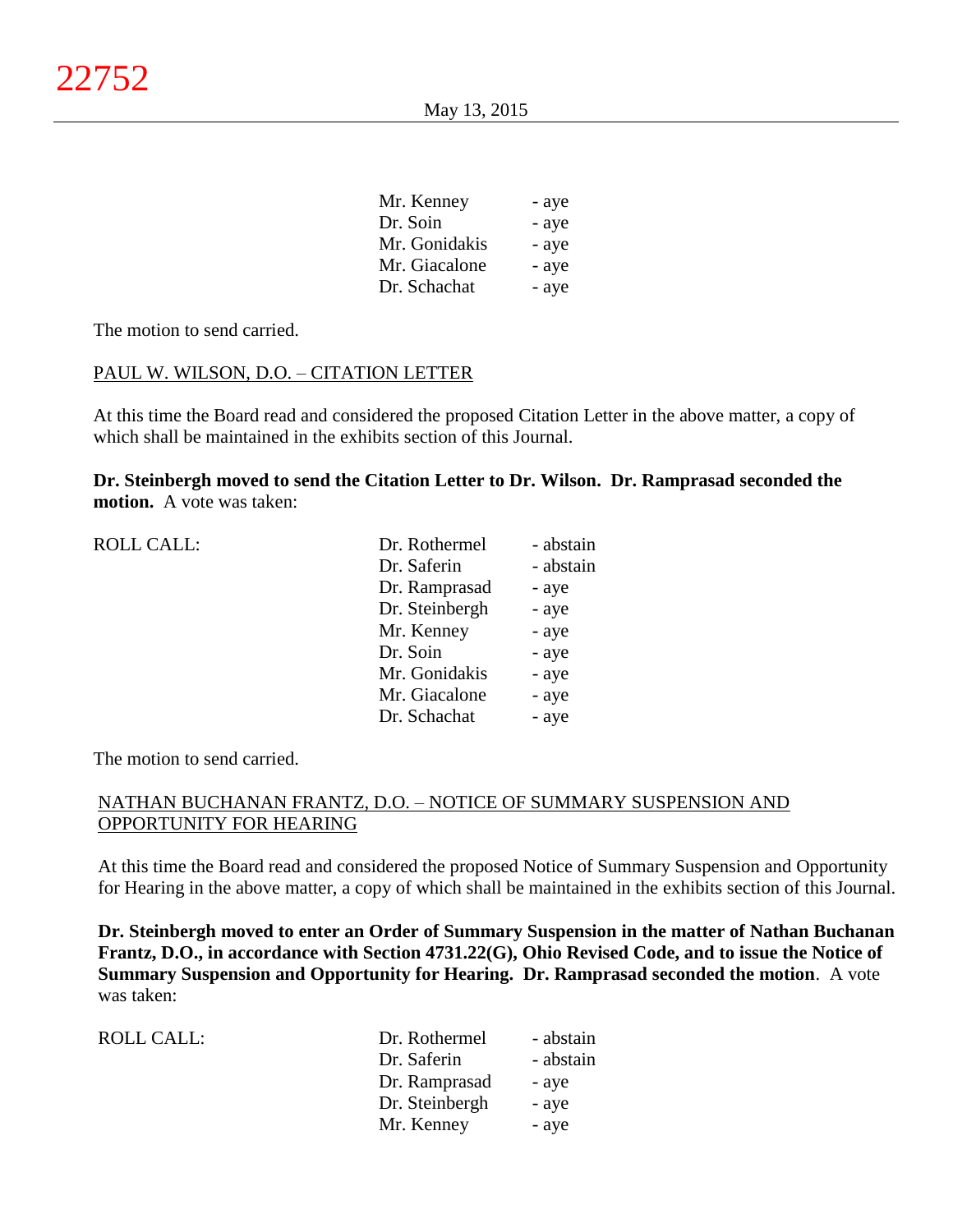| Dr. Soin      | - aye |
|---------------|-------|
| Mr. Gonidakis | - aye |
| Mr. Giacalone | - aye |
| Dr. Schachat  | - aye |

The motion carried.

# REPORTS AND RECOMMENDATIONS

#### POORNANAND PALAPARTY, M.D.

**Dr. Steinbergh moved to remove the topic of Poornanand Palaparty, M.D., from the table. Dr. Ramprasad seconded the motion.** A vote was taken:

| <b>ROLL CALL:</b> | Dr. Rothermel  | - abstain |
|-------------------|----------------|-----------|
|                   | Dr. Saferin    | - abstain |
|                   | Dr. Ramprasad  | - aye     |
|                   | Dr. Steinbergh | - aye     |
|                   | Mr. Kenney     | - aye     |
|                   | Dr. Soin       | - aye     |
|                   | Mr. Gonidakis  | - aye     |
|                   | Mr. Giacalone  | - aye     |
|                   | Dr. Schachat   | - aye     |
|                   |                |           |

The motion to remove from the table carried.

**Dr. Steinbergh moved to approve and confirm Mr. Porter's Findings of Fact, Conclusions of Law, and Proposed Order in the matter of Poornanand Palaparty, M.D. Mr. Gonidakis seconded the motion.** A vote was taken:

| <b>ROLL CALL:</b> | Dr. Rothermel  | - abstain |
|-------------------|----------------|-----------|
|                   | Dr. Saferin    | - abstain |
|                   | Dr. Ramprasad  | - aye     |
|                   | Dr. Steinbergh | - aye     |
|                   | Mr. Kenney     | - aye     |
|                   | Dr. Soin       | - aye     |
|                   | Mr. Gonidakis  | - aye     |
|                   | Mr. Giacalone  | - nay     |
|                   | Dr. Schachat   | - aye     |
|                   |                |           |

The motion to approve carried.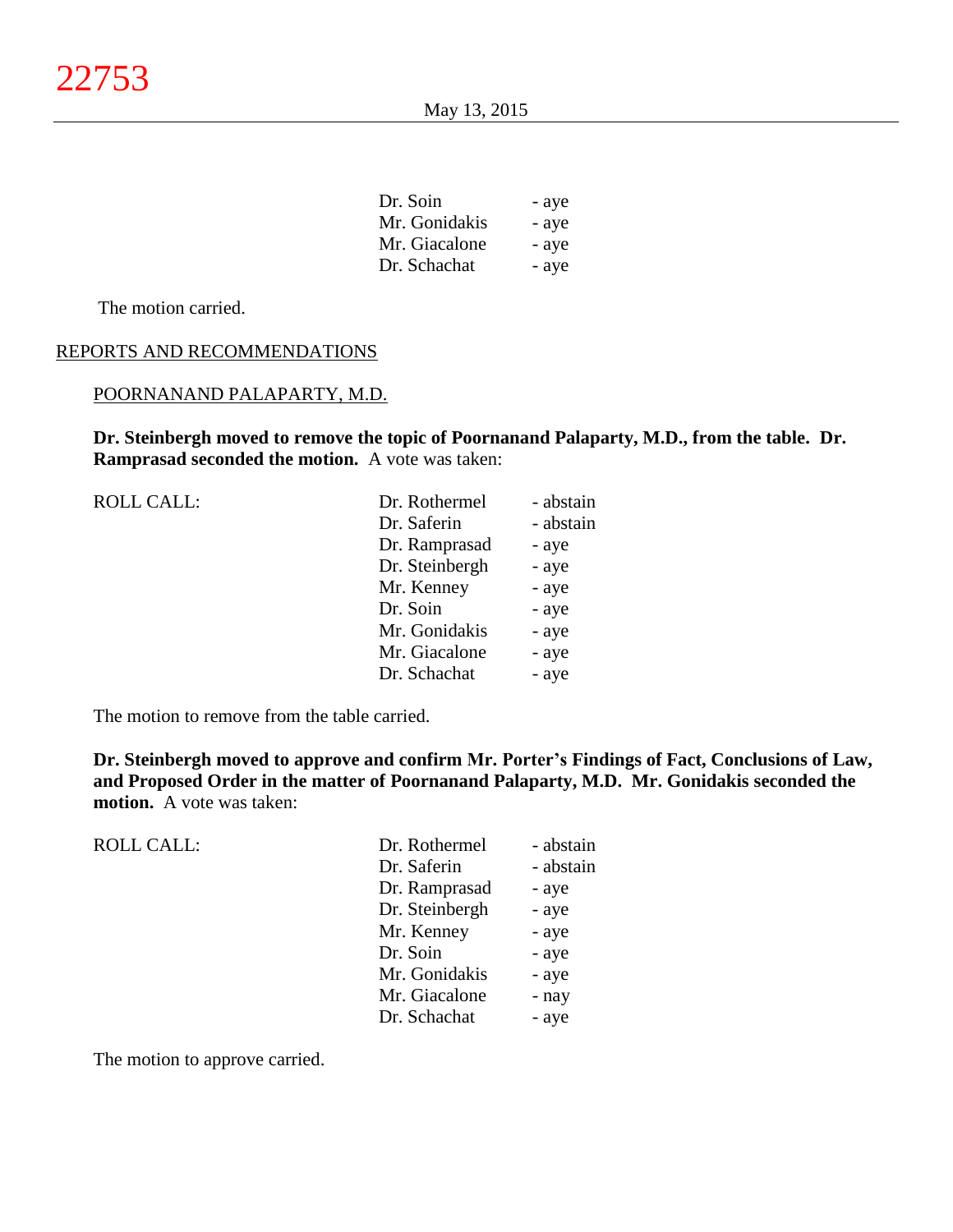# OPERATIONS REPORT

**Human Resources:** Mr. Groeber stated that the hiring process for the position of Attorney 2 continues and that position may be filled by the next Board meeting. The Attorney 4 position is now posted externally. Mr. Groeber stated that a candidate for the Chief of Investigations position is being reviewed and the two Investigator Supervisor positions are pending. Mr. Groeber stated that David Fais has been hired as a new Deputy Director and will begin on May 18. Interviews are being scheduled to fill the position of Project Manager 1.

**Budget:** Mr. Groeber stated that the Board's finances continue to improve. The Board's cash balance is now \$4,342,000, an increase from this time last year.

**Information Technology:** Mr. Groeber stated that the Board is currently working through the pilot of the E-Licensure 2.0 system, which is being used to process new licenses and renewals for massage therapists. Mr. Groeber stated that the process has gone very well so far and additional licensure modules and an enforcement module will hopefully be implemented in the next few months.

Mr. Groeber stated that the phone system is being closely examined to close the loops in places were calls could be dropped.

**Communications and Outreach:** Mr. Groeber stated that a large number of meetings and presentations have taken place over the last month, most notably the Federation of State Medical Boards (FSMB) Annual Meeting which was attended by some Board members and staff. Staff members also attended the Ohio Osteopathic Association (OOA) Annual Meeting. Mr. Groeber noted that Ms. Anderson received an award from the Academy of Medical of Cleveland and Northern Ohio (AMCNO).

Mr. Groeber stated that the number of presentations given by the Board takes significant amounts of time, and therefore other technological methods to deliver some presentations are being explored without sacrificing the integrity of the Board's message.

**Agency Operations:** Mr. Groeber referred to a flow chart indicating the Board's operational flow. Mr. Groeber noted that licensure continues to do well. Mr. Groeber stated that Mr. Miller, Mr. Alderson, and Ms. Scott continue to explore ways to obtain information as early in the licensure process as possible.

Dr. Ramprasad noted that the Compliance Section has seen a significant increase in the number of relapses among probationers. Dr. Ramprasad asked if this increase is based on the use of a new test. Ms. Bickers replied that the Board has increased its use of the Phosphatidylethanol (PEth) test, which can pick up alcohol at smaller dosages over a longer period of time. The Board engaged in a brief discussion of the Board's drug testing process, the various tests that are available, and the reason for using certain tests in a given situation.

Mr. Groeber stated that there has been a further 1.8% reduction in complaints thanks to the staff's efforts to resolve older complaints. Mr. Groeber stated that the Enforcement Section has seen a 100% increase in the number of assigned complaints as a result of assigning older complaints, which should prove to be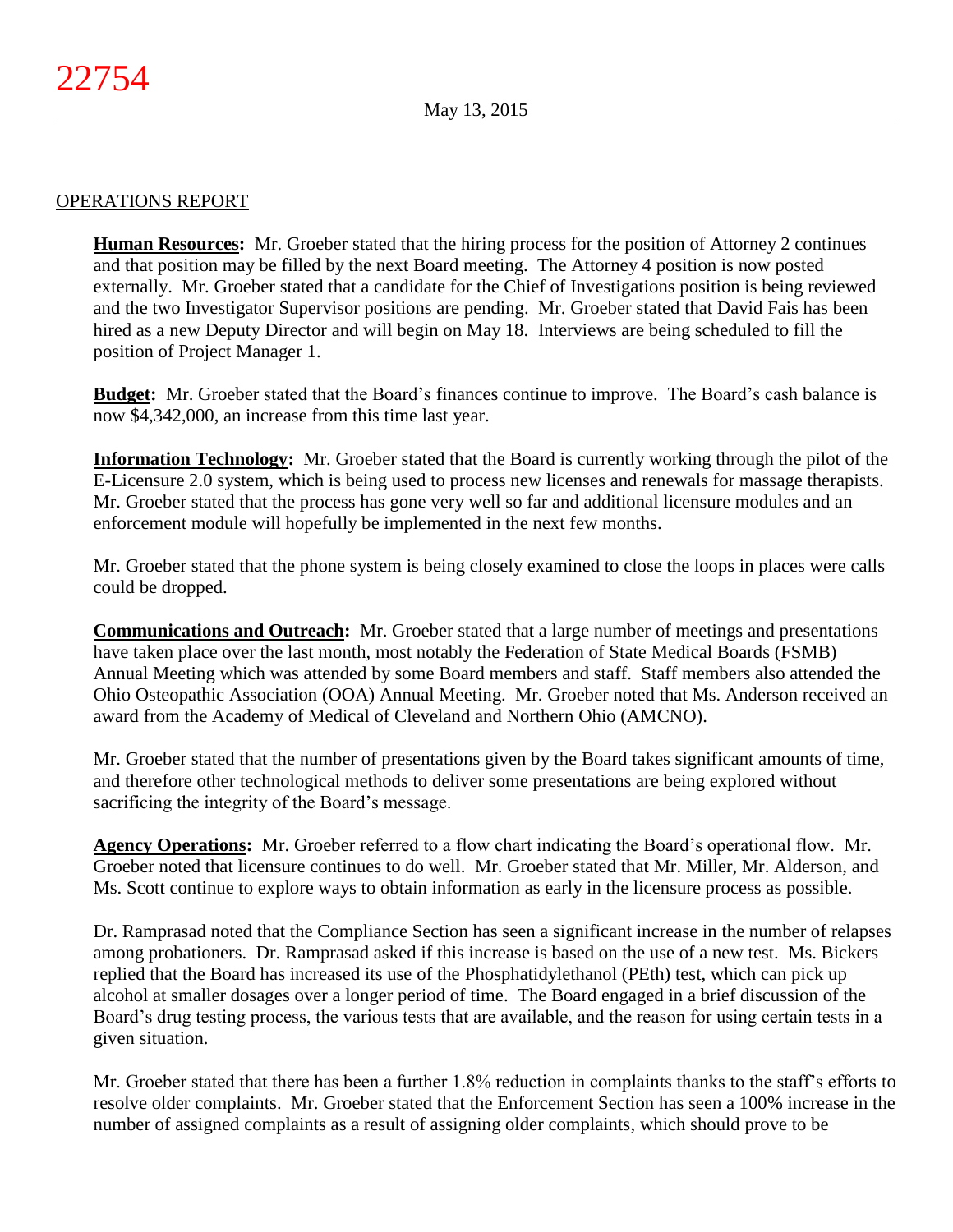temporary; the Investigations Section has seen a similar phenomenon. Mr. Groeber stated that this is part of an overall improvement in the process. Mr. Groeber stated that he is working with Mr. Porter on getting more hearing examiners under contract to help with the increased caseload.

Dr. Ramprasad exited the meeting at this time.

**Speed and Ease Initiative:** Mr. Groeber stated that the staff is working on the acknowledgement and close letters that the Board sends out in order to make them more transparent regarding the Board's process. There are also plans to develop materials for investigations to provide to licensees, as well as standard material that the investigators can reference. Mr. Groeber stated that the concept of a "Large Case Team" is being developed in order to better coordinate efforts in investigating and managing cases that are expected to take a great deal of time and resources.

Dr. Rothermel exited the meeting at this time.

# RULES AND POLICIES

## RULES FOR APPROVAL FOR JCARR FILING

**Dr. Steinbergh moved to approve the following proposed, amended, and rescinded rules for formal filing with the Joint Committee for Agency Rule Review (JCARR):**

- **4730-1-06.1 (military provisions related to certificate to practice as a physician assistant)**
- **4731-6-35 (processing applications from service members, veterans, or spouses of service members or veterans)**
- **4731-24-05 (military provisions related to certificate to practice as an anesthesiologist assistant)**
- **4762-1-01 (military provisions related to certificate to practice acupuncture or oriental medicine)**
- **4774-1-02.1 (military provisions related to certificate to practice as a radiologist assistant)**
- **4778-1-02.1 (military provisions related to certificate to practice as a genetic counselor)**
- **4731-9-01 (record of board meetings; recordings, filming, and photographing of meetings)**
- **4731-11-02 (general provisions for prescribing controlled substances)**
- **4731-11-03 (utilization of anabolic steroids, Schedule II controlled substance cocaine hydrochloride, and Schedule II controlled substance stimulants)**
- **4731-11-04 (utilization of short term anorexiants for weight reduction)**
- **4731-11-04.1 (utilization of controlled substances for chronic weight management)**
- **4731-11-05 (use of drugs to enhance athletic ability)**
- **4731-11-07 (research utilizing controlled substances).**

**Dr. Soin seconded the motion.** A vote was taken:

| ROLL CALL: | Dr. Saferin    | - ave |
|------------|----------------|-------|
|            | Dr. Steinbergh | - ave |
|            | Mr. Kenney     | - ave |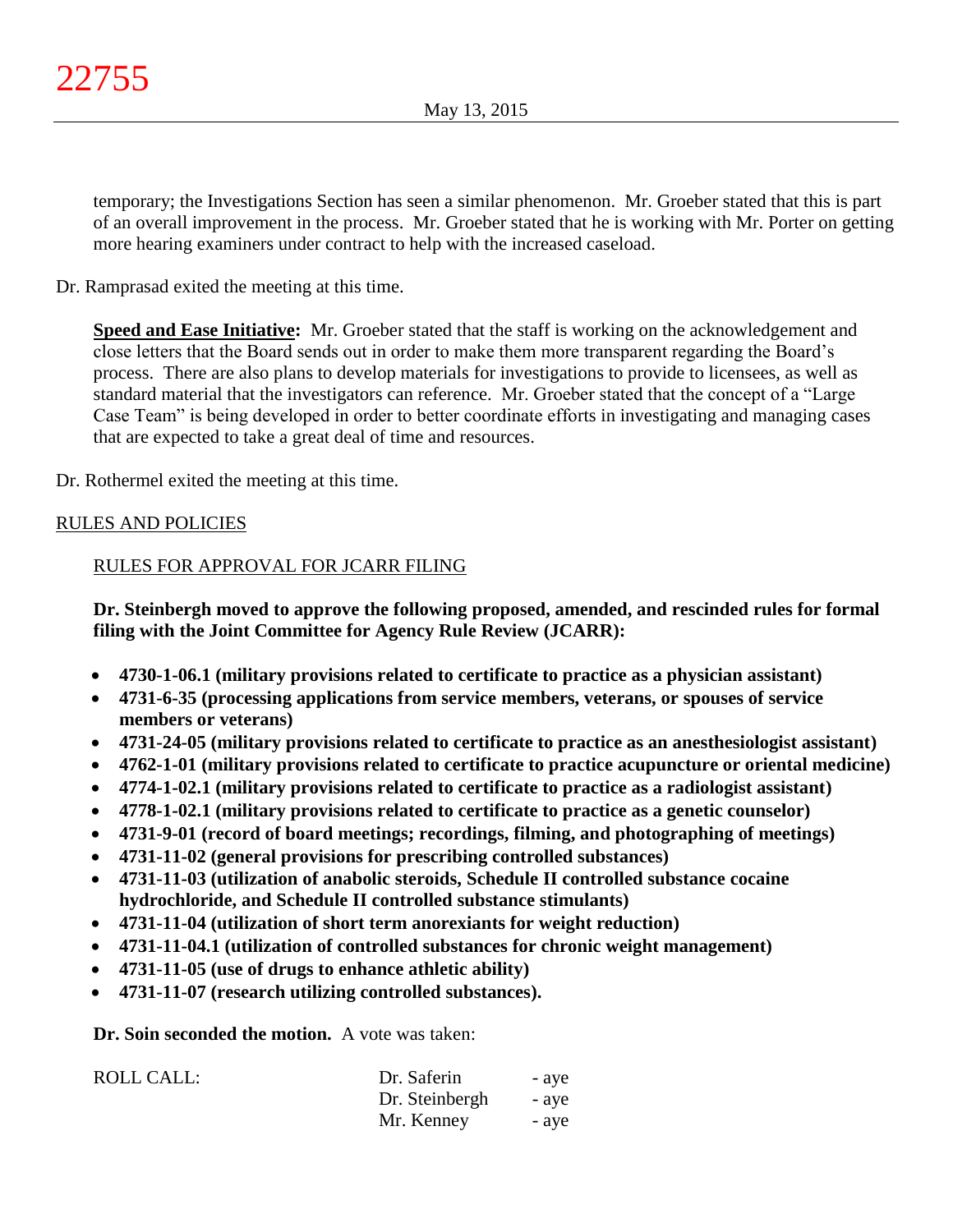| Dr. Soin      | - aye |
|---------------|-------|
| Mr. Gonidakis | - aye |
| Mr. Giacalone | - nay |
| Dr. Schachat  | - aye |

The motion to approve carried.

Dr. Ramprasad returned to the meeting at this time.

## REPORTS BY ASSIGNED COMMITTEES

## POLICY COMMITTEE

## PROPOSED AMENDMENTS TO RULES

## RULE 4731-11-09, PRESCRIBING TO PATIENTS NOT SEEN

Ms. Debolt reviewed some clarifying changes in the language of proposed Rule 4731-11-09, based on comments received from interested parties.

Dr. Rothermel returned to the meeting at this time.

## **Dr. Saferin moved to approve Rule 4731-11-09 for filing with the Common Sense Initiative Office. Dr. Steinbergh seconded the motion.** A vote was taken:

| <b>ROLL CALL:</b> | Dr. Rothermel  | - aye |
|-------------------|----------------|-------|
|                   | Dr. Saferin    | - aye |
|                   | Dr. Ramprasad  | - aye |
|                   | Dr. Steinbergh | - aye |
|                   | Mr. Kenney     | - aye |
|                   | Dr. Soin       | - aye |
|                   | Mr. Gonidakis  | - aye |
|                   | Mr. Giacalone  | - nay |
|                   | Dr. Schachat   | - aye |
|                   |                |       |

The motion to approve carried.

#### RULE 4731-11-11, OARRS

Ms. Anderson reviewed the draft of proposed Rule 4731-11-11 as approved by the Policy Committee, including the addition of eight red flags that will require a check of the Ohio Automated Rx Reporting System (OARRS). The red flags added to the draft Rule are:

• a known history of chemical abuse or dependence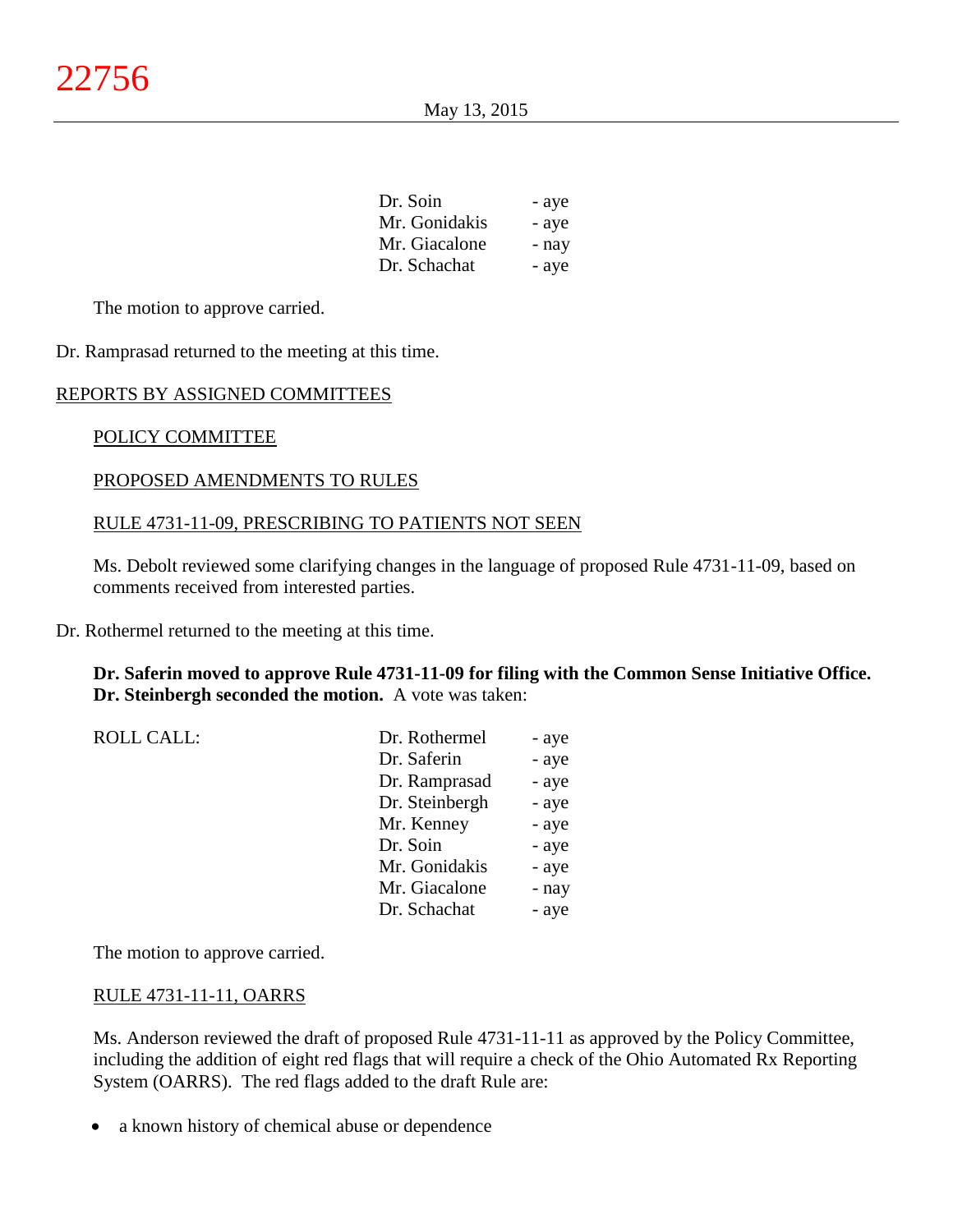- appearing impaired or over-sedated during an office visit or examination
- requesting reported drugs by street name, color, or identifying marks
- frequently requesting early refills of reported drugs
- frequently losing prescriptions for reported drugs
- history of illegal drug use
- sharing reported drugs with another person
- recurring visits to non-coordinated sites of care such as emergency departments, urgent care facilities, or walk-in clinics

# **Dr. Saferin moved to approve Rule 4731-11-11 for filing with the Common Sense Initiative Office. Dr. Steinberg seconded the motion.** A vote was taken:

| <b>ROLL CALL:</b> | Dr. Rothermel  | - aye |
|-------------------|----------------|-------|
|                   | Dr. Saferin    | - aye |
|                   | Dr. Ramprasad  | - aye |
|                   | Dr. Steinbergh | - aye |
|                   | Mr. Kenney     | - aye |
|                   | Dr. Soin       | - aye |
|                   | Mr. Gonidakis  | - aye |
|                   | Mr. Giacalone  | - nay |
|                   | Dr. Schachat   | - aye |
|                   |                |       |

The motion to approve carried.

# YOUTH SPORTS CONCUSSION AND HEAD INJURY RETURN-TO-PLAY GUIDELINES COMMITTEE REPORT

Ms. Anderson stated that the Board is required by statute to adopt rules in response to the report of the Youth Sports Concussion and Head Injury Return-to-Play Guidelines Committee (Concussion Committee). The Board's rule must be equal to or more stringent that the Concussion Committee's recommendations. The proposed rule simply states that all licensed allopathic and osteopathic physicians are qualified to clear athletes who have had concussions for return to practice or play and that the physicians will follow the Zurich guidelines that were referenced in the Concussion Committee's report. The rule will also require the physician to use a model form. The Rule must be in place by September 14, 2015.

Dr. Schachat expressed concern because the Board does not have any other rule in which the details of care are specified. Dr. Schachat also found the proposed rule to be ambiguous. Dr. Schachat stated that according to the British Journal of Sports Medicine, the Zurich guidelines resulted from a consensus process, which is the weakest evidence. Further, the authors acknowledge that the science of concussion is evolving and the management of return-to-play decisions remains in the realm of clinical judgment on an individualized basis. Dr. Schachat interpreted this to mean that a physician can follow the guidelines or not. Dr. Schachat stated that as long as it is understood that one does not have to follow the Zurich guidelines, then he is supportive of the rule.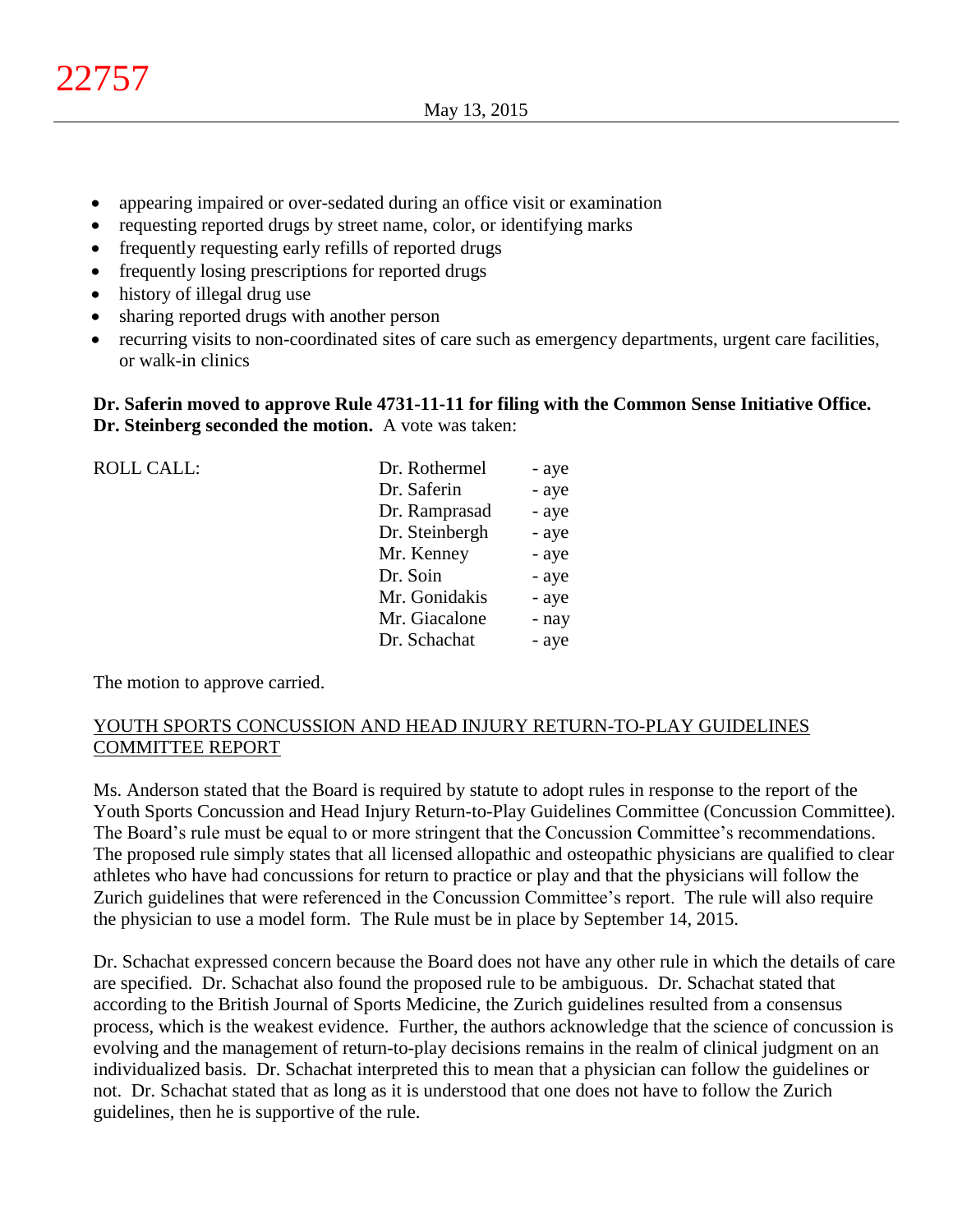Dr. Rothermel, who served on the Concussion Committee, stated that the Committee carefully considered which guidelines should be referenced. The Committee ultimately chose to recognize the Zurich guidelines or other nationally-recognized return-to-play guidelines that are consistent with the Zurich statement. Dr. Rothermel stated that the Zurich guidelines were chosen in order to provide some consistency with certain groups of chiropractors who will also be able to clear athletes for return to practice or play. Dr. Rothermel noted that all licensed physicians will be able to make such determinations without regard to specialty. Dr. Rothermel further noted that physicians will not have to take concussionspecific continuing medical education (CME), though such CME's are recommended.

**Dr. Steinbergh moved to approve the filing of the Rule. Dr. Saferin seconded the motion.** A vote was taken:

| <b>ROLL CALL:</b> | Dr. Rothermel  | - aye |
|-------------------|----------------|-------|
|                   | Dr. Saferin    | - aye |
|                   | Dr. Ramprasad  | - aye |
|                   | Dr. Steinbergh | - aye |
|                   | Mr. Kenney     | - aye |
|                   | Dr. Soin       | - aye |
|                   | Mr. Gonidakis  | - aye |
|                   | Mr. Giacalone  | - aye |
|                   | Dr. Schachat   | - nay |
|                   |                |       |

The motion to approve carried.

# JOINT REGULATORY STATEMENT ON USE OF PROTOCOLS TO INITIATE OR ADJUST MEDICATIONS

Ms. Anderson stated that this Joint Regulatory Statement has been modified to address recent rule changes made by the Board of Pharmacy.

# **Dr. Steinbergh moved to approve the amendments to the Joint Regulatory Statement on Use of Protocols to Initiate or Adjust Medications. Dr. Saferin seconded the motion.** A vote was taken:

ROLL CALL:

| Dr. Rothermel  | - aye |
|----------------|-------|
| Dr. Saferin    | - aye |
| Dr. Ramprasad  | - aye |
| Dr. Steinbergh | - aye |
| Mr. Kenney     | - aye |
| Dr. Soin       | - aye |
| Mr. Gonidakis  | - aye |
| Mr. Giacalone  | - aye |
| Dr. Schachat   | - aye |
|                |       |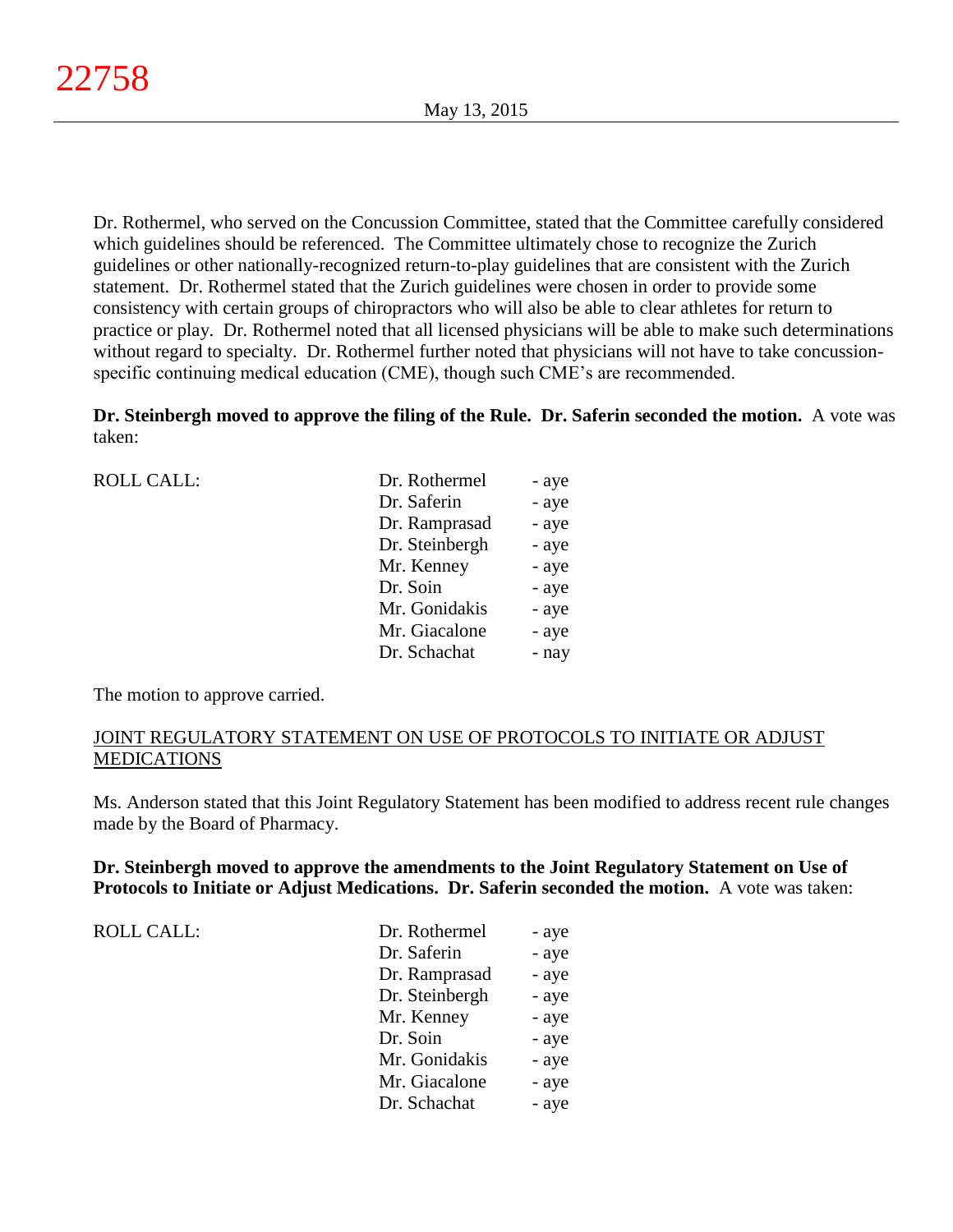The motion to approve carried.

# INTERSTATE COMPACT

Ms. Anderson stated that information was provided to the Policy Committee regarding the Interstate Licensure Compact, a project of the Federation of State Medical Boards (FSMB). So far, six states have adopted the compact. Ms. Anderson stated that that staff continues to have several concerns about whether adopting the Compact would be good for Ohio or Ohio physicians. Ms. Anderson stated that the Compact becomes operational when the seventh state adopts it and there are currently 15 states considering the Compact. Ms. Anderson stated that if Ohio's neighboring states adopt the Compact, it may raise questions that the Board must address.

Dr. Steinbergh asked if the Board should take a definitive stand either approving or disapproving the Interstate Compact so that its position is known. Dr. Steinbergh expressed concern that without taking a clear stand, outside groups could reach out to legislators and introduce legislation requiring Ohio to join the Compact.

The Board discussed this matter thoroughly. Mr. Kenney stated that many other state medical boards look to Ohio for direction and choosing to not participate in the Compact may make other boards realize they should not feel pressure to either. Mr. Groeber recommended having the staff draft a letter taking a position on the current model for the Policy Committee's review next month.

# UPDATE ON ONE-BITE REPORTING EXEMPTION

Ms. Anderson stated that the Board members have been provided with an outline of the proposed update to the one-bite reporting exemption, which resulted from a meeting that Mr. Gonidakis, Dr. Rothermel, and members of the staff had with the Ohio Physician's Health Program and Justice Stratton.

# CORONER'S PROTOCOL FOR OVERDOSE DEATHS

Dr. Soin stated that the Medical Board is working on a protocol to provide consistency in how coroners handle deaths from drug overdose. Dr. Soin stated that the protocol will also deal with the fact that some coroners in rural areas may not have necessary access or funding.

# LEGISLATIVE UPDATE

**House Bill 40, Fining Authority Legislation:** Mr. LaCross stated that Senator Jones indicates that House Bill 40 will not be acted upon until the State Budget bill is resolved. Mr. LaCross noted that the fining authority language is also currently included in the Budget, and therefore passage House Bill 40 may not be necessary.

**Podiatric Licensure Bill:** Mr. LaCross stated that Representative Schuring has submitted this bill for sponsor requests and it will hopefully move forward following the legislature's summer break.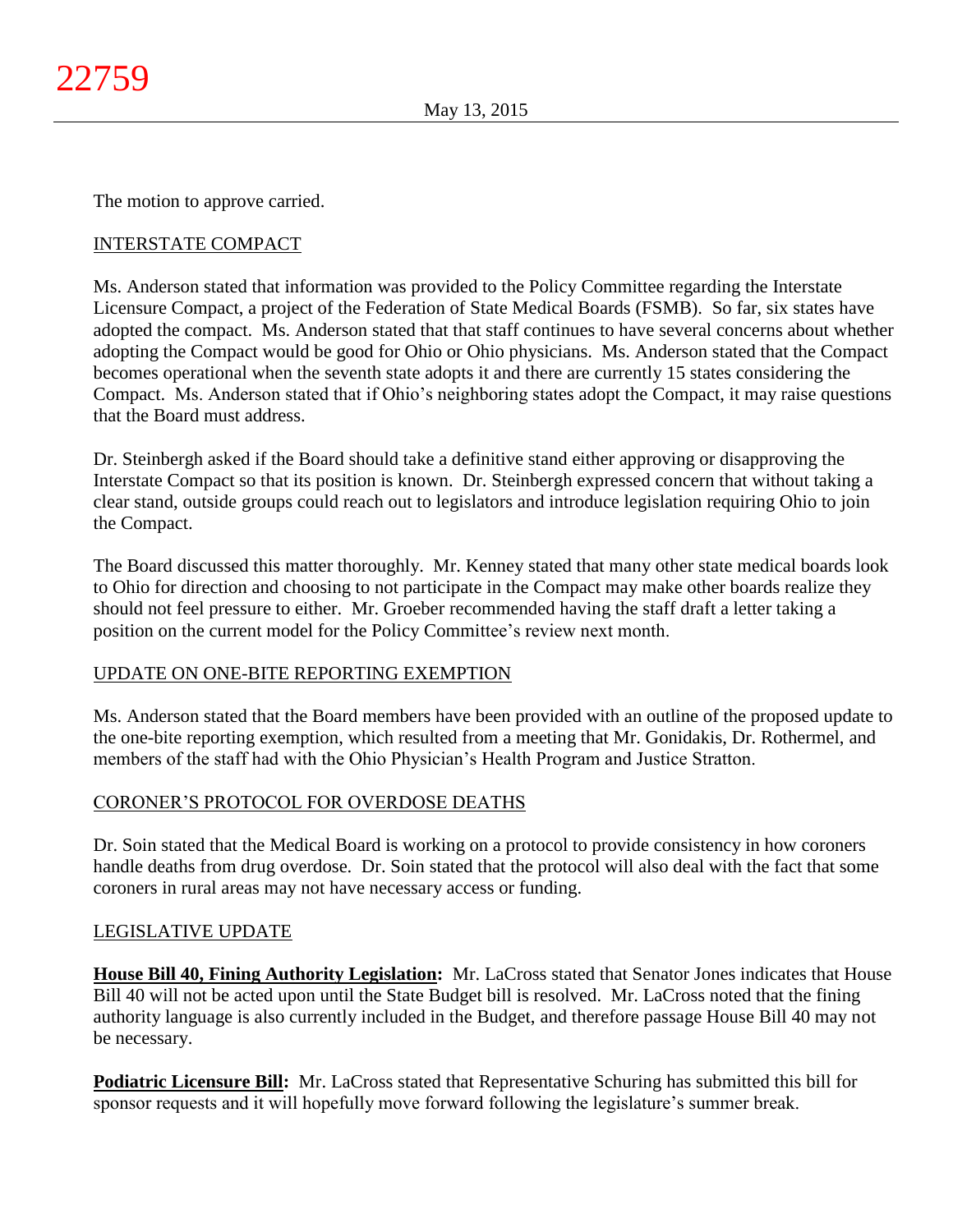**Senate Bill 55, Physician Assistant Law:** Mr. LaCross stated that the language of Senate Bill 55 has been amended into Senate Bill 110. Mr. LaCross stated that he is working with Dr. Steinbergh on some concerns she has with the bill's language. Mr. LaCross has also reached out to the Ohio Physician Assistants Association regarding the bill.

**Expedited Partner Therapy Bill:** Mr. LaCross stated that the Expedited Partner Therapy (EPT) bill has been passed out of committee and will proceed to the House floor.

**House Bill 64, Operating Budget:** Mr. LaCross stated that the Operating Budget bill contains language regarding telemedicine which the Board has great concerns about. This language would supersede the Board's rules and would allow for the prescription of antibiotics after an examination by telephone without the use of diagnostic medical equipment. Mr. LaCross stated that he and Dr. Saferin met with Representative Sears, who seemed open to the Board's ideas. However, Mr. LaCross stated that many see this as an access-to-care issue. Dr. Steinbergh stated that the true issue in this matter should be access to appropriate care, noting that not all care is appropriate. Dr. Rothermel agreed with Dr. Steinbergh, particularly in these times when there is a significant effort to encourage physicians to use fewer antibiotics. Mr. LaCross commented that the language in its current form does not represent access to care, but rather access to quick drugs which will exacerbate the state's antibiotics problem.

Mr. LaCross stated that House Bill 64 also contains a requirement for physicians to report felony drug use or possession. There is concern that such a requirement may discourage people from going to a doctor or seeking treatment for drug addiction.

**Duplicate Certificate Wallet Card:** Mr. LaCross stated that Senator Coley will sponsor the bill to authorize the Medical Board to remove duplicate certificates. Mr. LaCross stated that Cincinnati Children's Hospital has aided the Medical Board in this effort and that hospital systems have been very supportive.

Dr. Steinbergh noted that some physicians would still like to have a wallet card so that they can identify themselves as physicians in an emergency or in a pharmacy. Mr. LaCross stated that there has been discussion of possibly providing something to physicians which they can print out and keep with them similar to a wallet card. Overall, however, physician's license status will be confirmed on the Board's website.

**House Bill 184, Music Therapist Licensure:** Mr. LaCross stated that Representatives Dovilla and Antonio have introduced a bill that will require the Medical Board to license music therapists. Mr. LaCross stated that the Medical Board is essentially a "placeholder" board in this legislation and efforts are underway to identify another licensing board that would be more appropriate for music therapists.

**Surgical Technicians:** Mr. LaCross stated that discussions have begun on legislation to have surgical technicians licensed by the Medical Board, and idea that the members of the Medical Board have been open to. Mr. LaCross speculated that the licensing of surgical technicians may be about one year away.

**Marijuana:** Dr. Steinbergh stated more than one physician has discussed with her the concept of the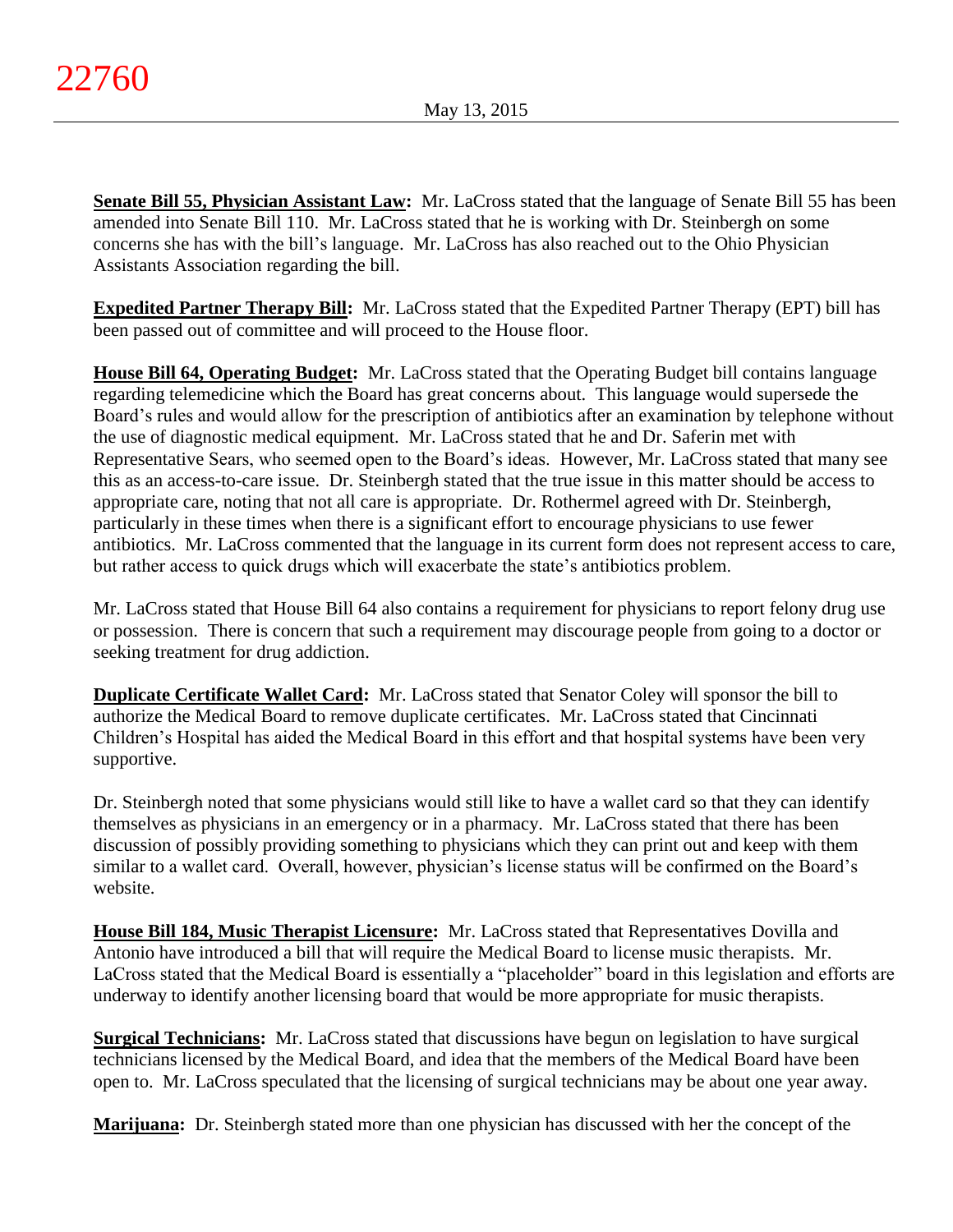Medical Board taking a stand on the issue of the social use of marijuana, as differentiated from medicinal use. Mr. LaCross stated that the Board staff has done some research on this topic and the Governor's office is working with various state agencies to develop a clear and concise position.

# PHYSICIAN ASSISTANT/SCOPE OF PRACTICE COMMITTEE REPORT

# PROVISIONAL CERTIFICATE TO PRACTICE APPLICATION REVIEW

# KISHWER FAIZ, P.A.-C

**Dr. Steinbergh moved to approve Ms. Faiz's application for a Provisional Certificate to Prescribe, based upon her completing a course of study clinically relevant to the practice of physician assistants. Dr. Saferin seconded the motion.** A vote was taken:

| ROLL CALL: | Dr. Rothermel  | - aye |
|------------|----------------|-------|
|            | Dr. Saferin    | - aye |
|            | Dr. Ramprasad  | - aye |
|            | Dr. Steinbergh | - aye |
|            | Mr. Kenney     | - aye |
|            | Dr. Soin       | - aye |
|            | Mr. Gonidakis  | - aye |
|            | Mr. Giacalone  | - aye |
|            | Dr. Schachat   | - aye |
|            |                |       |

The motion to approve carried.

#### LICENSURE COMMITTEE

# LICENSURE APPLICATION REVIEWS

#### HILARY ESTELLA GODFREY, M.T.

**Dr. Saferin moved to approve Ms. Godfrey's request for restoration of her license to practice massage therapy in Ohio, pending successful completion of the Massage and Bodywork Licensing Examination (MBLEX). Dr. Steinbergh seconded the motion.** A vote was taken:

ROLL CALL:  $\qquad \qquad \Box$ 

| Dr. Rothermel  | - aye |
|----------------|-------|
| Dr. Saferin    | - aye |
| Dr. Ramprasad  | - aye |
| Dr. Steinbergh | - aye |
| Mr. Kenney     | - aye |
| Dr. Soin       | - aye |
| Mr. Gonidakis  | - aye |
| Mr. Giacalone  | - aye |
|                |       |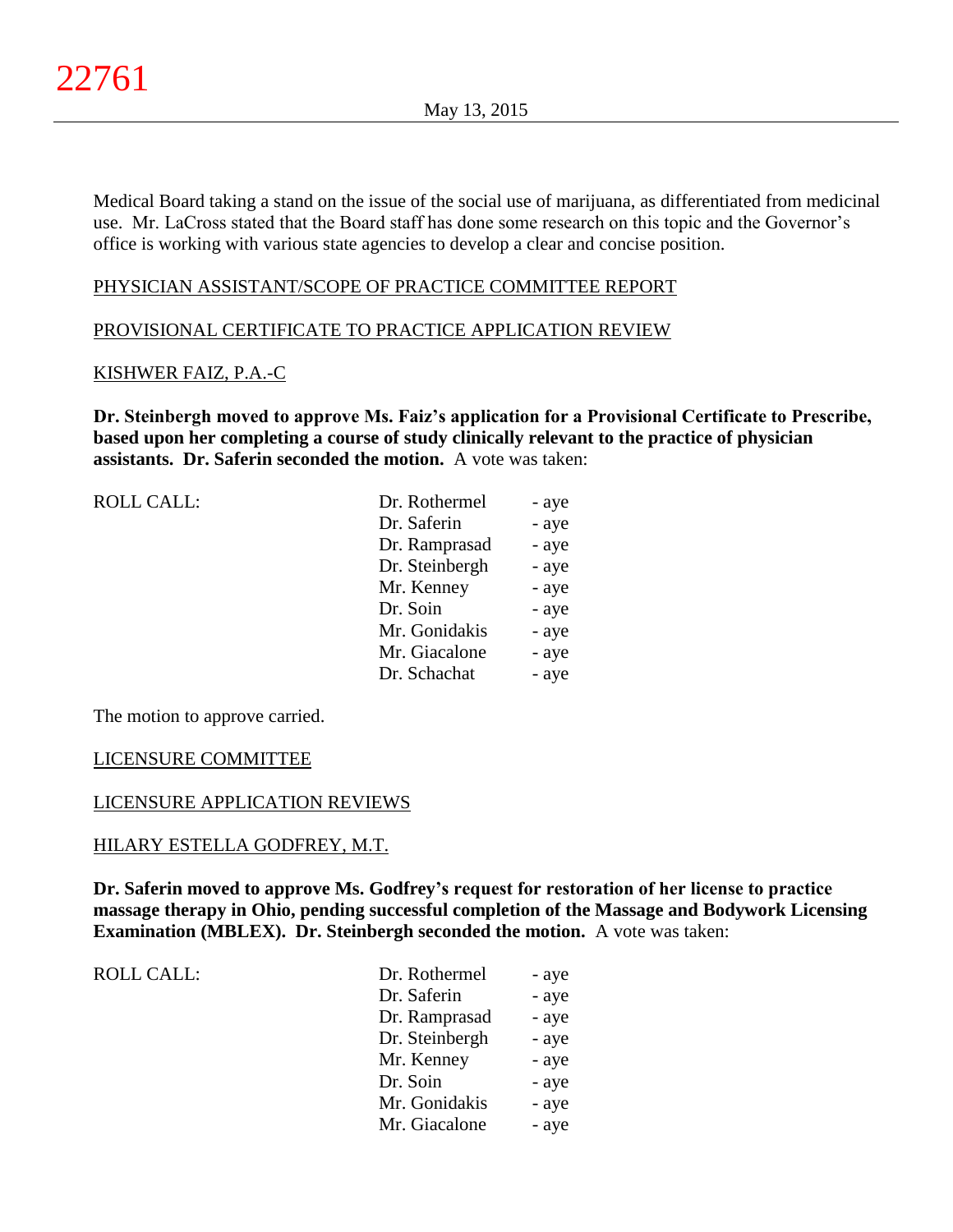May 13, 2015

Dr. Schachat - aye

The motion carried.

#### LAURA RACHEL MCGUINNESS MAY, M.T.

**Dr. Saferin moved to approve Ms. May's request for restoration of her license to practice massage therapy in Ohio, pending successful completion of the Massage and Bodywork Licensing Examination (MBLEX). Dr. Steinbergh seconded the motion.** A vote was taken:

| <b>ROLL CALL:</b> | Dr. Rothermel  | - aye |
|-------------------|----------------|-------|
|                   | Dr. Saferin    | - aye |
|                   | Dr. Ramprasad  | - aye |
|                   | Dr. Steinbergh | - aye |
|                   | Mr. Kenney     | - aye |
|                   | Dr. Soin       | - aye |
|                   | Mr. Gonidakis  | - aye |
|                   | Mr. Giacalone  | - aye |
|                   | Dr. Schachat   | - aye |
|                   |                |       |

The motion carried.

#### RICHARD JOHN WOOD, M.D.

**Dr. Saferin moved to approve Dr. Wood's request to deem his training and experience in South Africa and the United Kingdom and his almost 12 months of PGY training in the United States to be equivalent to the 24 months of graduate medical education through the second-year level of graduate medical education so that the may be granted a license. Dr. Steinbergh seconded the motion.** A vote was taken:

ROLL CALL: Dr. Rothermel - aye Dr. Saferin - aye Dr. Ramprasad - aye Dr. Steinbergh - aye Mr. Kenney - aye Dr. Soin - aye Mr. Gonidakis - aye Mr. Giacalone - aye Dr. Schachat - aye

The motion carried.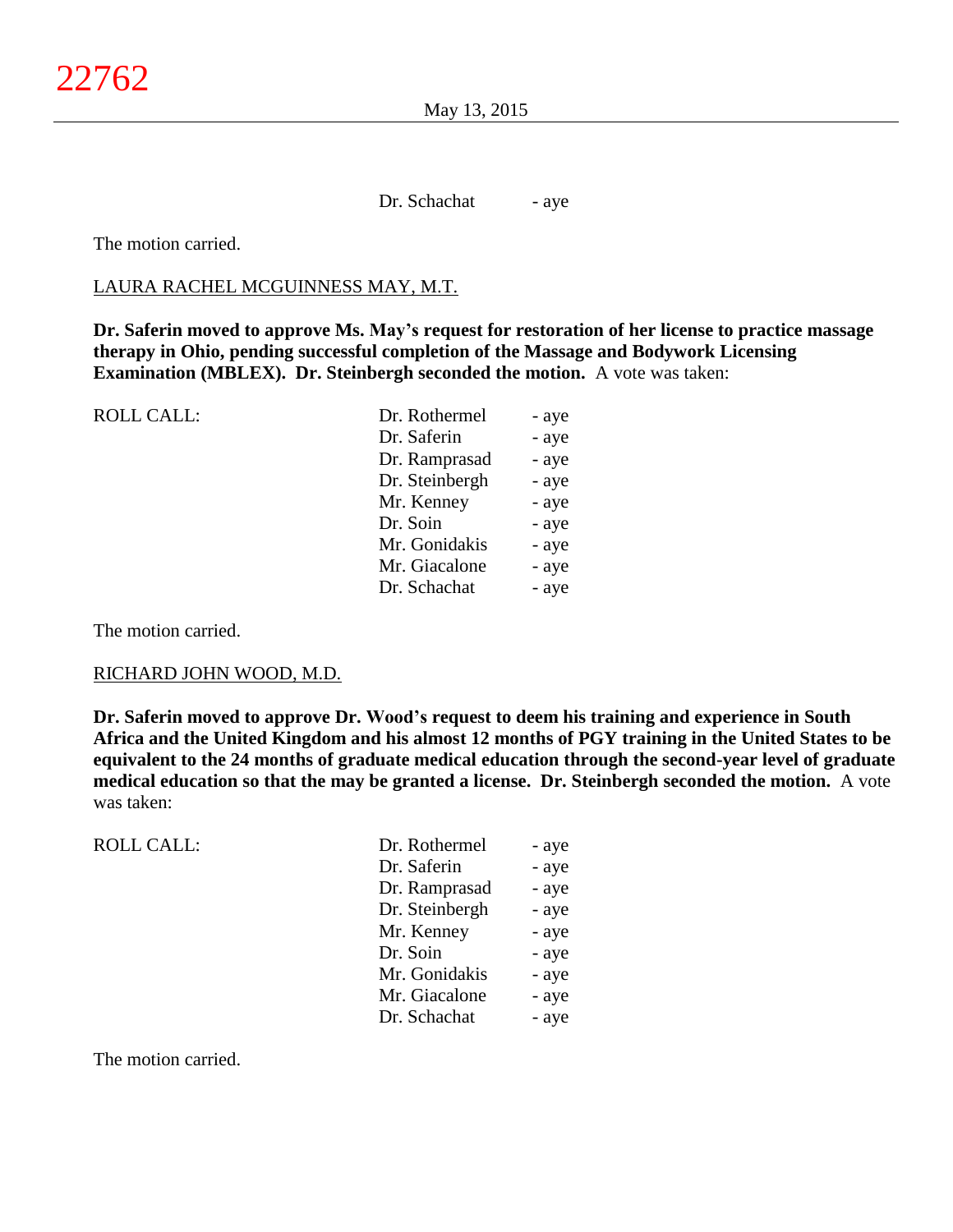# PROPOSED CHANGES TO CONTINUING MEDICAL EDUCATION REQUIREMENTS

Dr. Saferin stated that the Board's renewal staff has been evaluating Continuing Medical Education (CME) requirements to ensure that the Board can accurately and thoroughly verify the completion of CME hours. Dr. Saferin briefly explained that CME is divided into two categories: Category 1 CME's can only be awarded by organizations or providers accredited by the Accreditation Council for Continuing Medical Education or recognized state medical societies; Category 2 CME's are less structured activities that may include reading medical literature and self-assessment activates.

Dr. Saferin stated that Ohio currently requires physicians to completed 100 hours of CME every two years consisting of 40 Category 1 hours and 60 Category 2 hours. Staff research shows that the median total hours required by other states in a two-year period is 50 hours of CME. It was also found that only eight states specifically require Category 2 CME hours.

In an effort to ensure that all CME hours are verifiable and auditable, the Committee suggests the following changes in the Board's CME requirements:

- Reduce the total CME hours to 50 every two years
- Increase the category 1 hours to 50 and remove all category 2 hours
- Provide that the Board may establish CME that would count toward the 50 hour requirement

# **Dr. Saferin moved to accept the recommendations of the Licensure Committee regarding CME requirements. Dr. Steinbergh seconded the motion.**

Mr. Kenney stated that he will now entertain discussion in this matter.

Mr. Giacalone, noting that the Board will now be reducing the total number of required CME hours, suggested the possibility of requiring physicians to complete three hours of CME on medical jurisprudence, which could be provided on the Board's website. Mr. Giacalone stated that the topic of medical jurisprudence is relevant to every medical specialty. Mr. Giacalone stated that the Pharmacy Board has a similar requirement for pharmacists. Mr. Kenney approved of Mr. Giacalone's suggestion.

The Board engaged in a thorough discussion of Mr. Giacalone's suggestion. Dr. Schachat recommended that the Board should survey how many medical jurisprudence courses are available before mandating such courses. Dr. Schachat also stated that some topics are more germane to some physicians than to others; for instance, Dr. Schachat would not take a course in prescribing narcotics because he has not prescribed any narcotics for 20 years. Dr. Ramprasad agreed with Dr. Schachat.

Dr. Soin strongly opposed the concept of mandatory CME's of specific content. Dr. Soin opined that such requirements are onerous and commented that he let his Florida medical license lapse because the numerous mandatory CME topics became too onerous. Dr. Soin felt that 50 hours of CME every two years is sufficient and it is the responsibly of physicians to educate themselves properly.

Dr. Ramprasad opined that even though the total number of CME hours is being reduced from 100 to 50,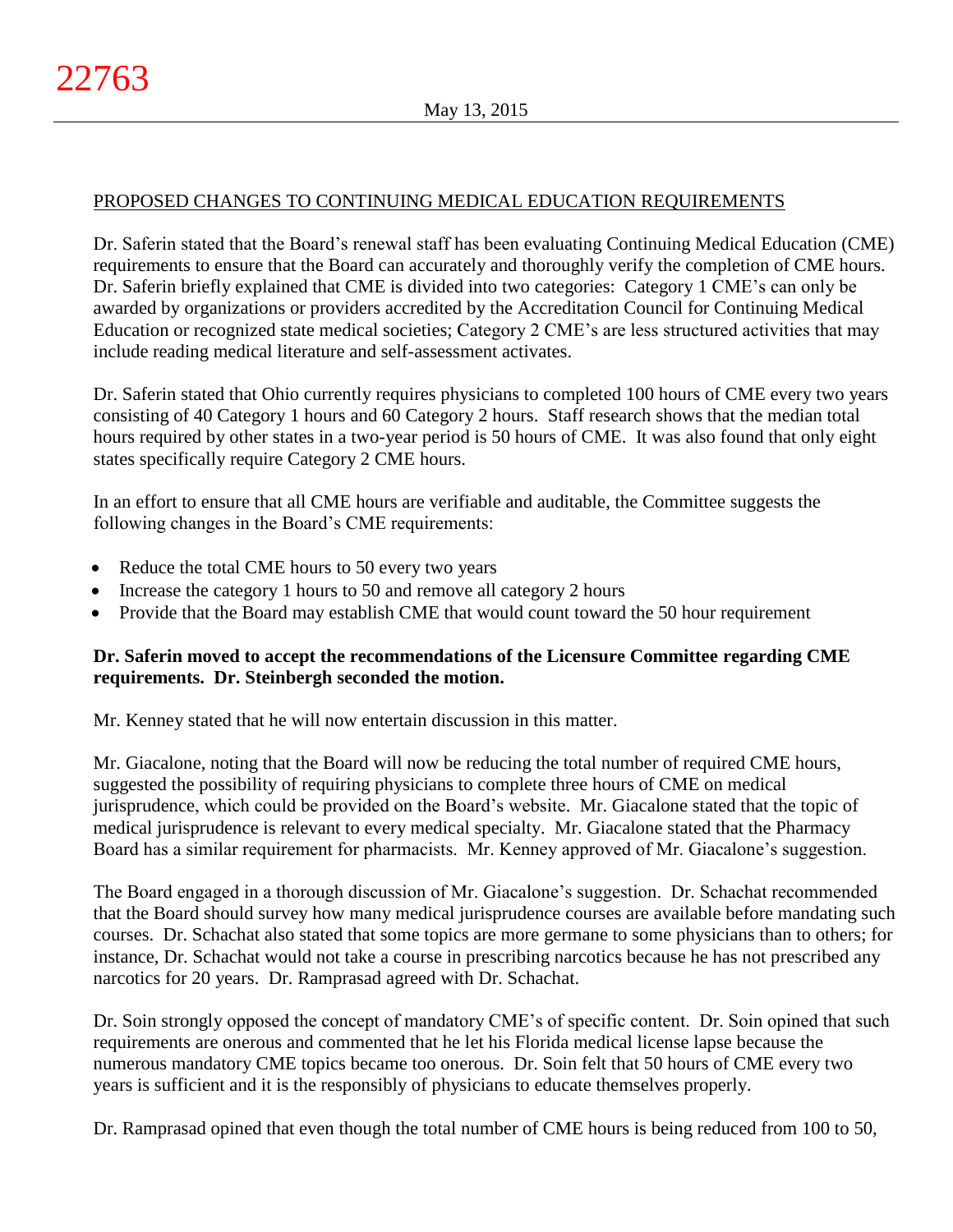the increase in category 1 requirements from 40 to 50, in a sense, represents an increase because only the category 1 CME hours can be validated or audited. Dr. Ramprasad commented that most physicians complete 70 to 100 hours every two years without much difficulty.

Dr. Steinbergh agreed that the Board should not mandate specific CME's. Dr. Steinbergh also felt that there is an opportunity for the Board to reach licensees during the license renewal process and expose them to medical legal topics. Mr. Groeber stated that Mr. Miller is working with vendors about the possibility of deploying training electronically through the license renewal process.

Dr. Rothermel stated that physicians could be encouraged, but not mandated, to take CME courses in medical jurisprudence. Dr. Rothermel also commented that physicians who have been fulfilling their 60 hour requirement for category 2 CME's through activities such as reading journals will continue those activities regardless of this proposed change.

Dr. Steinbergh opined that with these changes, the Board should also alter its CME audit procedures so that more than 2% of licensees are audited every two years.

A vote was taken on Dr. Saferin's motion to approve:

| <b>ROLL CALL:</b> | Dr. Rothermel  | - aye |
|-------------------|----------------|-------|
|                   | Dr. Saferin    | - aye |
|                   | Dr. Ramprasad  | - aye |
|                   | Dr. Steinbergh | - aye |
|                   | Mr. Kenney     | - aye |
|                   | Dr. Soin       | - aye |
|                   | Mr. Gonidakis  | - aye |
|                   | Mr. Giacalone  | - aye |
|                   | Dr. Schachat   | - aye |
|                   |                |       |

# The motion carried.

# FINANCE COMMITTEE

# FISCAL REPORT

Mr. Kenney stated that in March 2015 the Board's revenue was \$941,000, expenses were \$636,000, and the fund balance was \$4,300,000. Ms. Loe noted that the Board received 24 payments for expedited licensure, which is the most in any month to date. Mr. Loe stated that revenue is somewhat ahead of projections and expenses continue to be down because there are currently ten vacancies on the Board's staff. Mr. Groeber noted that even if the Board's staff positions were fully burdened, revenue would still be ahead of expenses.

Dr. Ramprasad exited the meeting at this time.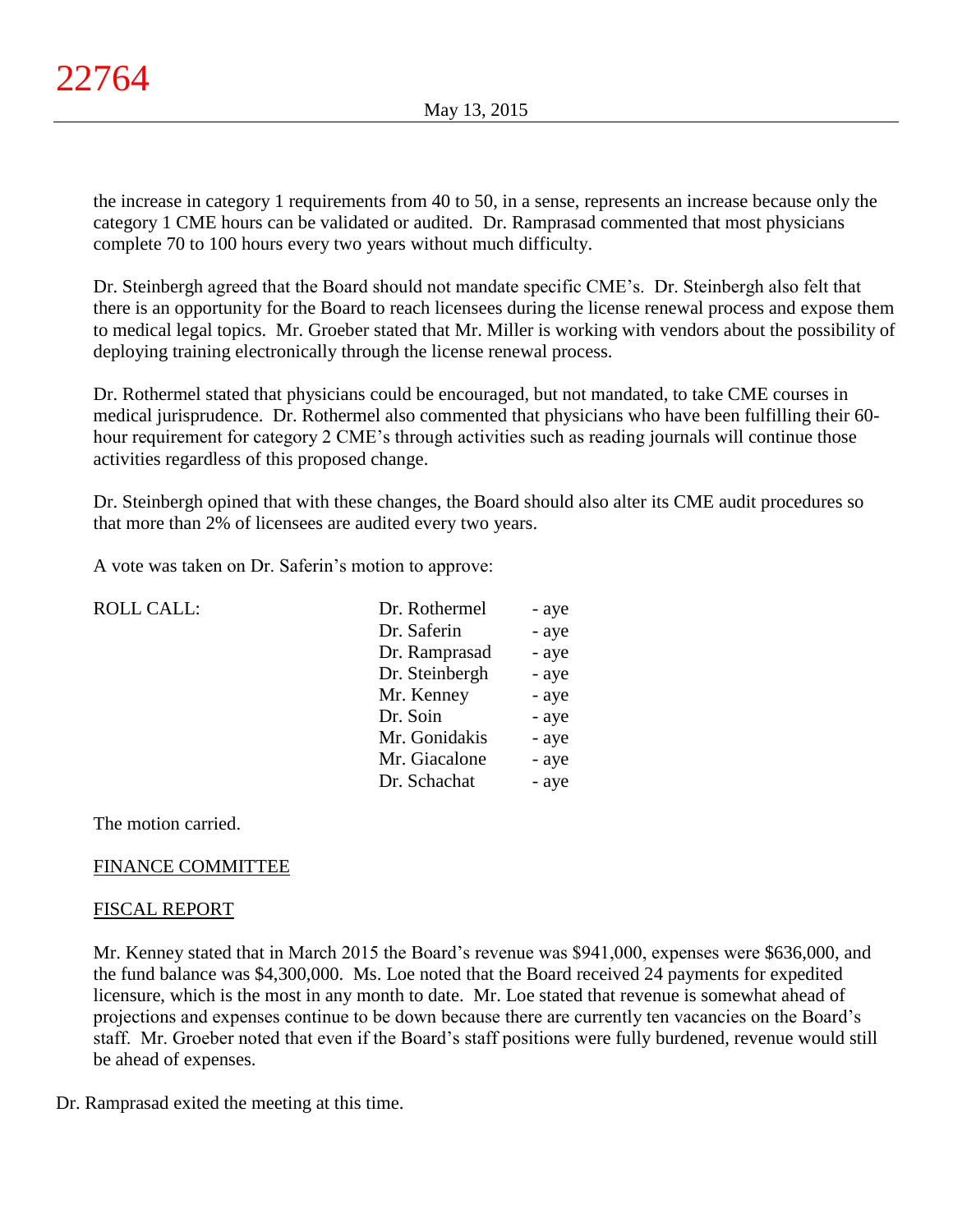## E-LICENSE 2.0

Mr. Kenney stated that development of the E-License 2.0 system is on schedule.

## 2016/2017 BUDGET

Mr. Kenney stated that Mr. Groeber testified before the Senate subcommittee regarding the Board's 2016/2017 budget and no problems are anticipated.

## FINING AUTHORITY

Mr. Kenney stated that the fining authority bill is being held in the Legislature until June.

## MEDICAL BOARD JOURNAL

Mr. Kenney stated that two vendors for the proposed Medical Board journal have provided samples that look promising. Mr. Kenney stated that work on this project will continue.

## FEDERATION OF STATE MEDICAL BOARDS

Mr. Kenney stated that the Finance Committee recommends adoption of a policy regarding future Federation of State Medical Boards (FSMB) annual meetings whereby only those Board and staff members who receive an FSMB scholarship, plus two additional Board members and two additional staff members, will attend such meetings. The proposed policy also stipulates that if the Board President is unable to attend or serve as the Board's voting delegate, the President may select the Vice President or the immediate past President to serve as voting delegate.

Dr. Steinbergh approved the proposed policy, except that she felt that the Board President should be able to select any Board member to serve as voting delegate in his or her absence. Mr. Kenney agreed with Dr. Steinbergh's suggestion.

**Dr. Steinbergh moved to approve the policy recommended by the Finance Committee, except that the President may select any Board member to serve as voting delegate if the President is unable to attend the FSMB annual meeting. Dr. Schachat seconded the motion.** A vote was taken:

ROLL CALL:

| Dr. Rothermel  | - aye |
|----------------|-------|
| Dr. Saferin    | - aye |
| Dr. Steinbergh | - aye |
| Mr. Kenney     | - aye |
| Dr. Soin       | - aye |
| Mr. Gonidakis  | - aye |
| Mr. Giacalone  | - aye |
| Dr. Schachat   | - aye |
|                |       |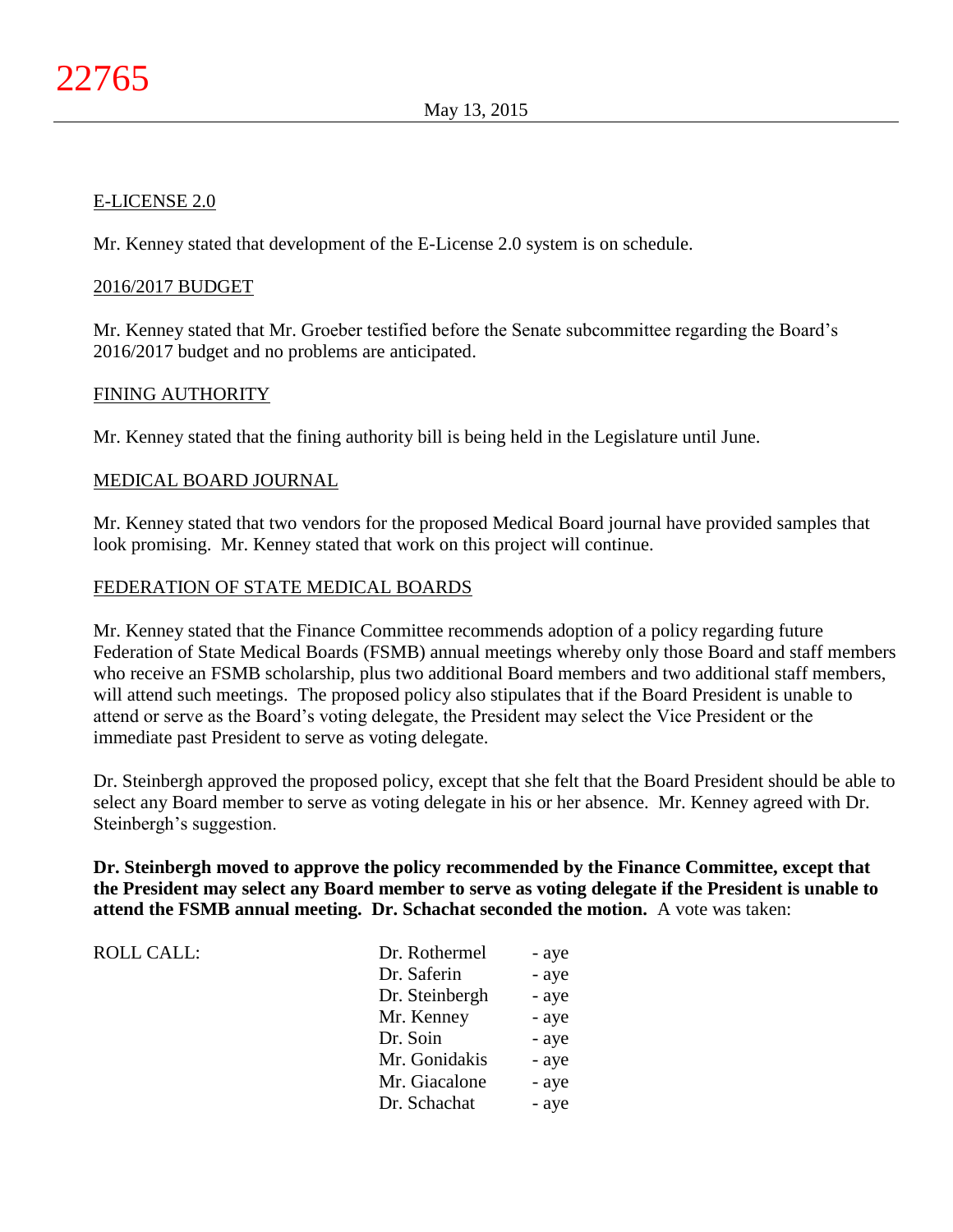The motion carried.

# CHIEF MEDICAL BOARD INVESTIGATOR TRAINING

**Dr. Steinbergh moved to send incoming Deputy Director David Fais and the incoming Chief of Investigations to be hired to a Chief Medical Board Investigator training in August 2015 in Portland, Oregon, at a cost of \$4,316. Dr. Saferin seconded the motion.** A vote was taken:

| <b>ROLL CALL:</b> | Dr. Rothermel  | - aye |
|-------------------|----------------|-------|
|                   | Dr. Saferin    | - aye |
|                   | Dr. Steinbergh | - aye |
|                   | Mr. Kenney     | - aye |
|                   | Dr. Soin       | - aye |
|                   | Mr. Gonidakis  | - aye |
|                   | Mr. Giacalone  | - aye |
|                   | Dr. Schachat   | - aye |
|                   |                |       |

The motion carried.

# PAYMENTS FOR EXPERTS

Mr. Kenney stated that experts are currently paid \$100 per hour to review material and \$150 per hour for testimony. Under a new policy, experts will be paid \$200 per hour for review and \$250 per hour for testimony. The purpose of the new policy is to attract more experts so that the Board can process complaints more efficiently. Mr. Groeber added that the Executive Director will have the authority to increase those payments in specific cases up to \$400 per hour; anything beyond \$400 per hour will require the approval of the Board President. Mr. Groeber estimated that this new policy will lead to a \$90,000 increase per year in this expense, but this represents a minimal percentage of the Board's finances and will help improve the efficiency of the process. Mr. Groeber speculated that this change will result in an overall net reduction in cost.

In response to Dr. Steinbergh, Mr. Groeber stated that the Board's new E-Licensure 2.0 system, as it expands beyond licensure, should allow an expert to log on to review materials so that their time and progress can be tracked.

# Dr. Ramprasad returned to the meeting at this time.

Mr. Groeber stated that the policy for payment of Quality Intervention Panel (QIP) members will change so that they are paid \$150 per case. Ms. Anderson added stated that the difference in payments between experts and QIP members is due to the fact that unlike QIP members, experts are required under the terms of their contracts to give testimony if needed.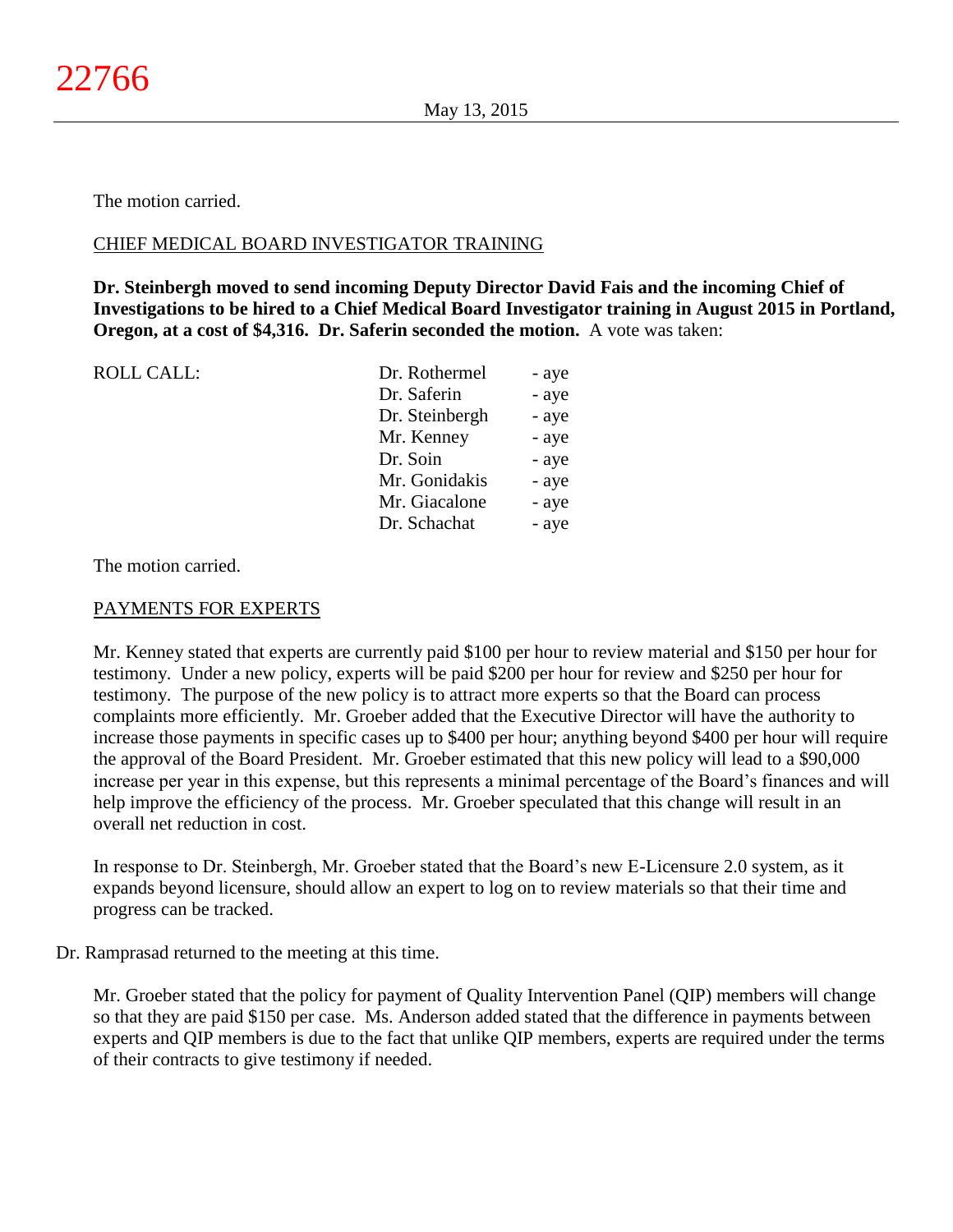# COMPLIANCE COMMITTEE

Dr. Steinbergh stated that on April 8, 2015, the Compliance Committee met with Kevin S. Balter, M.D.; Allan Belcher, D.O.; Jennifer C. Campbell, M.D.; Maneesh L. Mehra, M.D.; Christina L. Summers, M.T., and James A. Williams, D.O., and moved to continue them under the terms of their respective Board actions. The Compliance Committee accepted Compliance staff's report of conferences on March 9 and 10, 2015.

The Board took a brief recess at 4:05 p.m. and returned at 4:15 p.m. Dr. Schachat was not present when the meeting reconvened.

# PROBATIONARY REQUESTS

Mr. Kenney advised that at this time he would like the Board to consider the probationary requests on today's consent agenda. Mr. Kenney asked if any Board member wished to discuss a probationary request separately. Dr. Steinbergh stated that she wished to discuss the matter of Bruce J. Merkin, M.D., separately.

Dr. Steinbergh stated that Dr. Merkin has a long history of addiction going back to 1984. While Dr. Steinbergh approved of Dr. Merkin's request to discontinue his drug log requirement, she disagreed with discontinuing his polygraph testing requirement. Dr. Steinbergh noted that polygraph testing of probationers is very unusual, and in fact Dr. Merkin is the only probationer with such a requirement. The polygraph testing requirement was included in Dr. Merkin's June 2012 Consent Agreement at the recommendation of the physician who performed his reinstatement assessment due to the fact that the substances Dr. Merkin had relapsed on were not detectable by standard drug screening. Dr. Steinbergh added, as observed by a Board member at that time, that Dr. Merkin is an addictionologist and probably knows what drugs can be taken without detection. Dr. Steinbergh further noted that Dr. Merkin's probationary period had been tolled by 120 days in December 2014. Dr. Steinbergh commented that Dr. Merkin has a significant history of being deceptive.

Ms. Bickers stated that she had brought Dr. Steinbergh's concerns to the Secretary and Supervising Member, who were supportive of reducing Dr. Merkin's polygraph testing to every six months instead of discontinuing it. Dr. Steinbergh agreed.

Ms. Bickers noted that the probationary request of Richard S. Skoblar, M.D., is removed from consideration because the Board ratified his permanent surrender agreement earlier in the meeting.

**Dr. Steinbergh moved to accept the Compliance staff's Reports of Conferences and the Secretary and Supervising Member's recommendations, except for the modification to Dr. Merkin's request as discussed, as follows:**

 **To grant Mohammad A. Adas, M.D.'s request for reduction in drug and alcohol rehabilitation meetings to two per week;**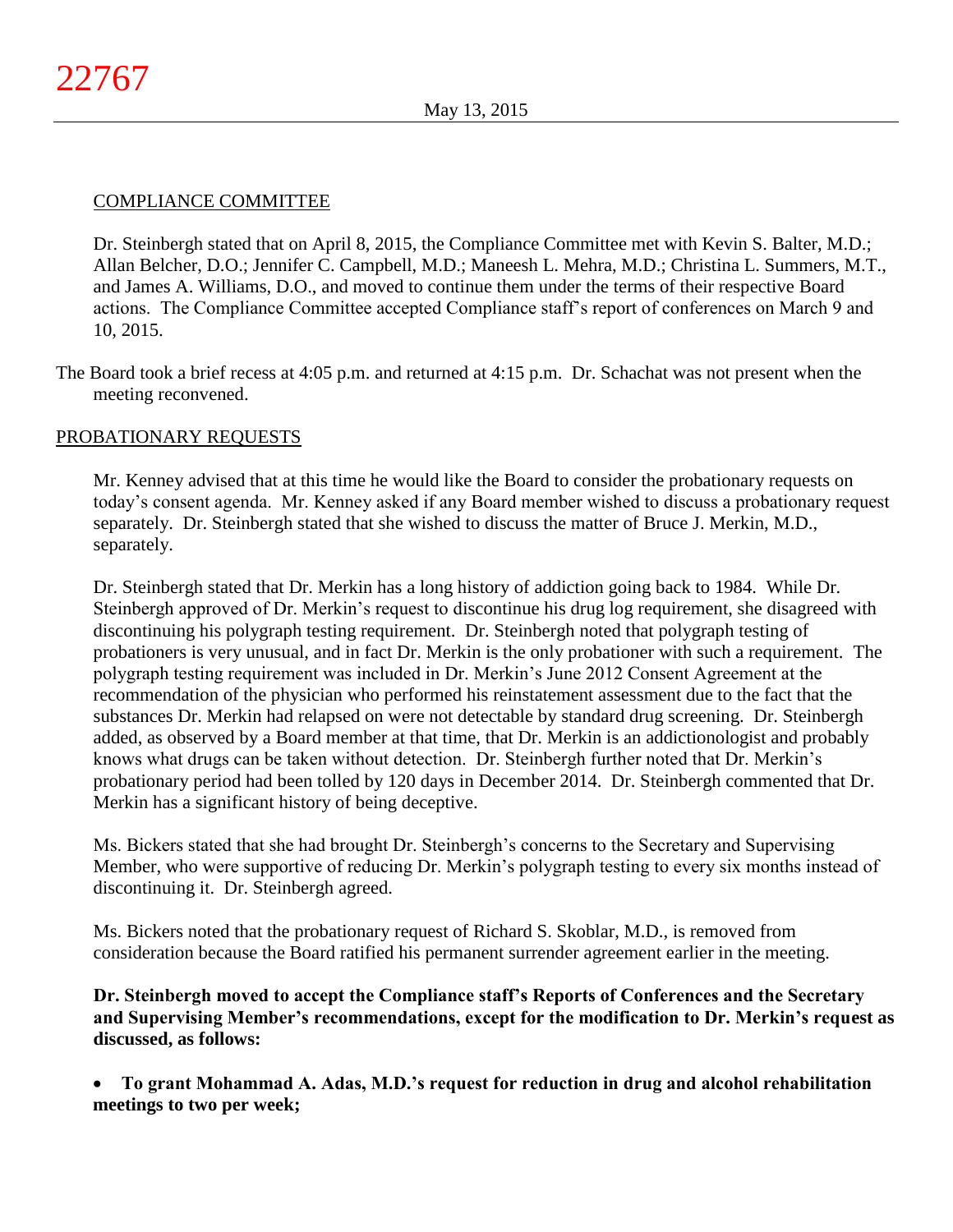**To grant John S. Henry, M.D.'s request for approval of discontinuance of the controlled substance log requirement; reduction in appearances to every six months; and discontinuance of the psychiatric sessions;**

**To grant Gregory Gene Johnson, M.D.'s, request for approval of a modified practice plan;**

 **To grant Joanna C. S. Kauffman, M.D.'s request for reduction in appearances to twice yearly; and reduction in psychiatric sessions to every three months;**

 **To grant Erik J. Kraenzler, M.D.'s request for reduction in appearances from to every six months; and discontinuance of the chart review requirement;**

 **To grant Joseph Francis Lydon, Jr., M.D.'s request for approval of Nykolai V. Pikhorodeckyj, M.D., to serve as the new monitoring physician;**

 **To grant Marwan Massouh, M.D.'s request for approval of** *Intensive Course in Medical Ethics, Boundaries, and Professionalism***, administered by Case Western Reserve University, to fulfill the professional ethics course requirement for reinstatement;**

 **To grant Bruce J. Merkin, M.D.'s request for discontinuance of the drug log requirement; and to approve the Secretary and Supervising Member's recommendation to reduce the polygraph testing to every six months;**

 **To grant Alddo Antonio Molinar, M.D.'s request for approval of John R. Jakubek, M.D., to serve as the monitoring physician; determination of the frequency and number of charts to be reviewed at 10 charts per month; and approval of Farid Sabet-Sharghi, M.D., to serve as the treating psychiatrist;**

 **To grant Srinivas Perugu Reddy, M.D.'s request for reduction in appearances to every six months; reduction in drug and alcohol rehabilitation meetings to two per week with a minimum of ten per month; and reduction in drug and alcohol urine testing to two per month;**

 **To grant Bernard J. Rose, M.D.'s request for permission to travel from Ohio to Michigan until October 2015 without prior permission;**

**To grant Carol G. Ryan, M.D.'s request for approval of a modified practice plan;**

 **To grant Rick D. St. Onge, M.D.'s request for approval of Stephen A. Douglas, Ph.D., to conduct the psychotherapy sessions;**

 **To grant Zbigniew Trojanowski, M.D.'s request for approval of online course modules I through IV, offered by pmiCME; and approval of** *Prescription Opioids: Rick Management and Strategies for Safe Use***, offered by NetCE Continuing Education, to fulfill the controlled substance prescribing course required for reinstatement; and**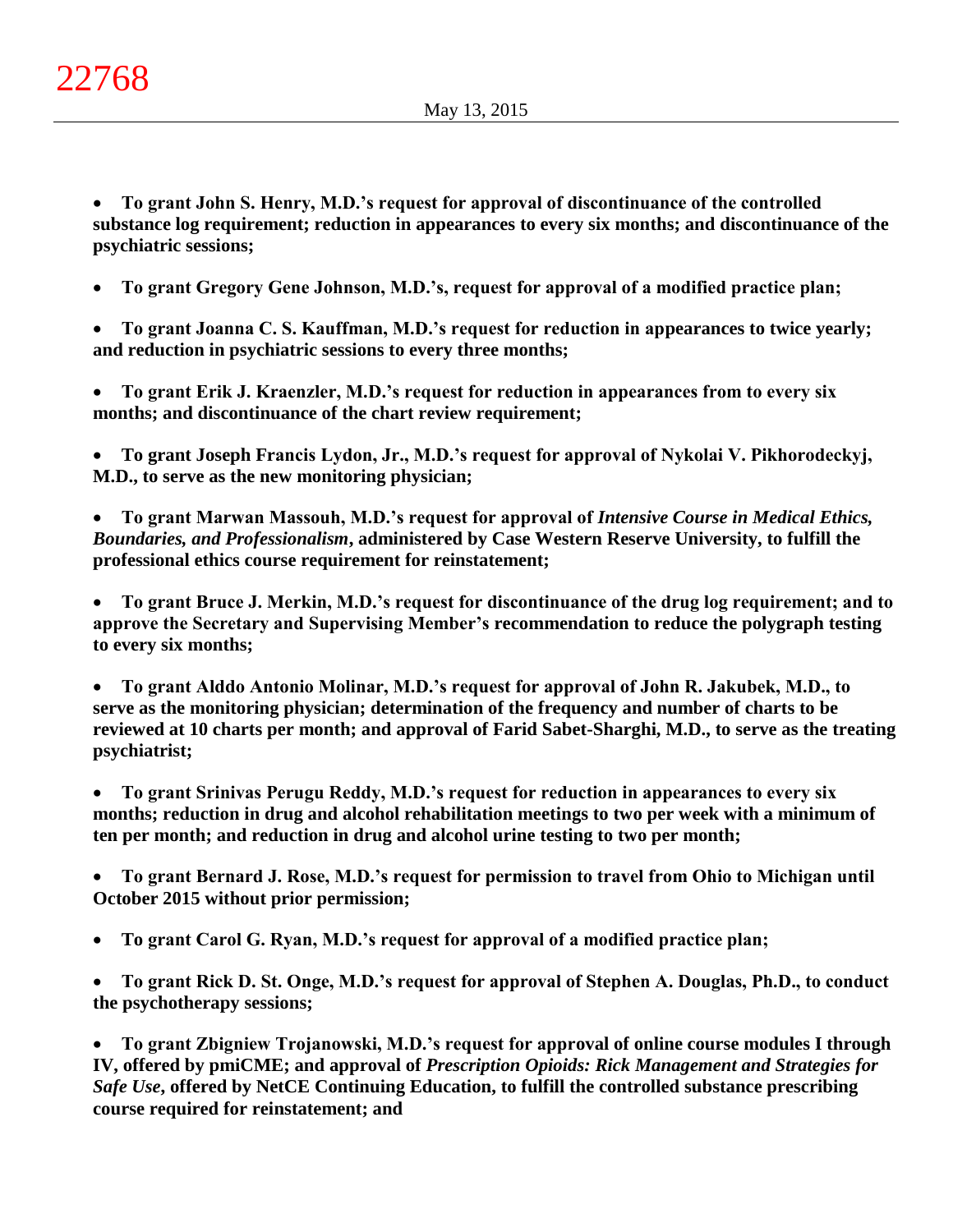# **To grant Mark Aaron Weiner, D.O.'s request for approval of Bela S. Shah, M.D., to conduct one of the return-to-work psychiatric assessments.**

**Dr. Soin seconded the motion.** A vote was taken:

| <b>ROLL CALL:</b> | Dr. Rothermel  | - abstain |
|-------------------|----------------|-----------|
|                   | Dr. Saferin    | - abstain |
|                   | Dr. Ramprasad  | - aye     |
|                   | Dr. Steinbergh | - aye     |
|                   | Mr. Kenney     | - aye     |
|                   | Dr. Soin       | - aye     |
|                   | Mr. Gonidakis  | - aye     |
|                   | Mr. Giacalone  | - aye     |
|                   |                |           |

The motion carried.

# FINAL PROBATIONARY APPEARANCES

## JOHN P. ELLIS, D.P.M.

Dr. Ellis was appearing before the Board pursuant to his request for release from the terms of his December 14, 2011 Consent Agreement. Ms. Bickers reviewed Dr. Ellis' history with the Board.

In response to questions from Dr. Steinbergh, Dr. Ellis stated that he currently practices general podiatry and some podiatric surgery in Cleveland, Ohio. Regarding his recovery, Dr. Ellis stated that he will continue to see his psychologist, Dr. Janesz, and his psychiatrist, Dr. Collins, who have been instrumental in guiding him. Dr. Ellis stated that he will also continue to attend caduceus and Alcoholics Anonymous (AA) meetings. Dr. Ellis stated that he has an AA sponsor and he also sponsors a young physician, which he has found to be a rewarding experience. Dr. Steinbergh asked if Dr. Ellis feels well enough to be released at this time. Dr. Ellis replied that he has never felt better.

Mr. Giacalone asked how Dr. Ellis came to be before the Board. Dr. Ellis stated that he had been diagnosed with stage IV cancer, which resulted in a great deal of depression and anxiety. Dr. Ellis had also been dealing with depression from the death of his brother prior to his diagnosis. Dr. Ellis stated that for some reason, he had thought that taking an item from story would somehow make him feel better, but he got caught.

Mr. Giacalone noted that Dr. Ellis had a 1989 conviction for robbery, an aggravated felony. Dr. Ellis explained that he was under the influence of alcohol at the time; he had tried on a suit in a store and then tried to leave the store while still wearing the suit without paying for it. When a clerk attempted to stop Dr. Ellis, he pushed the clerk aside. Dr. Ellis stated that he was convicted of robbery because he had used force in leaving the property.

Ms. Bickers noted that Dr. Ellis' criminal history includes robbery convictions in 1989 and 1991, plus a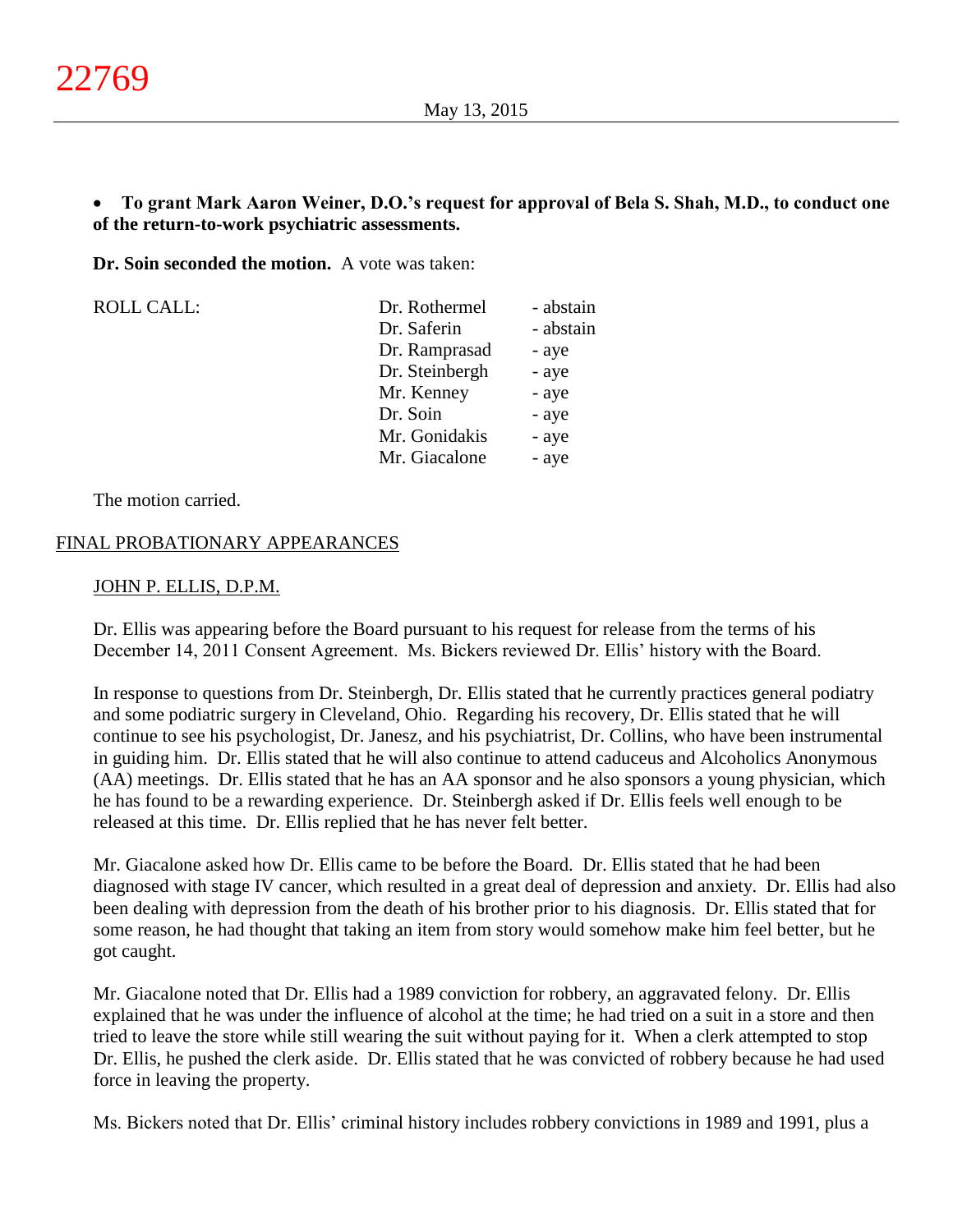shoplifting conviction in 2011.

Mr. Giacalone asked Dr. Ellis what has changed since these incidents. Dr. Ellis responded that he has learned a great deal from Dr. Janesz and Dr. Collins about living life on life's terms and about balance between his professional and personal lives, which had been lacking during these incidents. Dr. Ellis stated that he no longer drinks and that he has dealt with his past and his brother's death. Dr. Ellis takes depression medications and has no depression or anxiety at this time. Dr. Ellis has also been cancer-free for four years. Dr. Ellis stated that he no longer sees any reason to take other people's property.

Mr. Giacalone noted that Dr. Ellis' probationary period had been tolled in October 2014. Dr. Ellis explained that he had had some confusion about his AA attendance requirement. Specifically, Dr. Ellis had thought that the week began on Monday and ended on Sunday, while the Board considers a week to be from Sunday to Saturday. As a consequence, Dr. Ellis unknowingly attended four meetings some weeks and two meetings other weeks, thereby violating the requirement to attend at least three meetings every week.

Dr. Steinbergh wished Dr. Ellis well and hoped that he will continue with his counseling and recovery plans.

**Dr. Steinbergh moved to release Dr. Ellis from the terms of his December 14, 2011 Consent Agreement, effective May 14, 2015. Dr. Soin seconded the motion.** A vote was taken:

|  | <b>ROLL CALL:</b> |
|--|-------------------|

|                | - abstain     |
|----------------|---------------|
| Dr. Saferin    | - abstain     |
| Dr. Ramprasad  | - aye         |
| Dr. Steinbergh | - aye         |
| Mr. Kenney     | - aye         |
| Dr. Soin       | - aye         |
| Mr. Gonidakis  | - aye         |
| Mr. Giacalone  | - aye         |
|                | Dr. Rothermel |

The motion carried.

# CRYSTAL L. MILLER, M.T.

Ms. Miller was appearing before the Board pursuant to her request for release from the terms of her march 13, 2013 Consent Agreement. Ms. Bickers reviewed Ms. Miller's history with the Board.

Dr. Ramprasad stated that the Board has often seen massage therapists who continue to practice after the expiration of their license. Dr. Ramprasad asked how this came about in Ms. Miller's case. Ms. Miller replied that she had left massage therapy to go back to the dental field. When Ms. Miller later decided to return to massage therapy, she did not realize that her massage therapy license had expired. Ms. Miller stated that when she was made aware of her error, she took steps to get her massage therapy license restored.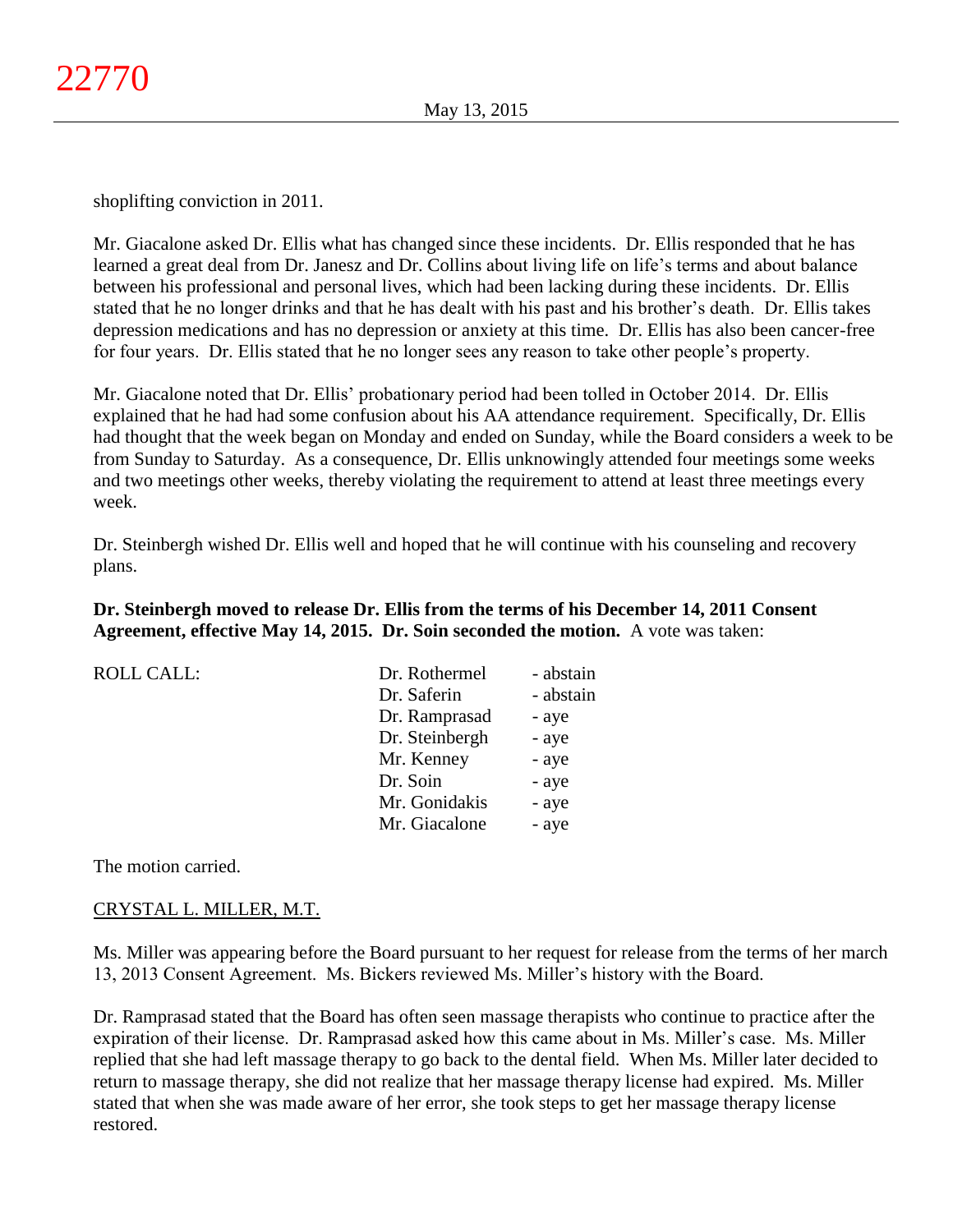Ms. Miller commented that she carried liability insurance during that time and she would have found it helpful if the insurance company had checked to see if her license was active. Ms. Miller also commented that it would be helpful if employers checked on the status of licenses instead of just asking if the applicant has a license. Dr. Steinbergh stated that it is the licensee's responsibility to ensure that their license is active when they are practicing. Ms. Miller agreed and stated that she takes full responsibility to this incident.

**Dr. Soin moved to release Ms. Miller from the terms of her March 13, 2013 Consent Agreement, effective immediately. Mr. Giacalone seconded the motion.** A vote was taken:

| <b>ROLL CALL:</b> | Dr. Rothermel  | - abstain |
|-------------------|----------------|-----------|
|                   | Dr. Saferin    | - abstain |
|                   | Dr. Ramprasad  | - aye     |
|                   | Dr. Steinbergh | - aye     |
|                   | Mr. Kenney     | - aye     |
|                   | Dr. Soin       | - aye     |
|                   | Mr. Gonidakis  | - aye     |
|                   | Mr. Giacalone  | - aye     |
|                   |                |           |

The motion carried.

# JAMES H. SILVERBLATT, M.D.

Dr. Silverblatt was appearing before the Board pursuant to his request for release from the terms of his April 10, 2013 Consent Agreement. Ms. Bickers reviewed Dr. Silverblatt's history with the Board.

In response to questions from Dr. Soin, Dr. Silverblatt stated that he has recently started his own practice again and he is a solo practitioner in internal medicine. Dr. Silverblatt stated that his interaction with the Board has made him much more cognizant of the laws and statutes. Dr. Silverblatt added that this has reinvigorated his enthusiasm for medicine because he had not realized how precious his medical license was until he almost lost it.

Dr. Soin asked Dr. Silverblatt to describe the prescribing course he had taken and if he had taken the course online. Dr. Silverblatt responded that he had traveled to Atlanta, Georgia, to take the course in person. Dr. Silverblatt stated that the other participants in the course were mostly pain management specialists. Dr. Silverblatt stated that the stories he heard about patients overdosing on or diverting medications made him, as an internal medicine practitioner who rarely prescribes controlled substances, even more wary of prescribing them. Dr. Silverblatt stated that he only prescribed controlled substances rarely for things such as post-operative pain and he refers all cases of chronic pain to either a pain management specialist or a psychiatrist.

**Dr. Soin moved to release Dr. Silverblatt from the terms of his April 10, 2013 Consent Agreement, effective immediately. Dr. Steinbergh seconded the motion.** A vote was taken: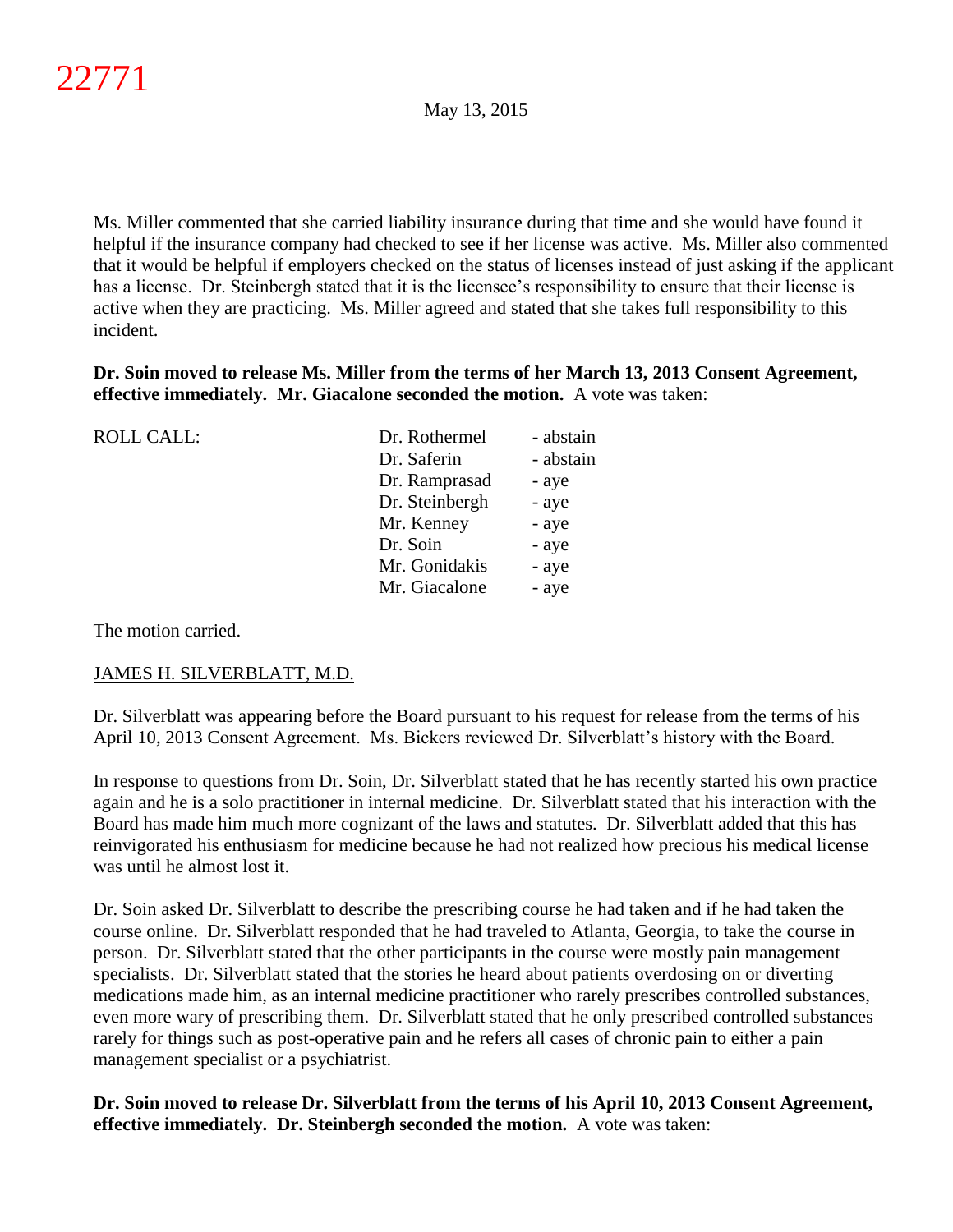| <b>ROLL CALL:</b> | Dr. Rothermel  | - abstain |
|-------------------|----------------|-----------|
|                   | Dr. Saferin    | - abstain |
|                   | Dr. Ramprasad  | - aye     |
|                   | Dr. Steinbergh | - aye     |
|                   | Mr. Kenney     | - aye     |
|                   | Dr. Soin       | - aye     |
|                   | Mr. Gonidakis  | - aye     |
|                   | Mr. Giacalone  | - aye     |
|                   |                |           |

The motion carried.

Mr. Gonidakis exited the meeting at this time.

# DAWN M. ZACHARIAS, M.D.

Dr. Zacharias was appearing before the Board pursuant to her request for release from the terms of the Board's Order of January 11, 2012. Ms. Bickers reviewed Dr. Zacharias' history with the Board.

Dr. Steinbergh commented that Dr. Zacharias wrote a very good description of her course on professional boundaries. Dr. Steinbergh agreed with Dr. Zacharias' statement that all medical students and residents should be required to take a similar course, as well as courses in record-keeping and controlled-substance prescribing. Dr. Steinbergh asked Dr. Zacharias to describe her current work. Dr. Zacharias answered that she has an outpatient practice as an allergist and she works five days per week. Dr. Zacharias stated that her work is going very well.

Dr. Steinbergh asked what Dr. Zacharias expects to do differently in the future. Dr. Zacharias replied that she is doing many things differently. For instance, Dr. Zacharias had thought that she had been keeping good medical records, but the record-keeping course had shown her that she was falling short in some areas. Dr. Zacharias also stated that she now knows her boundaries much better and she understands that just because she is trying to help someone does not mean that it is acceptable to treat someone with whom she has a personal relationship. Dr. Zacharias stated that other providers who have no such personal relationship with the patient are able to provide better treatment.

Dr. Ramprasad asked what had prompted Dr. Zacharias to cross that boundary with her patient. Dr. Zacharias stated that she had initially had sexual contact with the individual about two years prior and the relationship had ended. The individual later came to Dr. Zacharias' office to participate in a four-month study and Dr. Zacharias treated him as part of the study. Months after the study ended, Dr. Zacharias and the patient reengaged their sexual relationship. Dr. Zacharias stated that she crossed the line by not legally breaking the physician/patient relationship.

Dr. Steinbergh opined that Dr. Zacharias is now clear about her boundaries. Dr. Zacharias agreed and stated that when the individual first came to her office for the study, she should have turned him away.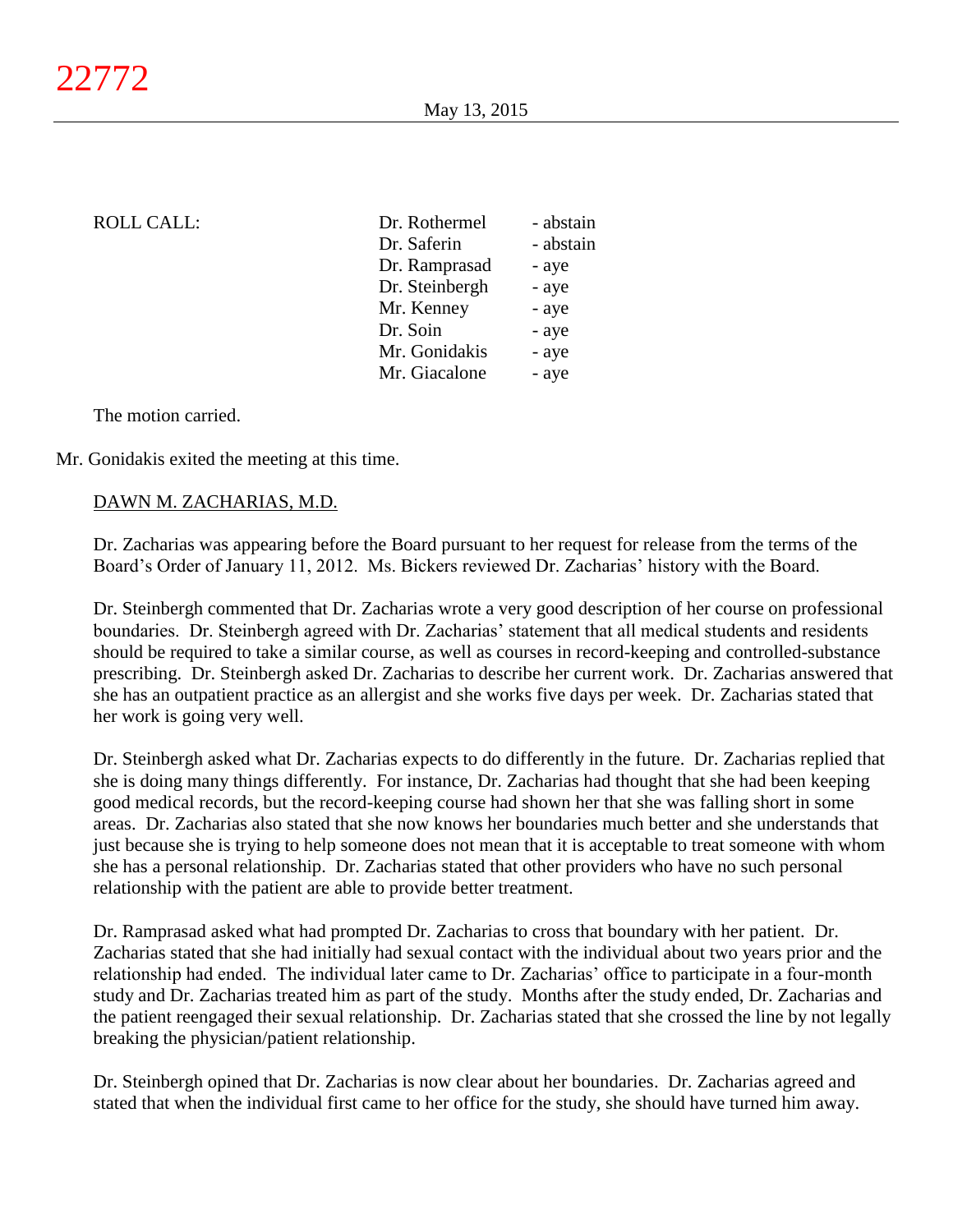# **Dr. Steinbergh moved to release Dr. Zacharias from the terms of the Board's Order of January 11, 2012, effective May 26, 2015. Dr. Ramprasad seconded the motion.** A vote was taken:

ROLL CALL:

| Dr. Rothermel  | - abstain |
|----------------|-----------|
| Dr. Saferin    | - abstain |
| Dr. Ramprasad  | - aye     |
| Dr. Steinbergh | - aye     |
| Mr. Kenney     | - aye     |
| Dr. Soin       | - aye     |
| Mr. Giacalone  | - aye     |
|                |           |

The motion carried.

#### ADJOURNMENT

**Dr. Steinbergh moved to adjourn the meeting. Dr. Soin seconded the motion**. All members voted aye. The motion carried.

| <b>ROLL CALL:</b> | Dr. Rothermel  | - aye |
|-------------------|----------------|-------|
|                   | Dr. Saferin    | - aye |
|                   | Dr. Ramprasad  | - aye |
|                   | Dr. Steinbergh | - aye |
|                   | Mr. Kenney     | - aye |
|                   | Dr. Soin       | - aye |
|                   | Mr. Giacalone  | - aye |
|                   |                |       |

The motion carried.

Thereupon, at 4:50 p.m., the May 13, 2015 session of the State Medical Board of Ohio was adjourned.

We hereby attest that these are the true and accurate approved minutes of the State Medical Board of Ohio meeting on May 13, 2015, as approved on June 10, 2015.

\_\_\_\_\_\_\_\_\_\_\_\_\_\_\_\_\_\_\_\_\_\_\_\_\_\_\_\_\_\_\_\_

Donald R. Kenney, Sr., President

Him G. Rokhumel MD

Kim G. Rothermel, M.D., Secretary